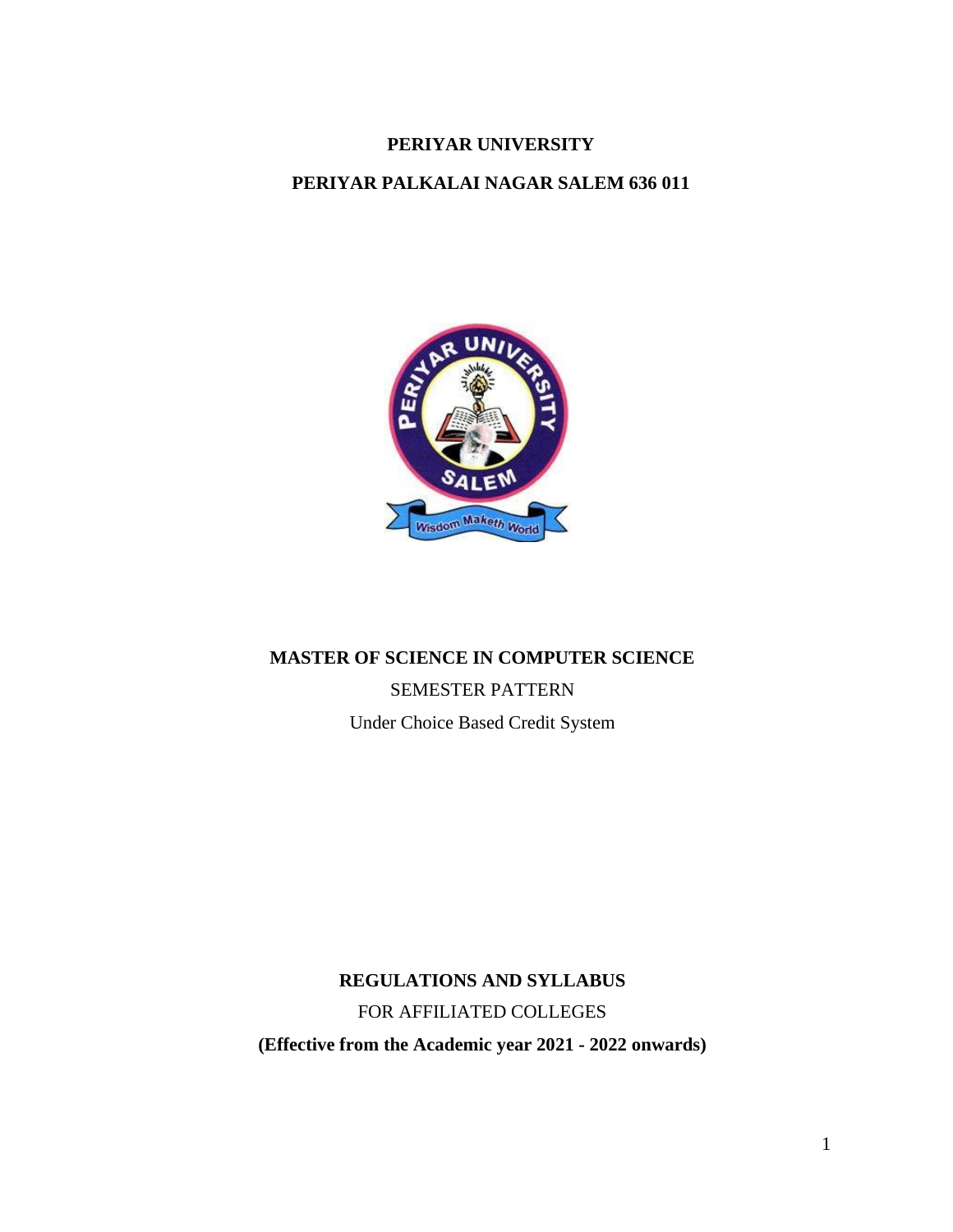#### **PERIYAR UNIVERSITY**

#### **PERIYAR PALKALAI NAGAR SALEM 638 011**

# **Regulations Effective from the Academic year 2021 - 2022**

## **1. OBJECTIVE OF THECOURSE**

To Develop the Post Graduate in Computer Science with strong knowledge of theoretical computer science and who can be employed in research and development units of industries and academic institutions.

### **2. CONDITION FORADMISSION**

A candidate who has passed in B.Sc Computer Science / B.C.A / B.Sc Computer Technology / B.Sc Information Science / B.Sc Information Technology degree of this University or any of the degree of any other University accepted by the syndicate as equivalent thereto subject to such conditions as may be prescribed therefore shall be permitted to appear and qualify for the M. Sc Computer Science degree examination of this University after a course of study of two academicyears.

## **3. DURATION OF THE COURSE**

The programme for the degree of Master of Science in Computer Science shall consist of two Academic years divided into four semesters.

### **4. EXAMINATIONS**

The examination shall be of three hours duration for each course at the end of each semester. The candidate failing in any subject(s) will be permitted to appear in the subsequent examination.

The practical / project should be an individual work. The University examination for practical / project work will be conducted by the internal and external examiners jointly at the end of each semester.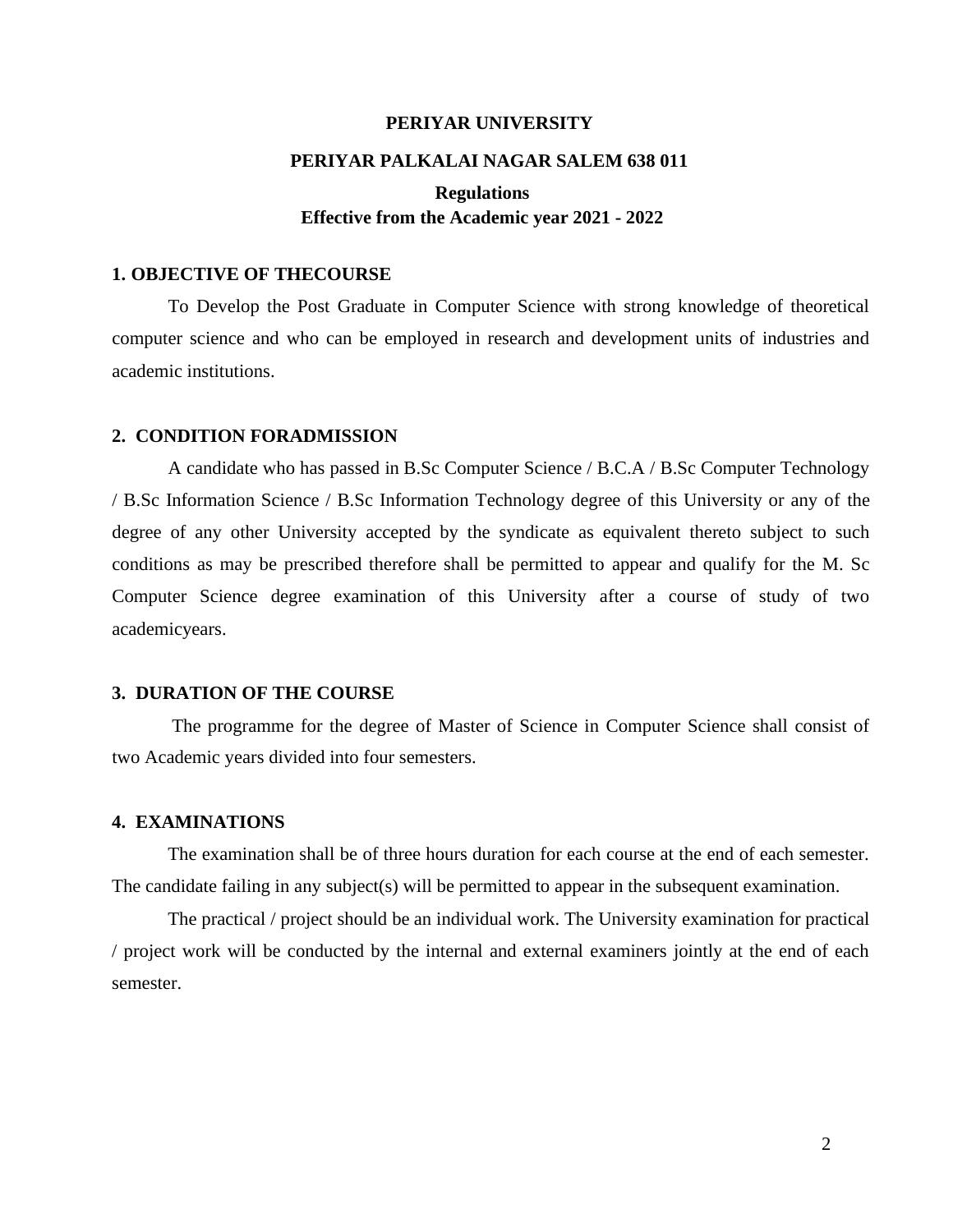# **5. STRUCTURE OF M. Sc (Computer Science) PROGRAMME UNDER CBCS PATTERN FOR AFFILIATED COLLEGES**

# **CURRICULUM AND SCHEME OF EXAMINATIONS**

|                                                                      | <b>Number</b>                              | <b>Hours</b>   | <b>Exam</b>               | <b>Marks</b>    |    |              |  |
|----------------------------------------------------------------------|--------------------------------------------|----------------|---------------------------|-----------------|----|--------------|--|
| <b>Courses</b>                                                       | <b>of</b><br>Per<br>Week<br><b>Credits</b> |                | <b>Duration</b><br>(Hrs.) | <b>CIA</b>      | EA | <b>Total</b> |  |
|                                                                      |                                            | Semester-I     |                           |                 |    |              |  |
| Core Course-I- Design and<br>Analysis of Algorithms                  | $\overline{4}$                             | $\overline{4}$ | 3                         | 25              | 75 | 100          |  |
| Core Course-II- Distributed<br><b>Operating System</b>               | $\overline{4}$                             | $\overline{4}$ | 3                         | 25              | 75 | 100          |  |
| Core Course-III-Advanced Java<br>Programming                         | $\overline{4}$                             | $\overline{4}$ | 3                         | 25              | 75 | 100          |  |
| Core Course-IV- Internet of<br>Things                                | $\overline{4}$                             | $\overline{4}$ | 3                         | 25              | 75 | 100          |  |
| Elective Course - I                                                  | $\overline{4}$                             | 4              | 3                         | 25              | 75 | 100          |  |
| Core Course-V - Lab - I -<br><b>Advanced Java Programming</b><br>Lab | $\overline{2}$                             | 5              | 3                         | 40              | 60 | 100          |  |
| Core Course-VI - Lab - II<br>Algorithms Using $C++$ Lab              | $\overline{2}$                             | 5              | 3                         | 40              | 60 | 100          |  |
|                                                                      |                                            | Semester-II    |                           |                 |    |              |  |
| Core Course-VII-Advanced Web<br>Technology                           | $\overline{4}$                             | $\overline{4}$ | 3                         | 25              | 75 | 100          |  |
| Core Course - VIII - Complier<br>Design                              | $\overline{4}$                             | $\overline{4}$ | 3                         | 25              | 75 | 100          |  |
| Core Course - IX-Data Mining                                         | $\overline{4}$                             | 4              | 3                         | 25              | 75 | 100          |  |
| <b>Elective Course II</b>                                            | $\overline{4}$                             | $\overline{4}$ | $rac{3}{3}$               | 25              | 75 | 100          |  |
| $EDC-I$                                                              | $\overline{4}$                             | $\overline{4}$ |                           | $\overline{25}$ | 75 | 100          |  |
| Core Course-X-Lab - III Web<br><b>Technology Lab</b>                 | $\overline{2}$                             | $\overline{4}$ | 3                         | 40              | 60 | 100          |  |
| Core Course - XI-Lab - IV Data<br>Mining Lab                         | $\overline{2}$                             | $\overline{4}$ | 3                         | 40              | 60 | 100          |  |
| Human Rights                                                         |                                            | $\overline{2}$ | $\overline{3}$            | 25              | 75 | $100*$       |  |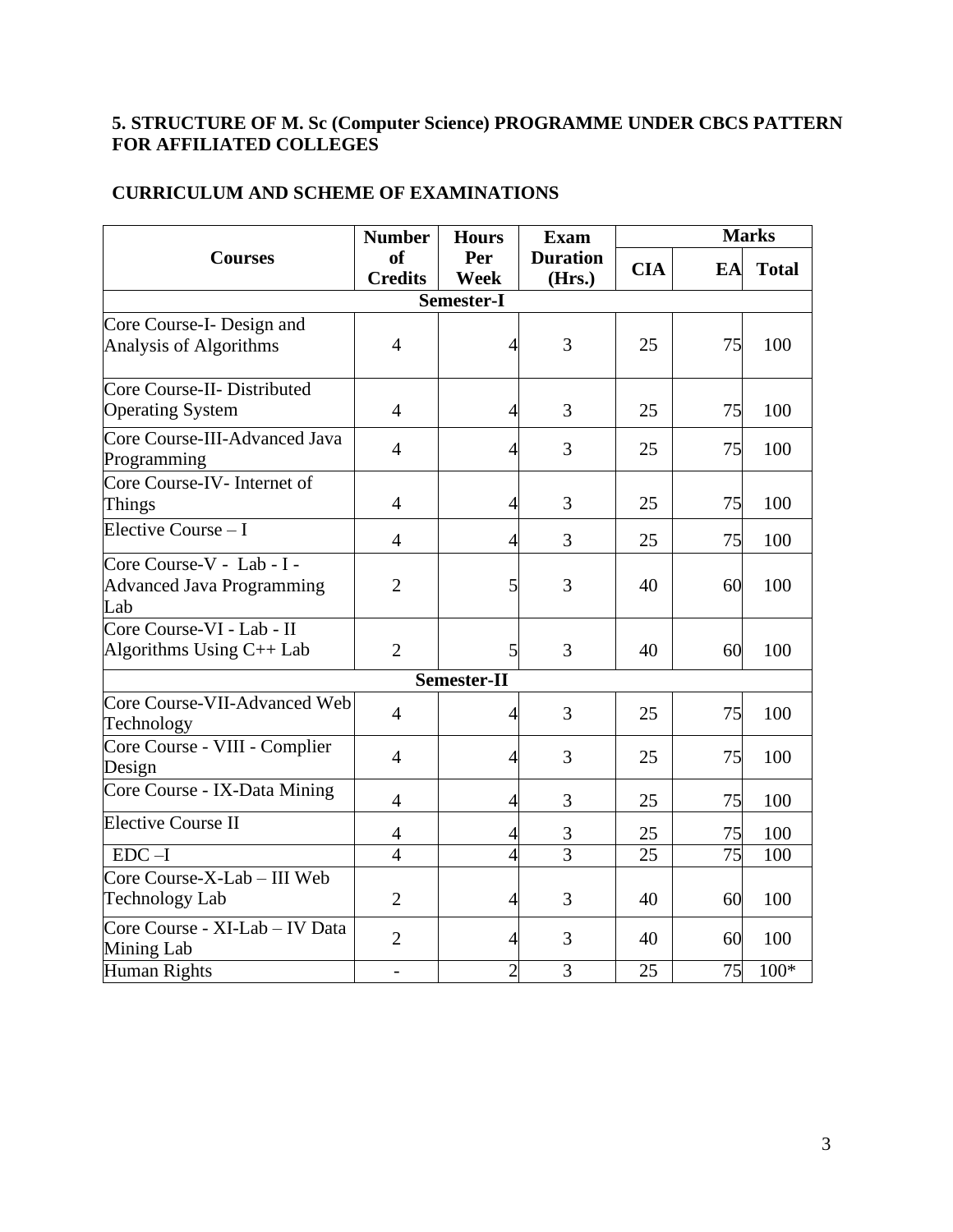|                                                                   | <b>Number</b>  | <b>Hours</b>                  | <b>Exam</b>              | <b>Marks</b> |      |              |
|-------------------------------------------------------------------|----------------|-------------------------------|--------------------------|--------------|------|--------------|
| <b>Courses</b>                                                    | <b>of</b>      | Per                           | <b>Duration</b>          | <b>CIA</b>   | EA   | <b>Total</b> |
|                                                                   | <b>Credits</b> | <b>Week</b>                   | (hrs)                    |              |      |              |
|                                                                   |                | Semester-III                  |                          |              |      |              |
| Core Course - XII - Open Source<br>Computing                      | $\overline{4}$ | $\overline{4}$                | 3                        | 25           | 75   | 100          |
| Core Course - XIII - Digital<br><b>Image Processing</b>           | $\overline{4}$ | $\overline{4}$                | 3                        | 25           | 75   | 100          |
| Core Course - XIV - Big Data<br>Analytics                         | $\overline{4}$ | $\overline{4}$                | 3                        | 25           | 75   | 100          |
| <b>Elective Course III</b>                                        | $\overline{4}$ | $\overline{4}$                | 3                        | 25           | 75   | 100          |
| <b>Elective Course IV</b>                                         | $\overline{4}$ | $\overline{4}$                | 3                        | 25           | 75   | 100          |
| Core Course-XV - Digital Image<br>Processing Lab                  | $\overline{2}$ | 5                             | 3                        | 40           | 60   | 100          |
| Core Course-XVI - Mini Project<br><b>Using Open Source</b>        | $\overline{4}$ | 5                             | 3                        | 40           | 60   | 100          |
| <b>Add On Course -</b><br><b>SWAYAM/MOOC/SOFT</b><br><b>SKILL</b> | 3              |                               |                          |              |      |              |
|                                                                   |                | <b>Semester-IV(Option I)</b>  |                          |              |      |              |
| Core Course - XVII - Machine<br>Learning                          | $\overline{4}$ | 5                             | 3                        | 25           | 75   | 100          |
| Elective Course V                                                 | $\overline{4}$ | 5                             | 3                        | 25           | 75   | 100          |
| Core Course-XVII - Project                                        |                |                               |                          | 50           | 150  | 200          |
| Work and Viva-Voce                                                | 8              | $\qquad \qquad -$             | $\overline{\phantom{a}}$ |              |      |              |
| Core EDC<br>Total                                                 | 66             |                               |                          | 590          | 1410 | 2000         |
| Elective                                                          | 04             |                               |                          | 25           | 75   | 100          |
| Add On Course                                                     | 20             |                               |                          | 125          | 375  | 500          |
| <b>Human Rights</b>                                               | 03             |                               |                          |              |      |              |
|                                                                   |                |                               |                          | 25           | 75   | 100*         |
| <b>Grand Total</b>                                                | 93             |                               |                          | 765          | 1935 | 2700         |
|                                                                   |                | <b>Semester-IV(Option II)</b> |                          |              |      |              |
| Core Course-XVII - Project<br>Work and Viva-Voce                  | 16             |                               |                          | 100          | 300  | 400          |
| Total<br>Core EDC                                                 | 70             |                               |                          | 615          | 1485 | 2100         |
|                                                                   | 04             |                               |                          |              |      | 100          |
| Elective                                                          |                |                               |                          | 25           | 75   |              |
| Add On Course                                                     | 16             |                               |                          | 100          | 300  | 400          |
| <b>Human Rights</b>                                               | 03             |                               |                          | 25           | 75   | 100*         |
| <b>Grand Total</b>                                                | 93             |                               |                          | 765          | 1935 | 2700         |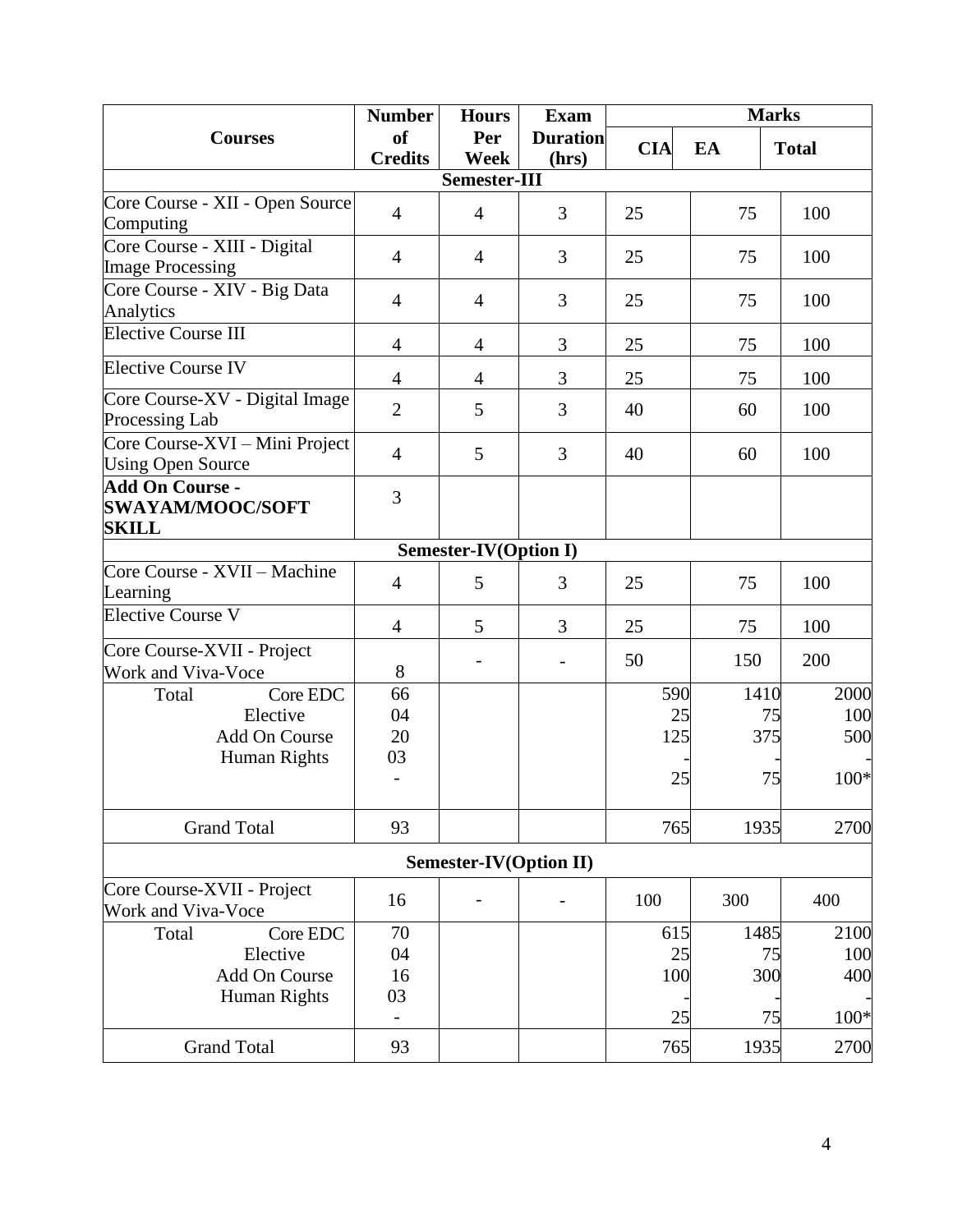# **ELECTIVES**

Advanced Computer Architecture Soft Computing Embedded Systems Advanced Computer Networks

# **Elective Course–III Elective Course–IV**

Object Oriented System Development WAP and XML Cloud Computing Mobile Computing Artificial Intelligence Gird Computing

# **Elective Course–I Elective Course–II**

Optimizing Techniques Advanced Database Management System

# **Elective Course–V**

Web Services Wireless Networks Cryptography and Network Security

# **EDC-EXTRA DISCIPLINARY COURSE**

Students are expected to opt EDC (Non major elective) offered to other departments.

- 1. Principles of Information Technology
- 2. Fundamentals of Computers and Communications
- 3. E-Commerce

# **CIA** – **CONTINUOUS INTERNAL ASSESSMENT EA – EXTERNAL ASSESSMENT**

# **6. EXAMINATIONS**

## **THEORY**

# **EVALUATION OF CONTINUOUS INTERNAL ASSESSMENT**

| Test       |       | :10 Marks |
|------------|-------|-----------|
| Seminar    |       | :05 Marks |
| Assignment |       | :05 Marks |
| Attendance |       | :05 Marks |
|            |       |           |
|            | Total | :25 Marks |

**(No passing minimum)**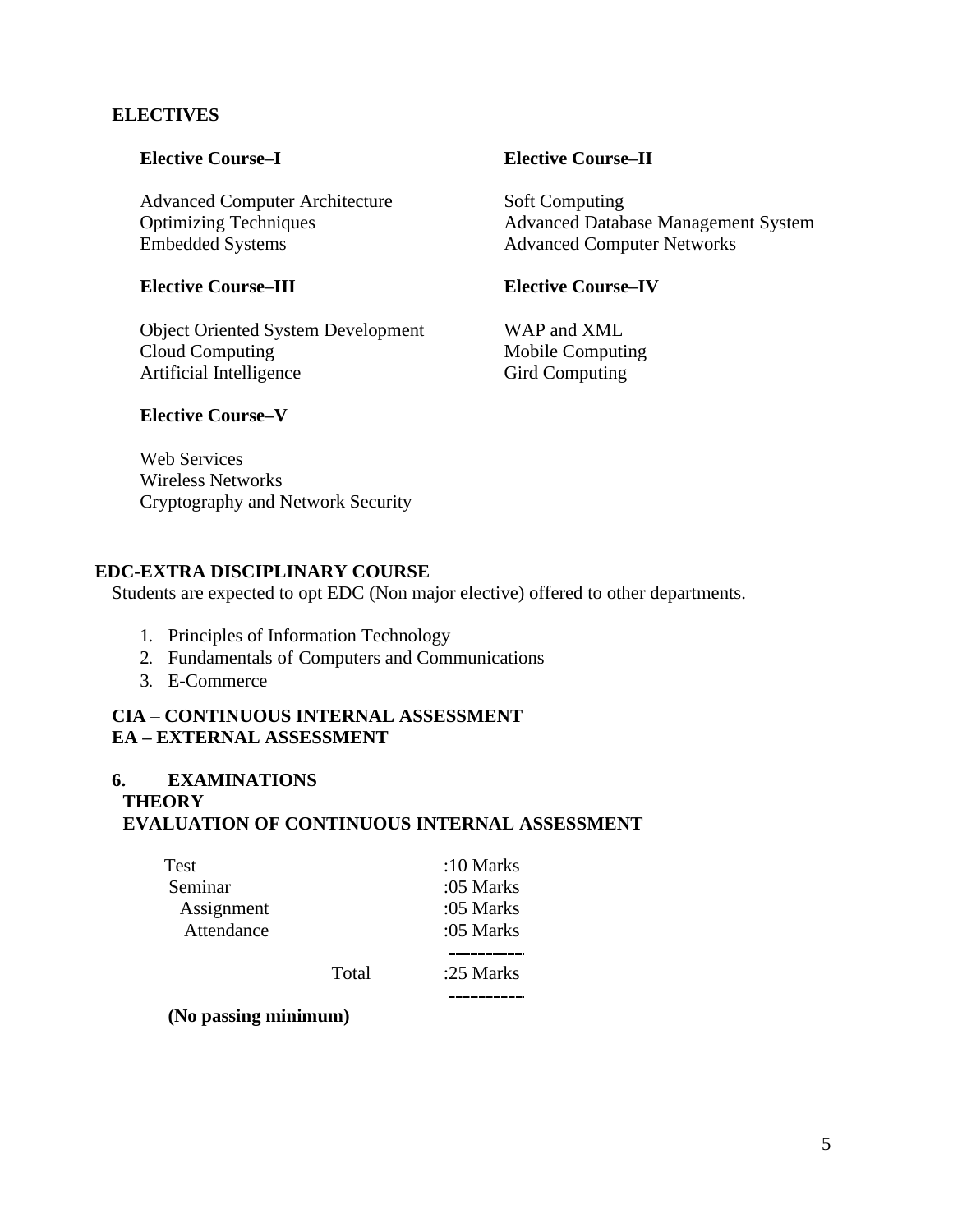## **EVALUATION OF EXTERNAL ASSESMENT QUESTION PAPER PATTERN**

Time: 3 Hours Max. Marks: 75

# **PART- A: 15x1 = 15 marks**

Answer all the questions Three questions from each unit (Multiple Choice Questions)

## **PART- B: 2x5 = 10 marks**

Answer any TWO questions One question from each unit

# **PART- C: 5x10 = 50 marks**

Answer all the questions One question from each unit (either or type)

**The Passing minimum shall be 50% out of 75 marks (38 marks)**

# **PRACTICAL / SOFTWARE DEVELOPMENT EVALUATION OF CONTINUOUS INTERNAL ASSESSMENT**

| Test1  | 15 Marks |
|--------|----------|
| Test2  | 15 Marks |
| Record | 10 Marks |
| Total  | 40 Marks |
|        |          |

**(Record Note must be compulsorily submitted while attending the Practical Examination and No passing minimum)**

## **EVALUATION OF EXTERNAL ASSESSMENT**

## **I) PRACTICAL**

## **QUESTION PAPER PATTERN**

#### Time: 3Hours Max. Marks:60

There will be two questions with or without subsections to be given for the practical examination. Every question should be chosen from the question bank prepared by the examiner(s).

## **Distribution of Marks**

| Each question              | : 30 Marks Problem Understanding | : 05 |
|----------------------------|----------------------------------|------|
| Marks Program writing      | $: 10$ Marks                     |      |
| Debugging                  | $: 10$ Marks                     |      |
| <b>For Correct Results</b> | $: 05$ Marks                     |      |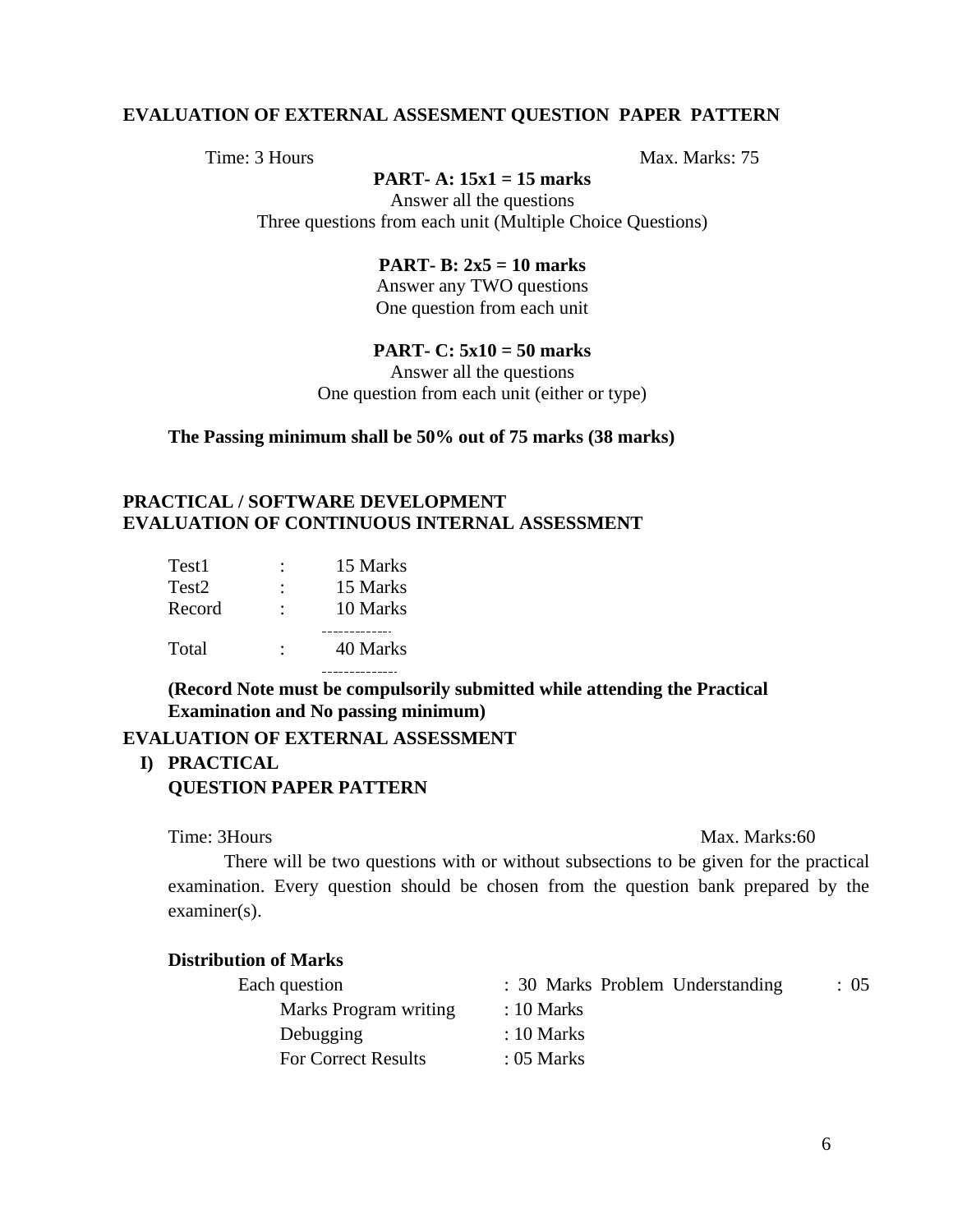# **II) SOFTWARE DEVELOPMENT**

Viva-voce (jointly) : 30 Marks Modification : 30Marks

Students should write about their software development briefly.

- i. Aim
- ii. Features
- iii. Modules
- iv. Modification

# **III) PROJECT WORK**

Continuous Internal Assessment : 50 Marks Evaluation & Viva-Voce (Jointly) : 150Marks

# **7. REGULATIONS FOR THE PROJECT WORK**

# ➢ **OPTION – I for IV SEMESTER**

• Students should do their Project work in the Institution along with one Core Course and one Elective Course

# ➢ **OPTION – II for IV SEMESTER**

• Students should do their Project work in Government/Government Aided / Multinational Company

# ➢ **Common instruction for the project work (For both OPTION – I and OPTION – II) of IV SEMESTER**

- The Candidate should submit the filled in format as given in Annexure-I to the department for approval during the  $1<sup>st</sup>$  Week of December.
- Periodically the project should be reviewed.
- The Student should submit three copies of their Project work.
- A Sample format is enclosed in Annexure-II.
- Format of the Title page and Certificate are enclosed in Annexure-III.
- The students may use power point presentation during their viva voce examination.

# **8. PASSING MINIMUM**

The candidate shall be declared to have passed in the Theory / Practical / Project Work examination, if the candidate secures not less than 50% marks in EA and also in total of the prescribed marks. However submission of a record note book is a must.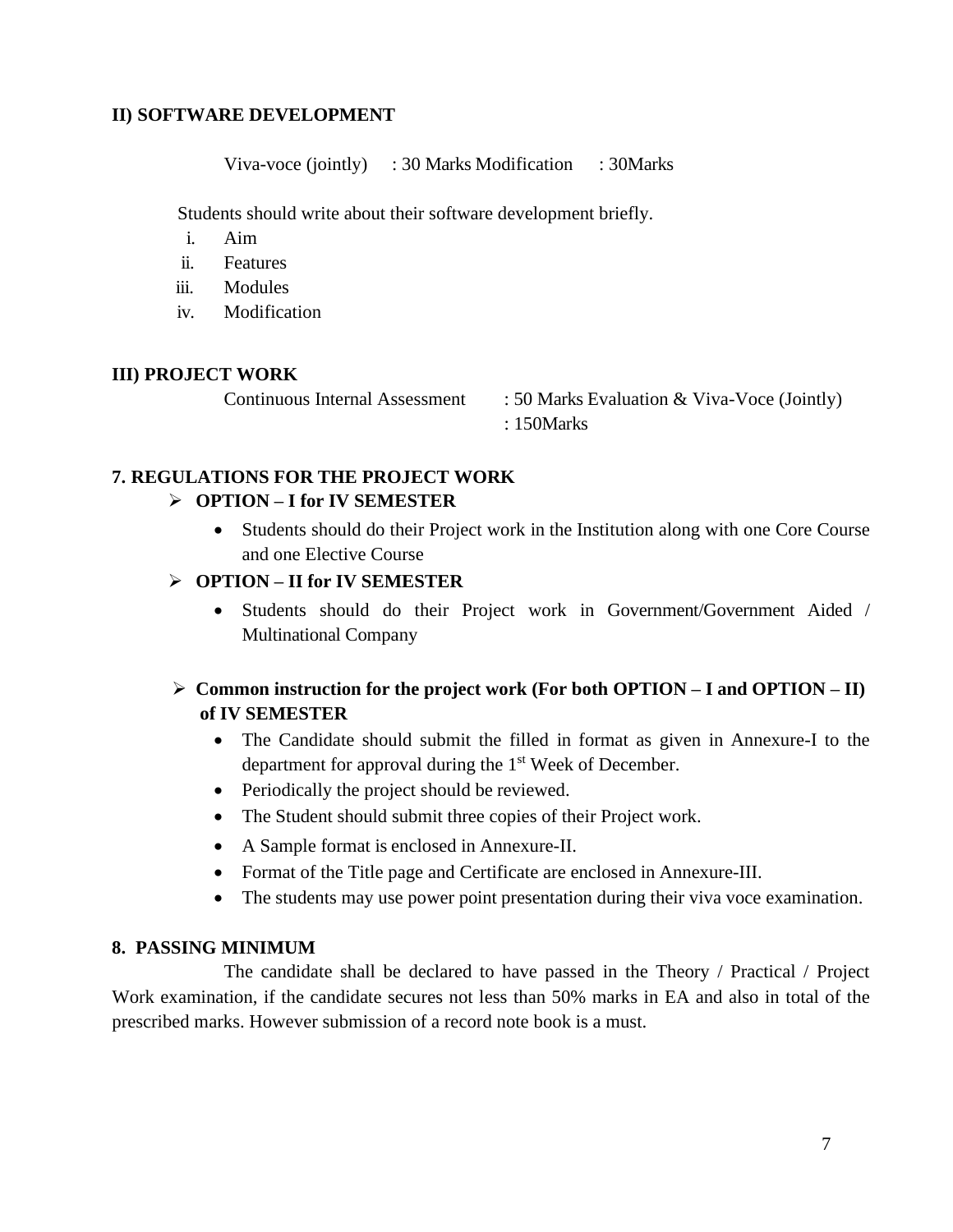## **9. CLASSIFICATION OF SUCCESSFUL CANDIDATES**

Candidates who obtain 75% and above in the aggregate shall be deemed to have passed the examination in **First Class with Distinction** provided they pass all the examinations prescribed for the programme at the first appearance. Candidates, other than the above, who secure not less than 60% of the aggregate marks in the whole examinations, shall be declared to have passed the examination in **First Class**. The remaining successful candidates shall be declared to have passed in **Second Class**.

Candidates who pass all the examinations prescribed for the programme in first instance and within a period of two academic years from the year of admission are only eligible for **University Ranking.**

## **10. MAXIMUM DURATION FOR THE COMPLETION OF THE PROGRAMME**

The maximum duration to complete the programme shall be three academic years after normal completion of the programme.

# **11. COMMENCEMENT OF THIS REGULATION**

These regulations shall take effect from the academic year 2021-22, that is, for students who are admitted to the first year of the programme during the academic year 2021-22 and thereafter.

# **12. TRANSITORY PROVISION**

Candidates who were admitted to the M.Sc., Computer Science programme of study before 2021-2022 shall be permitted to appear for the examinations under those regulations for a period of three years after completion of the programme. Thereafter, they will be permitted to appear for the examination only under the regulations then in force.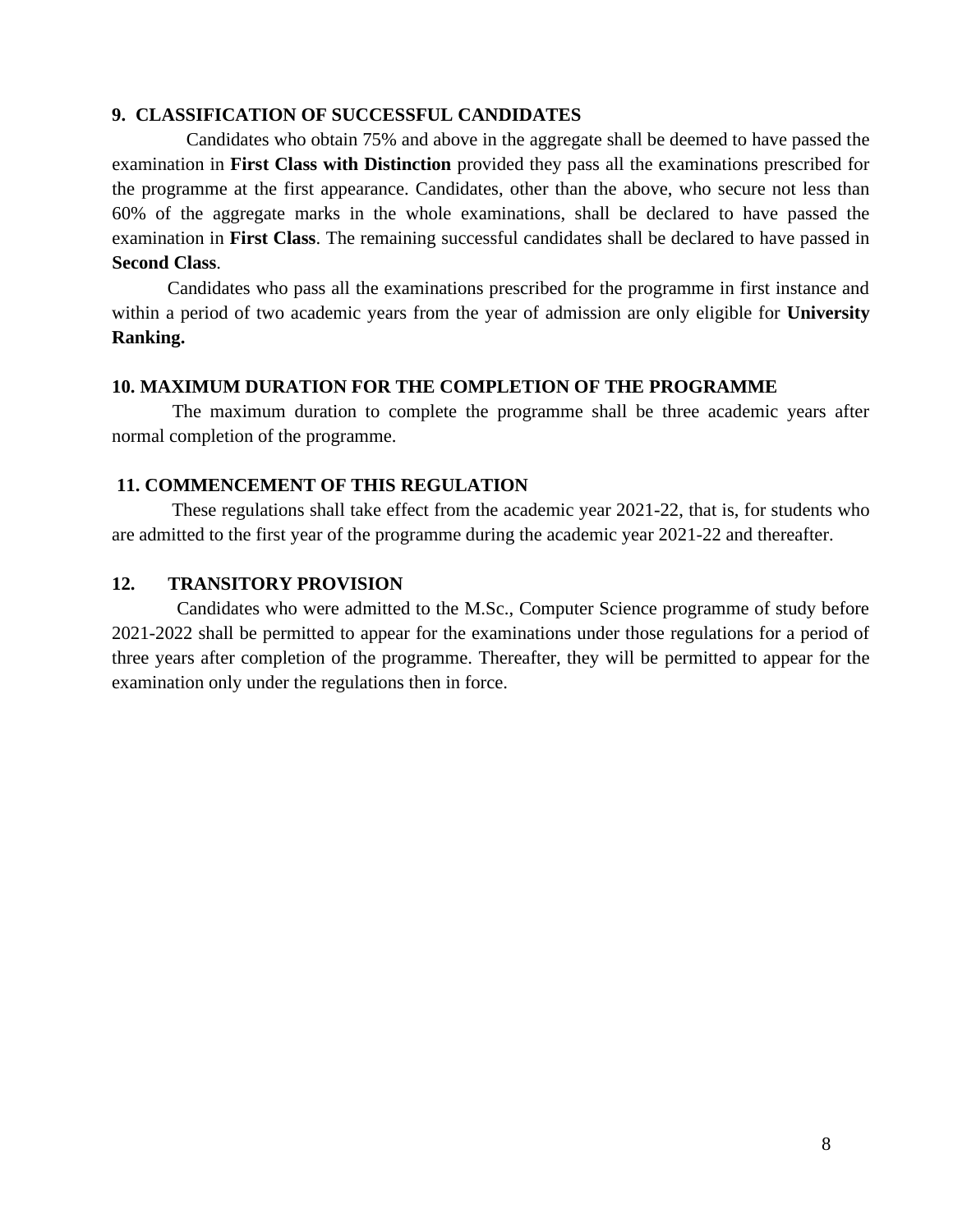# **ANNEXURE - I**

# **PERIYAR UNIVERSITY**

| Name of the College                    |                             |
|----------------------------------------|-----------------------------|
| Programme                              |                             |
| Name of the Student                    |                             |
| <b>Register Number</b>                 |                             |
| Title of the Project Work              |                             |
| Address of Organization / Institution: |                             |
|                                        |                             |
|                                        |                             |
| Name of the External Guide             |                             |
| Designation                            |                             |
|                                        |                             |
| Place:                                 |                             |
| Date:                                  | Signature of External Guide |
|                                        | (With seal)                 |
|                                        |                             |
| Name of the Internal Guide             |                             |
| Qualification                          |                             |
|                                        |                             |
| <b>Teaching Experience</b>             |                             |
|                                        |                             |
| Place:                                 |                             |
| Date:                                  | Signature of Internal Guide |

Principal [Approved or not Approved] [ University Use]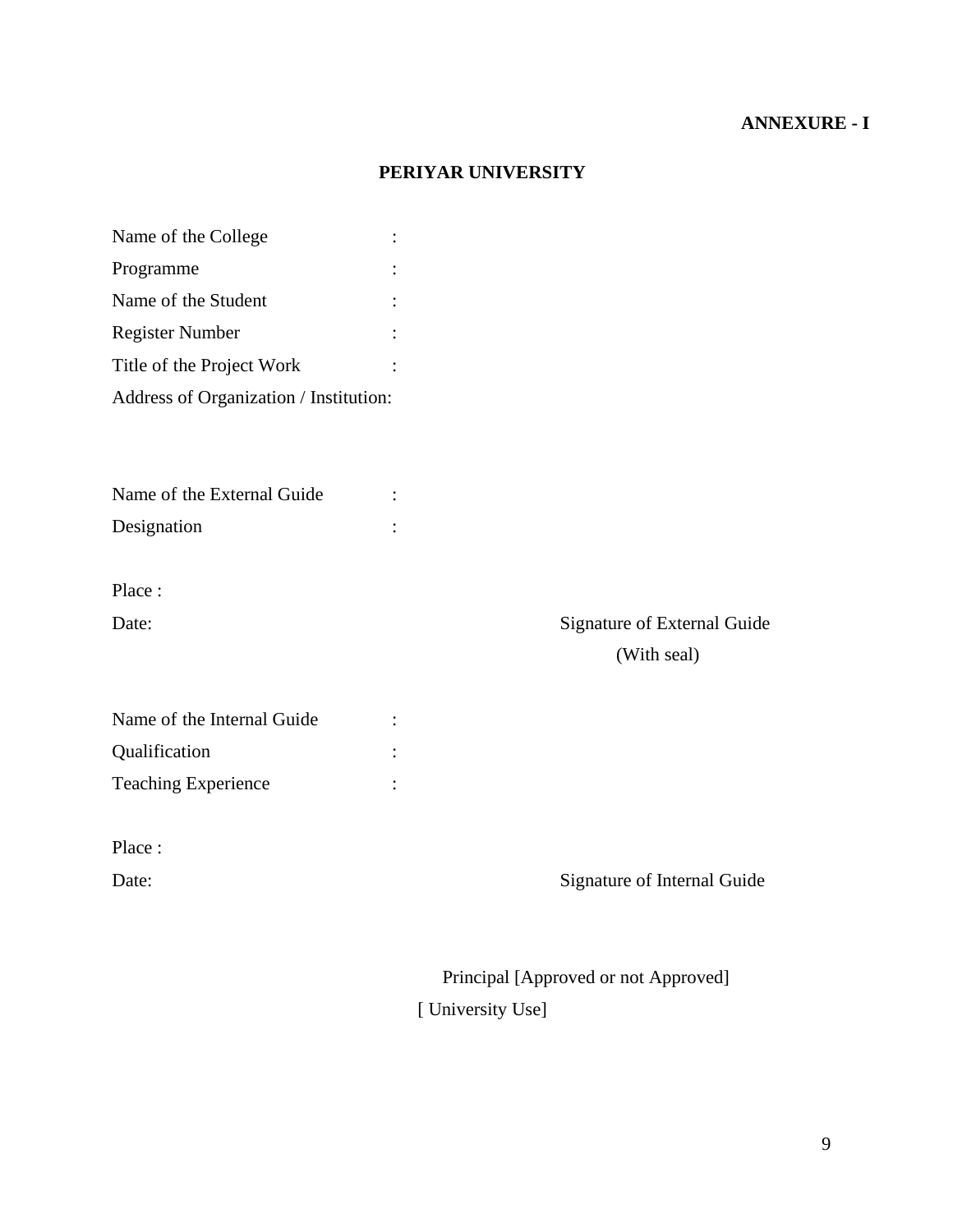## **ANNEXURE II**

# **CONTENTS**

Chapter Page No

COLLEGE BONAFIDE CERTIFICATE COMPANY ATTENDANCE CERTIFICATE ACKNOWLEDGEMENT **SYNOPSIS** 

1. INTRODUCTION ORGANIZATION PROFILE SYSTEM SPECIFICATION HARDWARE CONFIGURATION SOFTWARE SPECIFICATION

2. SYSTEM STUDY

EXISTING SYSTEM

 DESCRIPTION DRAWBACKS PROPOSED SYSTEM DESCRIPTION

FEATURES

3. SYSTEM DESIGN AND DEVELOPMENT

 FILE DESIGN INPUT DESIGN OUTPUT DESIGN CODE DESIGN DATABASE DESIGN SYSTEM DEVELOPMENT DESCRIPTION OF MODULES (Detailed explanation about the project work)

4. SYSTEM DESIGN AND DEVELOPMENT **CONCLUSION** BIBLIOGRAPHY

**APPENDICES** A. DATA FLOW DIAGRAM B. TABLE STRUCTURE C. SAMPLE CODING D. SAMPLE INPUT E. SAMPLE OUTPUT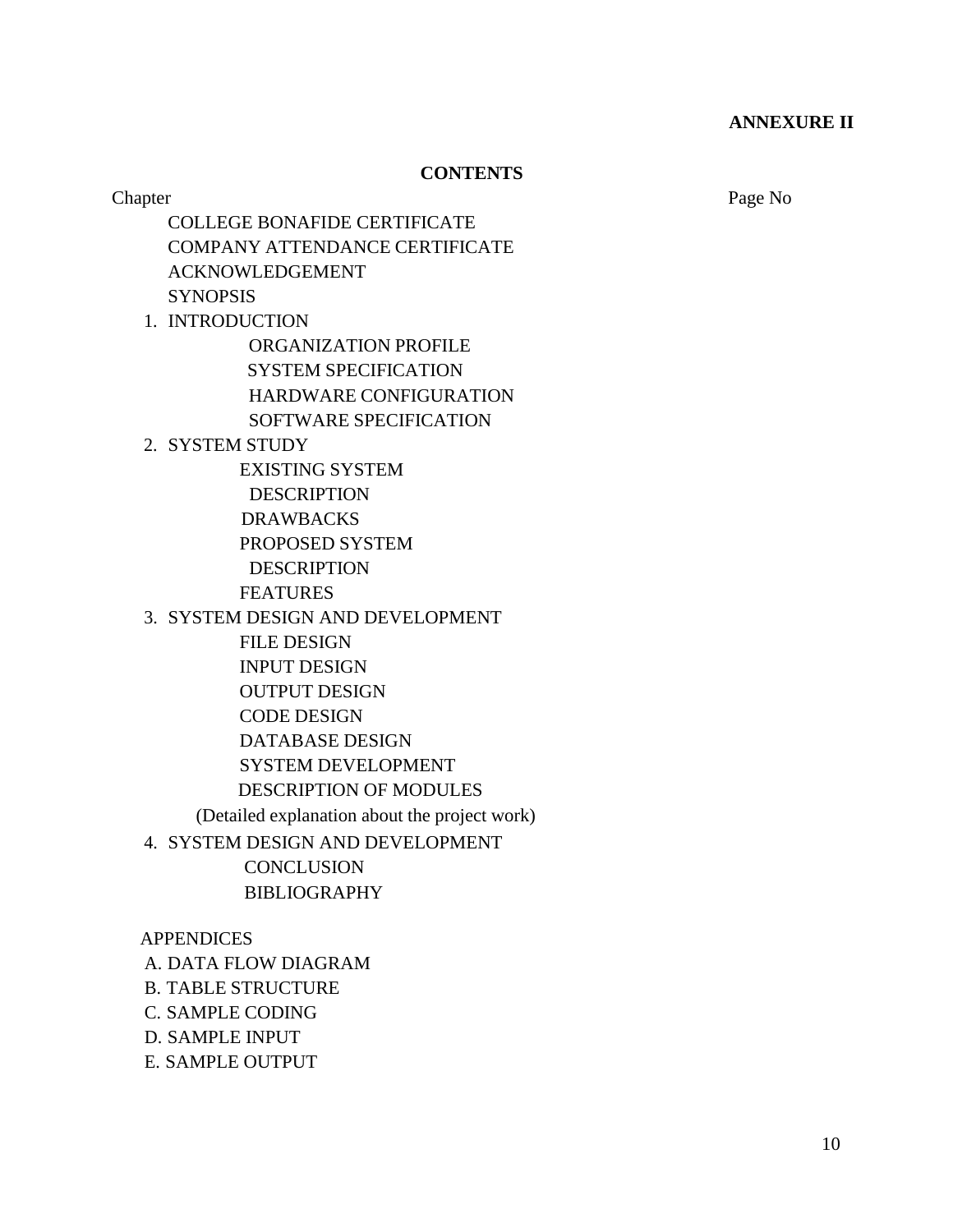# **ANNEXURE III**

*A. Format of the title page*

# TITLE OF THE PROJECT WORK

A Project Work submitted in partial fulfillment of the requirements for the degree of **Master of Science in Computer Science**

To the

# **Periyar University, Salem - 11**

By

*NAME OF THE STUDENT REG. NO.*



# *COLLEGE NAME*

# **(AFFILIATED TO PERIYAR UNIVERSITY)**

Place with Pin Code

# **MONTH – YEAR**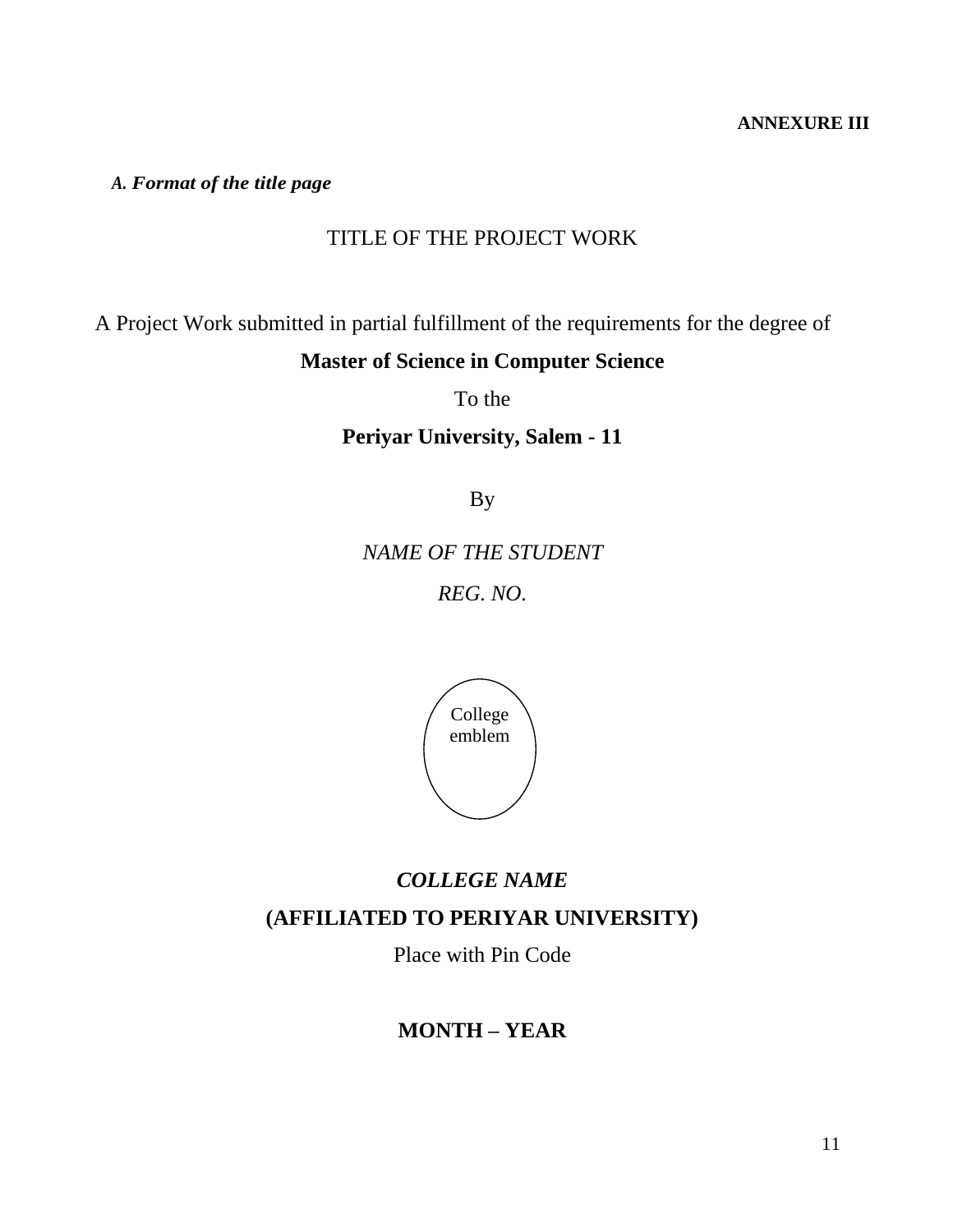# *B. Format of the Certificate*

Name and Address of the Internal Guide

Place

Date

# **CERTIFICATE**

| of Master of Science in Computer Sciences to the Periyar University, Salem is a record of bonafide |
|----------------------------------------------------------------------------------------------------|
|                                                                                                    |

Internal Guide

Head of the Department

Date of Viva-Voce:

Internal Examiner **External Examiner** External Examiner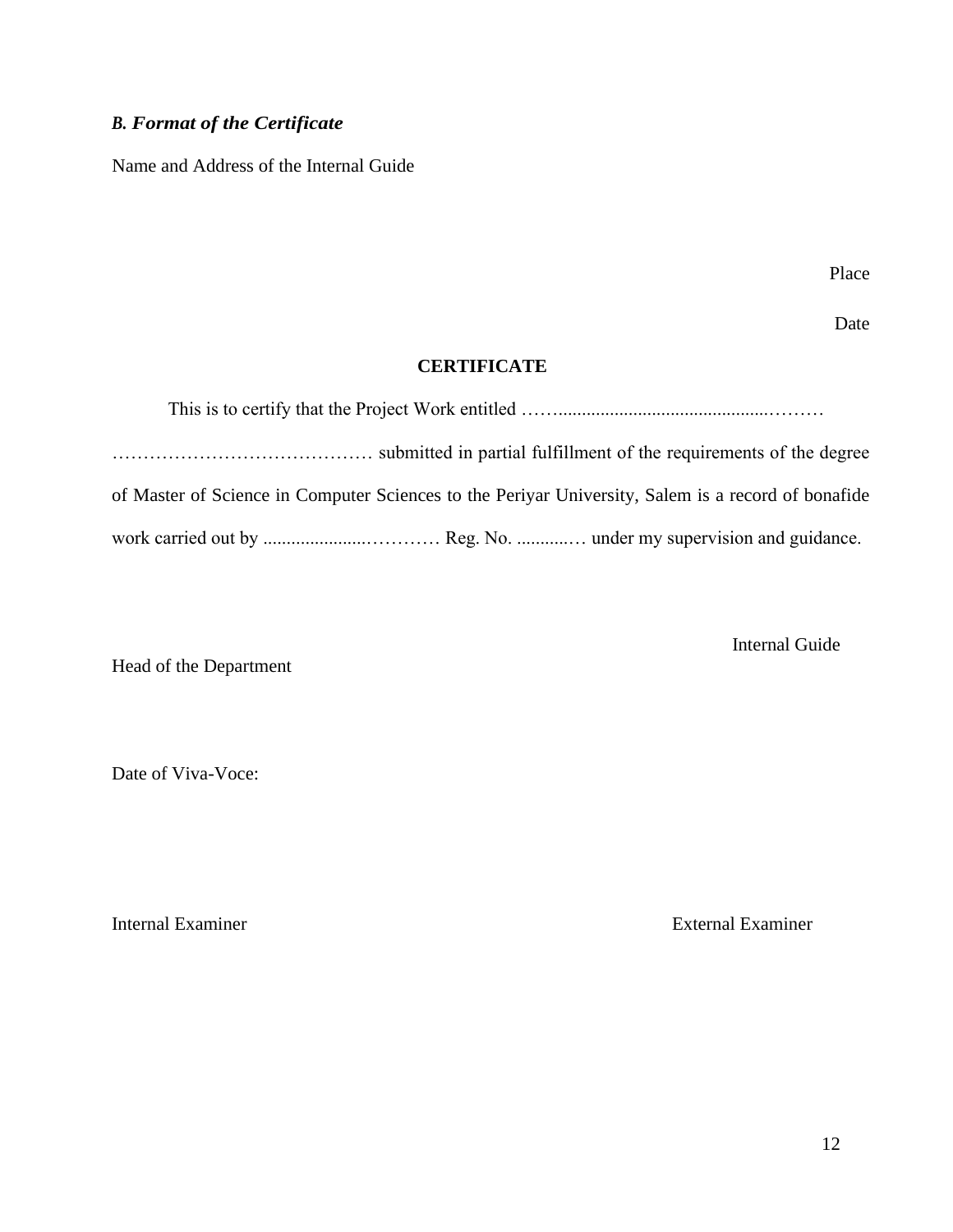# **SEMESTER I**

# **Core Course-I-DESIGN AND ANALYSIS OF ALGORITHMS**

## **OBJECTIVES:**

• To learn effective problem solving in computing applications and analyze the algorithmic procedure to determine the computational complexity ofalgorithms

# **UNIT - I**

**Introduction**: Algorithm Definition – Algorithm Specification – Performance Analysis-Asymptotic Notations. Elementary Data Structures: Stacks and Queues – Trees – Dictionaries – Priority Queues–Sets and Disjoint Set Union–Graphs

# **UNIT - II**

**Divide and Conquer**: The General Method – Defective Chessboard – Binary Search – Finding the Maximum and Minimum – Merge Sort – Quick Sort – Selection - Stassen's Matrix Multiplication.

# **UNIT - III**

**The Greedy Method**: General Method - Container Loading - Knapsack Problem - Tree Vertex Splitting – Job Sequencing With Deadlines - Minimum Cost Spanning Trees – Optimal Storage on Tapes–Optimal Merge Patterns-Single Source Shortest Paths.

## **UNIT - IV**

**Dynamic Programming**: The General Method – Multistage Graphs – All-Pairs Shortest Paths – Single-Source Shortest Paths - OptimalBinary Search Trees - String Editing - 0/1 Knapsack - Reliability Design - The Traveling Salesperson Problem - Flow Shop Scheduling. Basic Traversal and Search Techniques: Techniques for Binary Trees – Techniques for Graphs–Connected Components and Spanning Trees– Bi-connected Components and DFS.

## **UNIT - V**

**Backtracking:** The General Method – The 8-Queens Problem – Sum of Subsets– Graph Coloring – Hamiltonian Cycles – Knapsack Problem Branch and Bound: Least Cost search - 0/1 Knapsack Problem.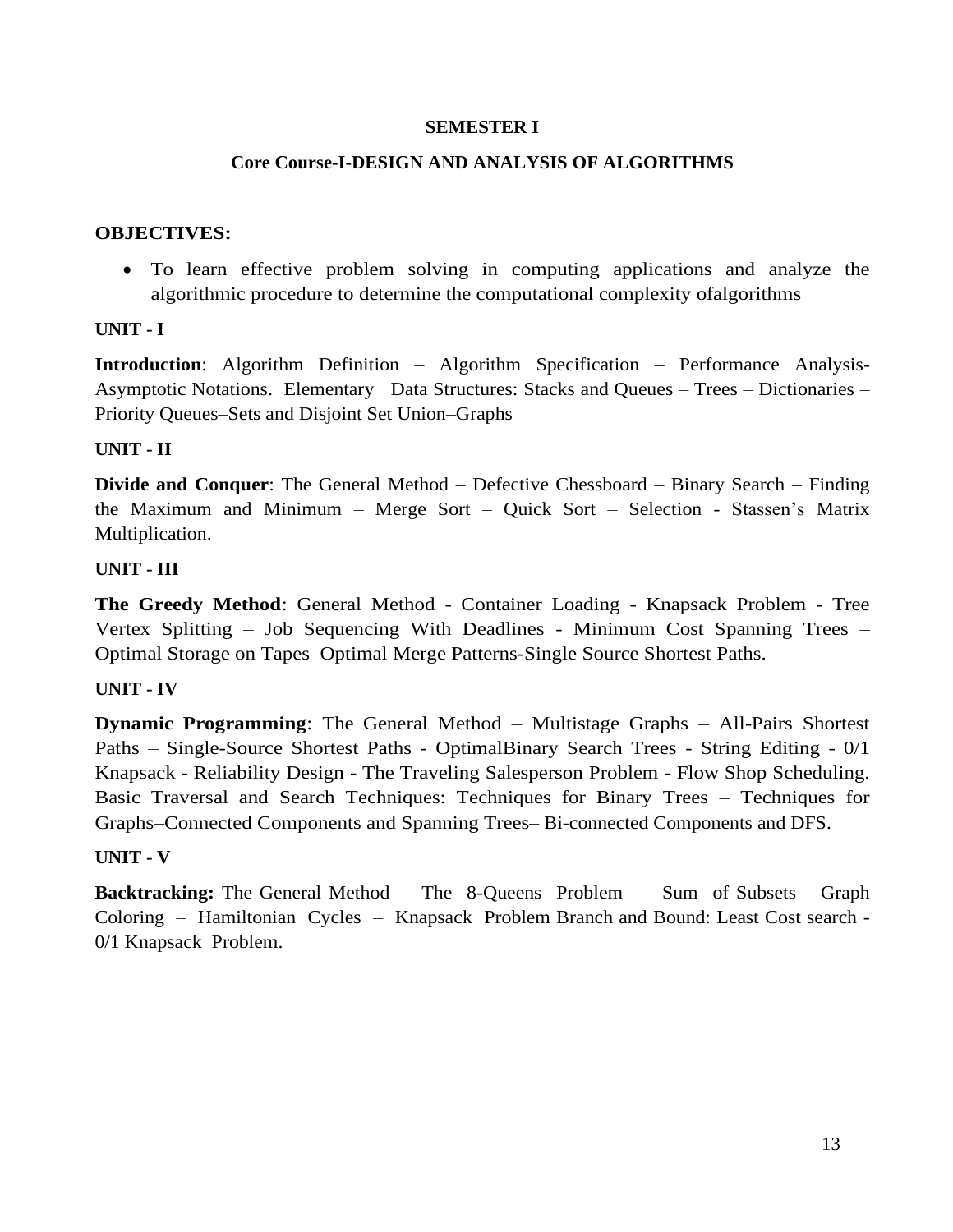# **TEXT BOOK**

1. Ellis Horowitz, Satraj Sahni and Sanguthevar Rajasekaran, Fundamentals of Computer Algorithms, Universities Press, Second Edition, Reprint 2009.

# **REFERENCE BOOKS**

- 1. Data Structures Using C Langsam, Augenstien, Tenenbaum, PHI
- 2. Data structures and Algorithms, V.Aho, Hopcropft,Ullman,LPE
- 3. Introduction to design and Analysis of Algorithms S.E. Goodman, ST. Hedetniem-TMH.
- 4. Carlos A.CoelloCoello, Gary B.Lamont, David A.VanVeldhuizen, "Evolutionary Algorithms for Solving Multi-Objective Problems", Springer 2<sup>nd</sup> Edition, 2007.

# **OUTCOMES:**

- It gives stepwise procedure to solveproblems
- The Problems can be broken down into small pieces for program development
- Efficient approach of solving problems by a model of computations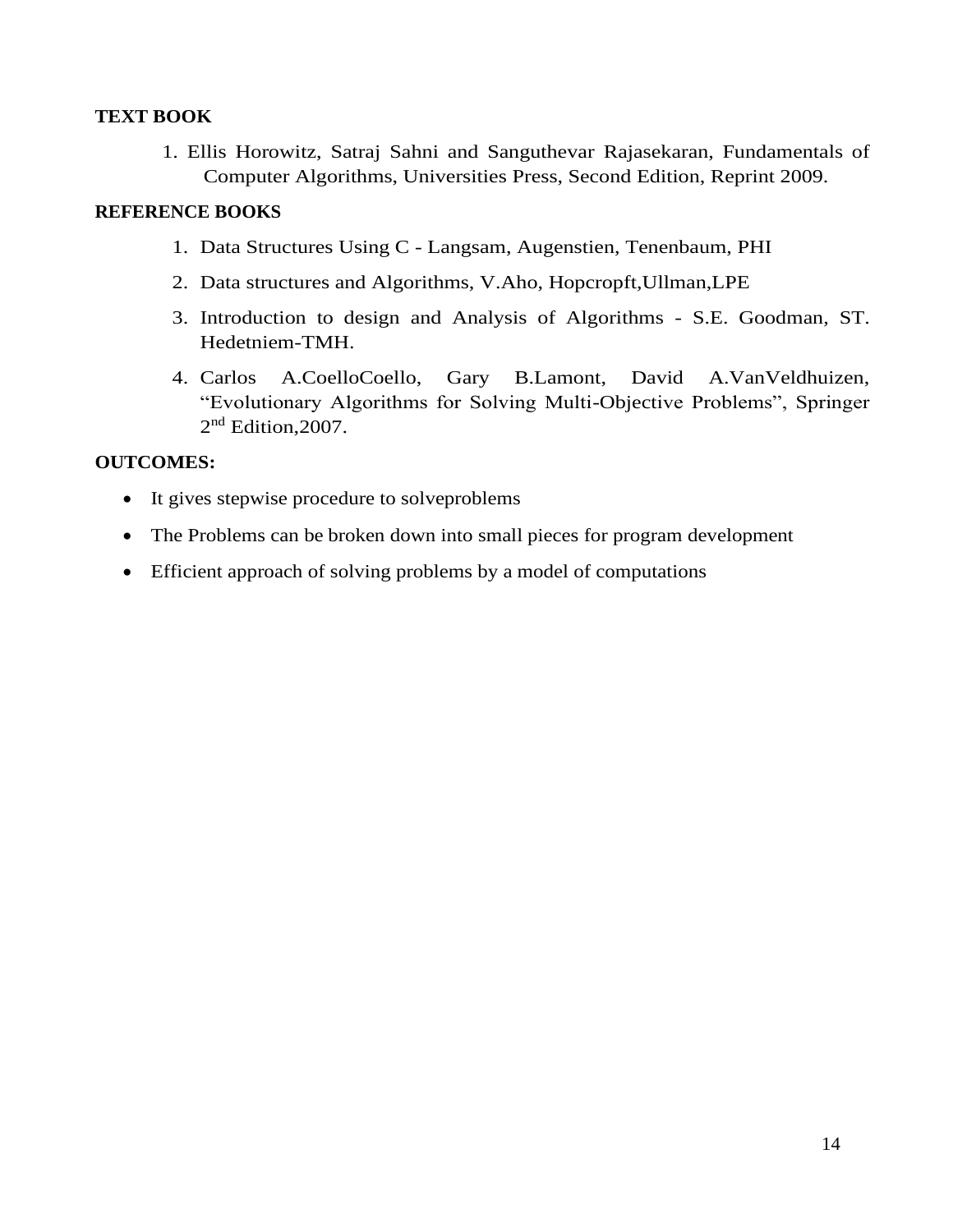# **SEMESTER I**

# **Core Course-II - DISTRIBUTED OPERATING SYSTEM**

# **OBJECTIVES:**

- To study Distributed operating system concepts
- To understand hardware, software and communication in distributed OS
- To learn the distributed resource management components
- Practices to learn concepts of OS and Program the principles of Operating Systems

# **UNIT - I**

Introduction – Operating System Definition – Functions of Operating System – Types of Advanced Operating System – Design Approaches – Synchronization Mechanisms – concepts of a Process – Critical Section Problem – Process Deadlock – Models of Deadlock – Conditions for Deadlock – System with single-unit requests, Consumable Resources , Reusable Resources.

# **UNIT - II**

Distributed Operating Systems: Introduction- Issues – Communication Primitives – Inherent Limitations –Lamport's Logical Clock, Vector Clock, Global State, Cuts – Termination Detection – Distributed Mutual Exclusion – NonToken Based Algorithms – Lamport's Algorithm - Token Based Algorithms –Distributed Deadlock Detection – Distributed Deadlock Detection Algorithms – Agreement Protocols

# **UNIT - III**

Distributed Resource Management – Distributed File Systems – Architecture – Mechanisms – Design Issues – Distributed shared Memory – Architecture – Algorithm – Protocols – Design Issues – Distributed Scheduling–Issues–Components–Algorithms.

# **UNIT - IV**

Failure Recovery and Fault Tolerance– Concepts – Failure Classifications – Approaches to Recovery – Recovery in Concurrent Systems– Synchronous and Asynchronous Check pointing and Recovery –Check pointing in Distributed Database Systems – Fault Tolerance Issues – Two-Phase and Non blocking Commit Protocols – Voting Protocols – Dynamic Voting Protocols.

# **UNIT - V**

Multiprocessor and Database Operating Systems –Structures – Design Issues – Threads – Process Synchronization – Processor Scheduling – Memory management– Reliability/Fault Tolerance – Database Operating Systems – concepts– Features of Android OS, Ubuntu, Google Chrome OS and Linux operating systems.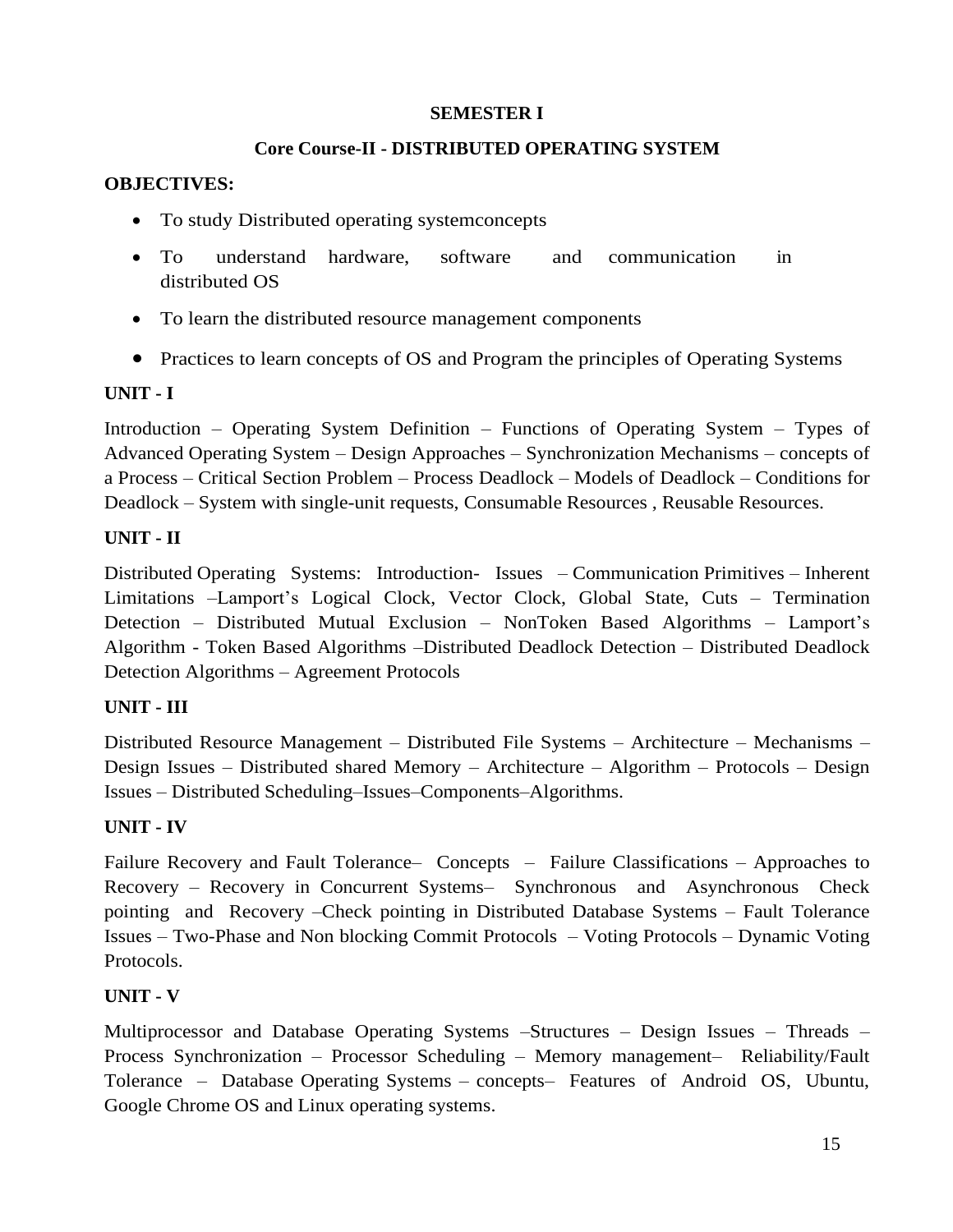# **TEXT BOOKS**

- 1. Mukesh Singhal N.G.Shivaratri, "Advanced Concepts in Operating Systems", McGraw Hill2000.
- 2. Distributed Operating System–Andrew S. Tanenbaum, PHI.

## **REFERENCES**

- 1.Abraham Silberschatz, Peter B.Galvin, G.Gagne, "Operating Concepts",  $6<sup>th</sup>$  Edition Addison Wesley publications 2003.
- 2.Andrew S. Tanenbaum, "Modern Operating Systems", 2nd Edition Addison Wesley 2001

# **OUTCOMES:**

- Clear understanding on several resource management techniques like distributed shared memory and other resources
- Knowledge on mutual exclusion and Deadlock detection of Distributed operating system.
- Able to design and implement algorithms of distributed shared memory and commit protocols
- Able to design and implement fault tolerant distributed systems.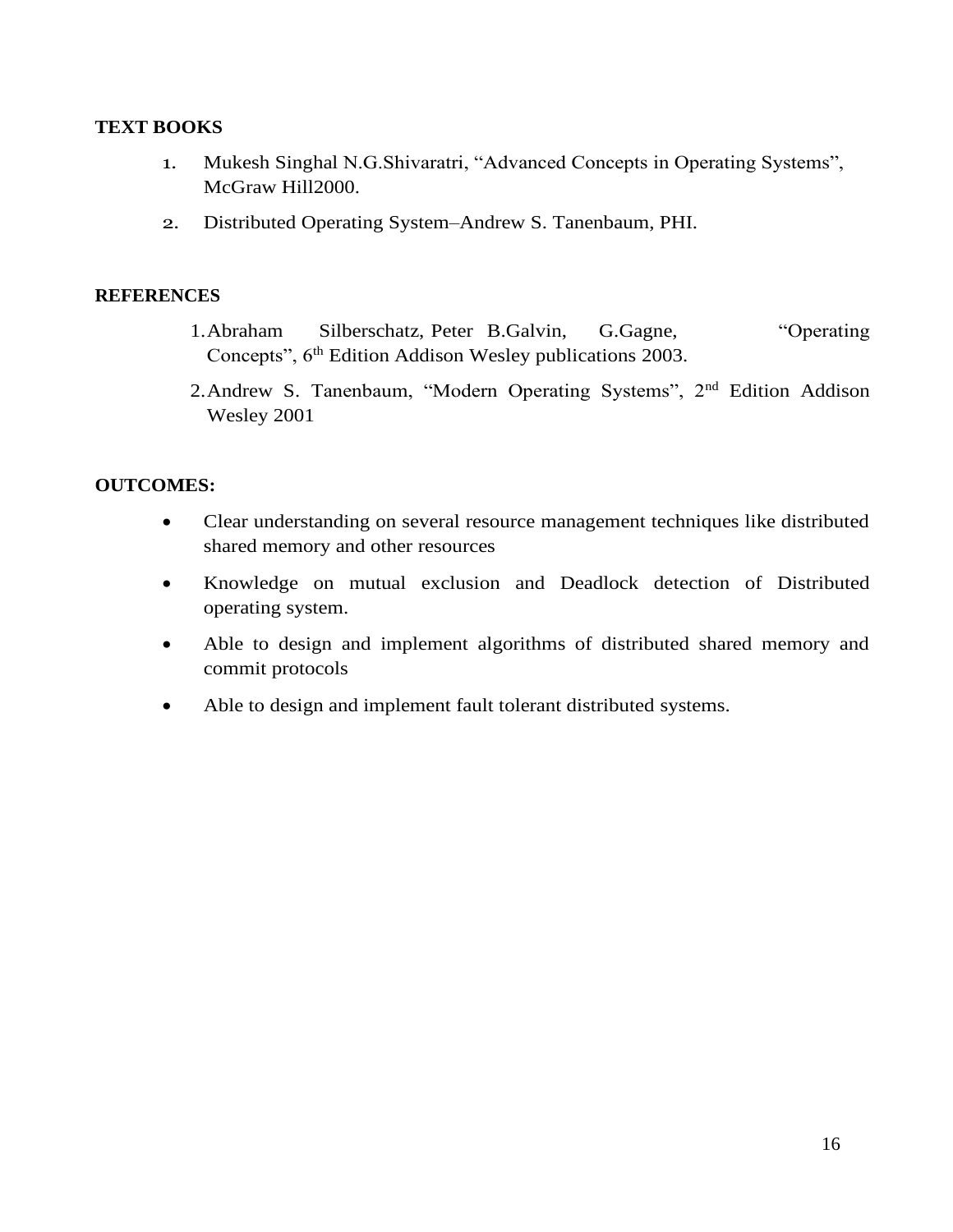# **SEMESTER I**

# **Core Course – III - ADVANCED JAVA PROGRAMMING**

# **OBJECTIVES:**

- To deepen student's programming skills by analyzing the real world problem in a programmer's point of view and implement the concepts in real time projects
- To enable the students to learn the ethical, historical, environmental and technological aspects of Advanced Java Programming and how it impacts the social and economic development of society

# **UNIT-I**

Design Patterns: Introduction to Design patterns- Catalogue for Design Pattern - Factory Method Pattern, Prototype Pattern, Singleton Pattern- Adapter Pattern- Proxy Pattern-Decorator Pattern- Command Pattern- Template Pattern- Mediator Pattern-Collection Framework – Array List class – Linked List class – Array List vs. Linked List - List Iterator interface - Hash Set class- Linked Hash Set class-Tree Set class Priority Queue class - Map interface - Hash Map class- Linked Hash Map class –Tree Map class - Comparable interface -Comparator interface-Comparable vs.Comparator

# **UNIT-II**

Applet Fundamentals- Applet Class - Applet lifecycle- Steps for Developing Applet Programs- Passing Values through Parameters- Graphics in Applets- GUI Application **-** Dialog Boxes -Creating Windows - Layout Managers – AWT Component classes – Swing component classes- Borders – Event handling with AWT components - AWT Graphics classes - File Choosers - Color Choosers – Tree –Table–Tabbed panels–Progressive bar - Sliders.

# **UNIT-III**

JDBC **-**Introduction - JDBC Architecture -JDBC Classes and Interfaces – Database Access with MySQL -Steps in Developing JDBC application - Creating a New Database andTable with JDBC - Working with Database Metadata; Java Networking Basics of Networking -Networking in Java- Socket Program using TCP/IP –Socket Program using UDP-URL and Inet address classes.

# **UNIT–IV**

Servlet: Advantages over Applets - Servlet Alternatives - Servlet Strengths - Servlet Architecture - Servlet Life Cycle – Generic Servlet, Http Servlet - First Servlet - Invoking Servlet - Passing Parameters to Servlets - Retrieving Parameters - Server-Side Include – Cookies- JSP Engines - Working with JSP - JSP and Servlet - Anatomy of a JSP Page-Database Connectivity using Servlets and JSP.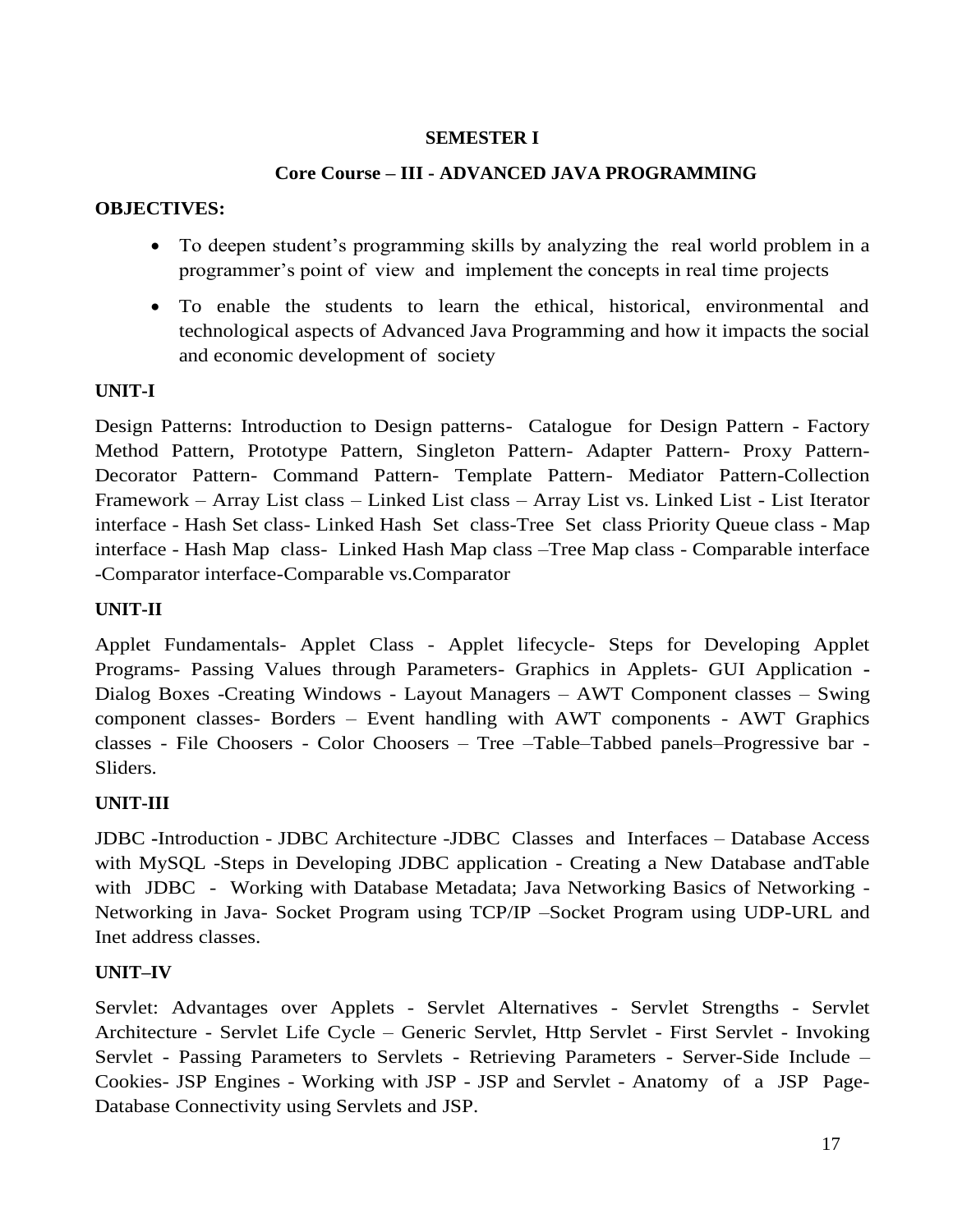# **UNIT-V**

Lambda Expressions- Method Reference- Functional Interface - Streams API, Filters-Optional Class- Nashorn- Base 64 Encode Decode- JShell (RPEL)- Collection Factory Methods- Private Interface Methods-Inner Class Diamond Operator-Multi resolution Image API.

# **TEXTBOOKS**

- 1. Bert Bates, Karthy Sierra , Eric Freeman, Elisabeth Robson, "Head First Design Patterns", O'REILLY Media Publishers.(1st- Unit).
- 2. Herbert Schildt, "Java: A Beginner Guide", Oracle Pres-Seventh Edition.  $2^{nd}$ and 3<sup>rd</sup>Unit).
- 3. Murach's, "Java Servlets and JSP", 2<sup>nd</sup>Edition, Mike Murach& Associates Publishers; 3rd Edition. (4<sup>th</sup>Unit).
- 4. Warburton Richard, "Java 8 Lambdas", Shroff Publishers & Distributors Pvt Ltd.  $(5^{\text{th}}$ Unit).

# **REFERENCES**

- 1. Paul Deitel and Harvey Deitel, "Java: How to Program", Prentice Hall Publishers; 9thEdition.
- 2. Jan Graba, "An Introduction to Network Programming with Java- Java 7 Compatible", 3rd Edition,Springer.

# **OUTCOMES:**

- Able to develop a Graphical User Interface (GUI) with Applet and Swing
- Develop a Client-Server Application with DatabaseMaintenance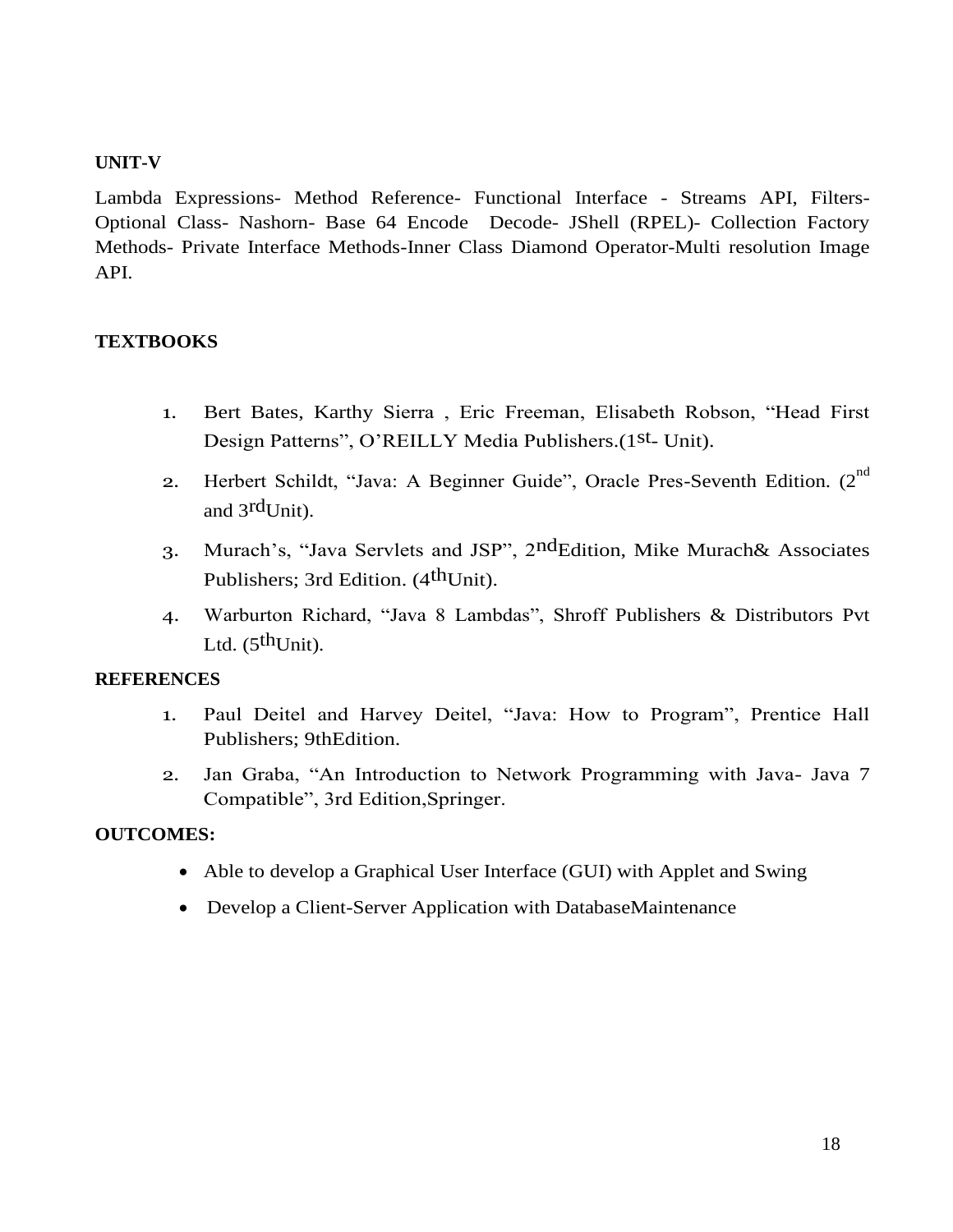# **SEMESTER I**

# **Core Course-IV-INTERNET OF THINGS**

# **OBJECTIVES:**

• In order to gain knowledge on basics of Internet of Things (IoT), IoT Architecture, and the Protocols related to IoT; and understand the concept of the Web of Thing and the relationship between the IoT and WoT

# **UNIT - I**

**INTRODUCTION To IoT**: Internet of Things - Physical Design- Logical Design- IoT Enabling Technologies – IoT Levels and Deployment Templates - Domain Specific IoTs - IoT and M2M - IoT System Management with NETCONF-YANG- IoT Platforms Design Methodology.

# **UNIT - II**

**IoT ARCHITECTURE**: M2M high-level ETSI architecture - IETF architecture for IoT - OGC architecture - IoT reference model - Domain model - information model - functional model - communication model- IoT reference architecture

# **UNIT - III**

**IoT PROTOCOLS:** Protocol Standardization for IoT – Efforts – M2M and WSN Protocols – SCADA and RFID Protocols –Unified Data Standards – Protocols – IEEE 802.15.4 – BACNet Protocol – Modbus– Zigbee Architecture – Network layer – 6LowPAN - CoAP -Security

# **UNIT - IV**

**WEB OF THINGS:** Web of Things versus Internet of Things –Two Pillars of the Web – Architecture Standardization for WoT– Platform Middleware for WoT – Unified Multitier WoT Architecture – WoT Portals and Business Intelligence. Cloud of Things: Grid/SOA and Cloud Computing – Cloud Middleware – Cloud Standards –Cloud Providers and Systems – MobileCloud Computing – The Cloud of Things Architecture.

# **UNIT - V**

**APPLICATIONS:** The Role of the Internet of Things for Increased Autonomy and Agility in Collaborative Production Environments - Resource Management in the Internet of Things: Clustering, Synchronization and Software Agents. Applications- Smart Grid– Electrical Vehicle Charging.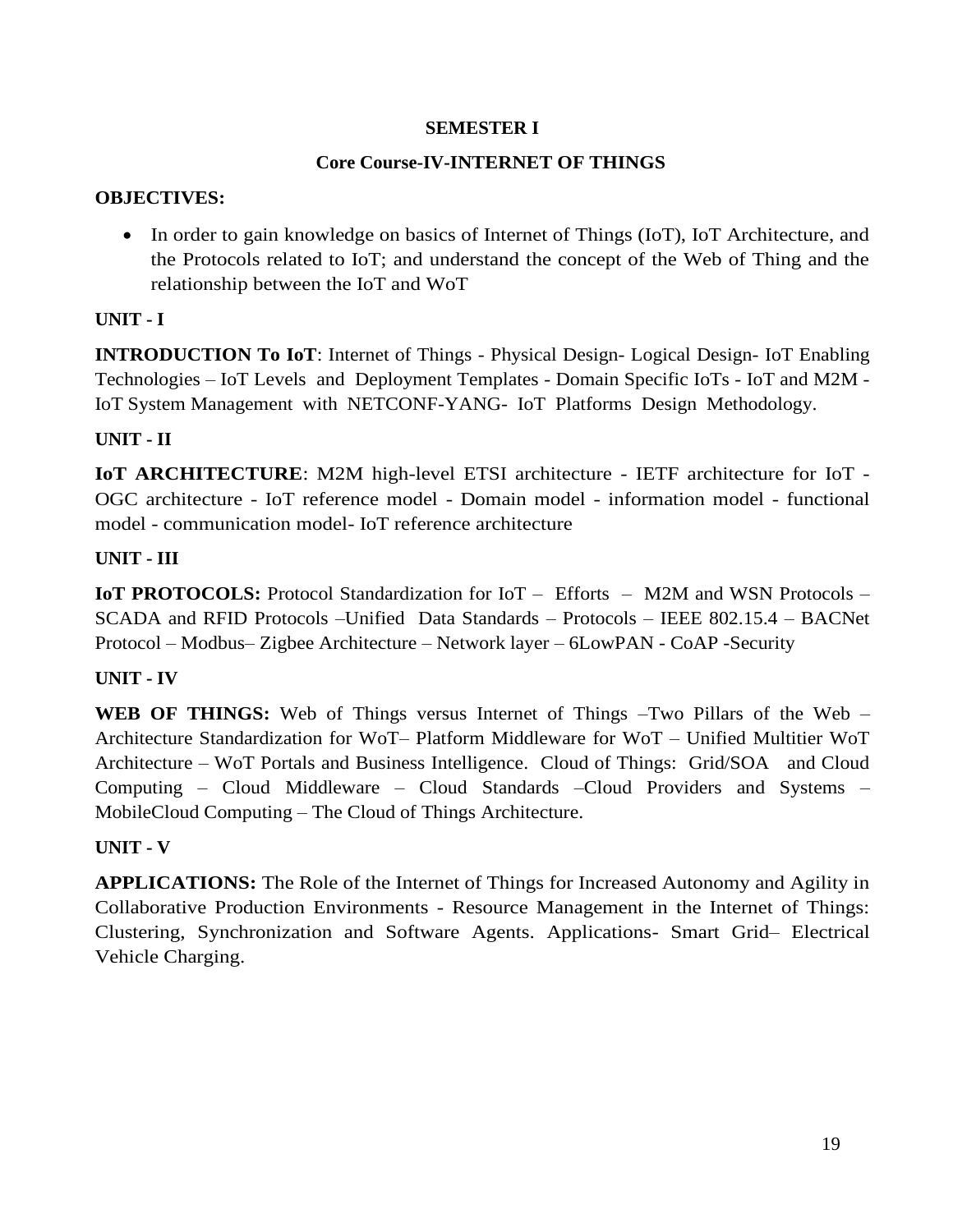# **TEXT BOOKS**

- 1. Arshdeep Bahga, Vijay Madisetti, "Internet of Things A hands-on approach", Universities Press, 2015.
- 2. Dieter Uckelmann, Mark Harrison, Michahelles, Florian (Eds), "Architecting the Internet of Things",Springer,2011.
- 3. Jan Ho¨ ller, VlasiosTsiatsis , Catherine Mulligan, Stamatis , Karnouskos, Stefan Avesand. David Boyle, "From Machine-to- Machine to the Internet of Things - Introduction to a New Age of Intelligence", Elsevier,2014.
- 4. Networks, Crowds, and Markets: Reasoning About a Highly Connected World David Easley and Jon Kleinberg, Cambridge University Press -2010.
- 5. Olivier Hersent, David Boswarthick, Omar Elloumi , "The Internet of Things– Key applications and Protocols",Wiley,2012.

# **OUTCOMES:**

At the end of this course, students should be able to

- Gain the basic knowledge about IoT and they will be able to use IoT related products in reallife
- It helps to rely less on physical resources and started to do their work smarter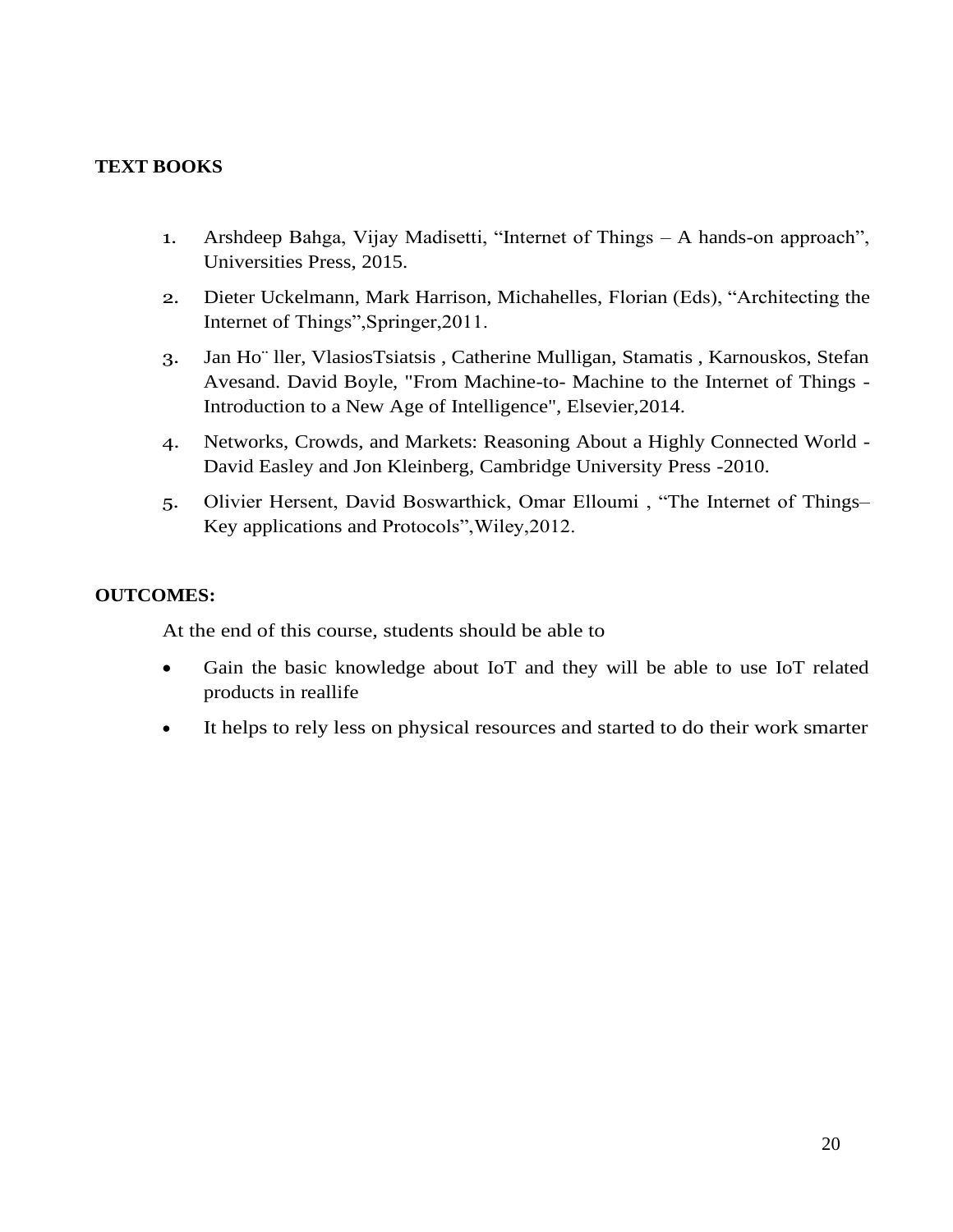## **SEMESTER I**

## **Core Course-V - Lab – I - ADVANCED JAVA PROGRAMMING LAB**

- 1. Implementation of Multi-threading and Exception handlingconcepts
- 2. Write a program to read, write and copy a file using bytestreams.
- 3. Write a program to read, write and copy a file using characterstreams.
- 4. Develop a programs using AWT to display the personal detail of anemployee.
- 5. Develop a banking system using Swing.
- 6. Write a program to handle Mouse and Key events.
- 7. Implement TCP/IP protocol for message communication.
- 8. Implement UDP protocol for message communication.
- 9. Using JDBC develop a student information system.
- 10.Implement client/server communication using servlets.
- 11. Develop a web page using JSP.
- 12.Implementation of RMI.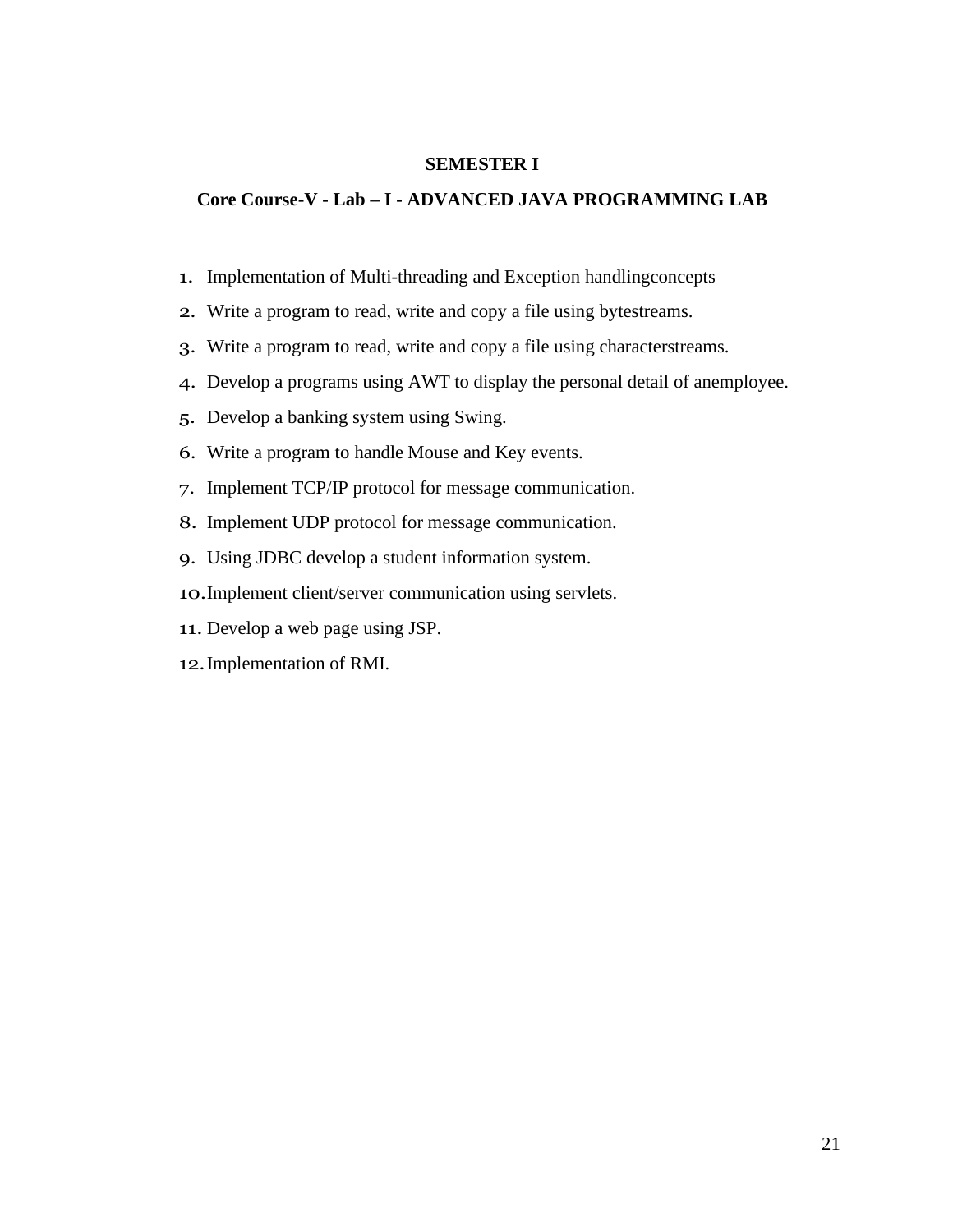#### **SEMESTER I**

## **Core Course-VI- 17PCSP02- Lab - II ALGORITHMS USING C++ LAB**

- 1. Apply the Divide and Conquer technique to arrange a set of numbers using Merge Sort method.
- 2. Perform Strassen's matrix multiplication using Divide and Conquer method.
- 3. Solve the Knapsack problem using Dynamic Programming.
- 4. Construct a Minimum Spanning Tree using Greedy method.
- 5. Perform Warshall's Algorithm using Dynamic Programming.
- 6. Solve Dijkstra's Algorithm using Greedy Technique.
- 7. Solve Subset Sum problem using Backtracking
- 8. Implement the 8-Queens Problem using Backtracking.
- 9. Implement Knapsack Problem using Backtracking.
- 10. Find the solution of Traveling Salesperson Problem using Branch and Bound technique.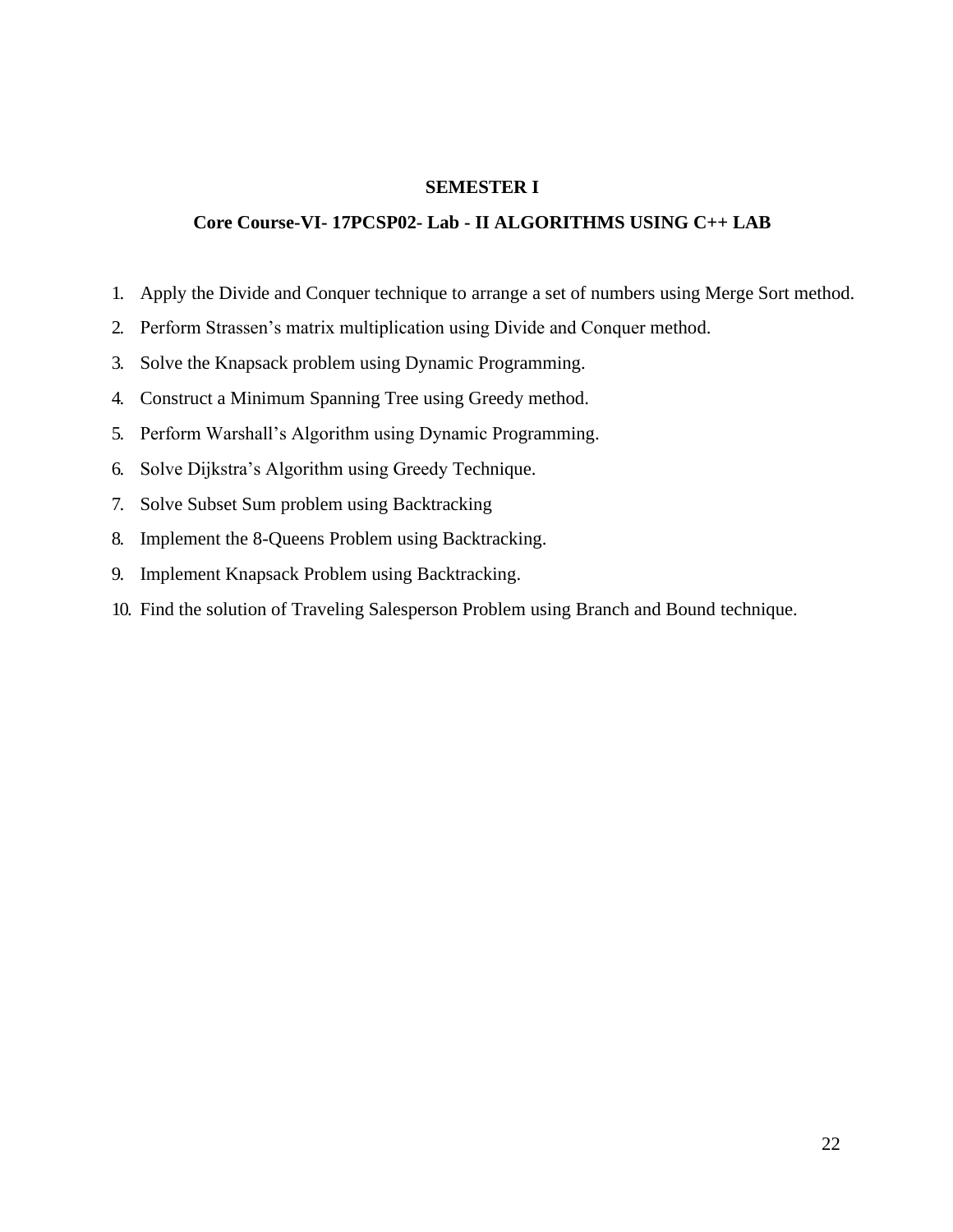# **SEMESTER II**

# **Core Course - VII –ADVANCED WEB TECHNOLOGY**

## **OBJECTIVES:**

- Explore the backbone of web page creation by developing .NET skill
- Enrich knowledge about HTML control and web control classes
- Provide depth knowledge about ADO.NET
- Understand the need of usability, evaluation methods for web services

# **UNIT - I**

**OVERVIEW OF ASP.NET -** The .NET framework – Learning the.NET languages Data types – Declaring variables- Scope and Accessibility- Variable operations- Object Based manipulation- Conditional Structures- Loop Structures- Functions and Subroutines. Types, Objects and Namespaces : The Basics about Classes- Value types and Reference types-Advanced class programming- Understanding name spaces and assemblies. Setting up ASP.NET and IIS.

# **UNIT – II**

**DevelopingASP.NETApplications-ASP.NETApplications:ASP.NET Code behind-** The Global.asax application file- Understanding ASP.NET Classes- ASP.NET Configuration. Web Form fundamentals: A simple page applet-Improving the currency converter- HTML control classes- The page class- Accessing HTML server controls. Web controls: Web Control Classes –Auto Post Back and Web Control events- Accessing web controls. Using Visual Studio.NET: Starting a Visual Studio.NET Project- Web form Designer- Writing code- Visual studio.NET debugging. Validation and Rich Controls: Validation- A simple Validation example- Understanding regular expressions- A validated customer form. State management - Tracing, Logging, and Error Handling.

# **UNIT – III**

**Working with Data -** Overview of ADO.NET - ADO.NET and data management-Characteristics of ADO.NET-ADO.NET object model. ADO.NET data access : SQL basics– Select , Update, Insert, Delete statements- Accessing data- Creating a connection- Using a command with a Data Reader - Accessing Disconnected data - Selecting multiple tables – Updating Disconnected data. Data binding: Single value Data Binding- Repeated value data binding- Data binding with data bases. Data list – Data grid – Repeater – Files, Streams and Email – Using XML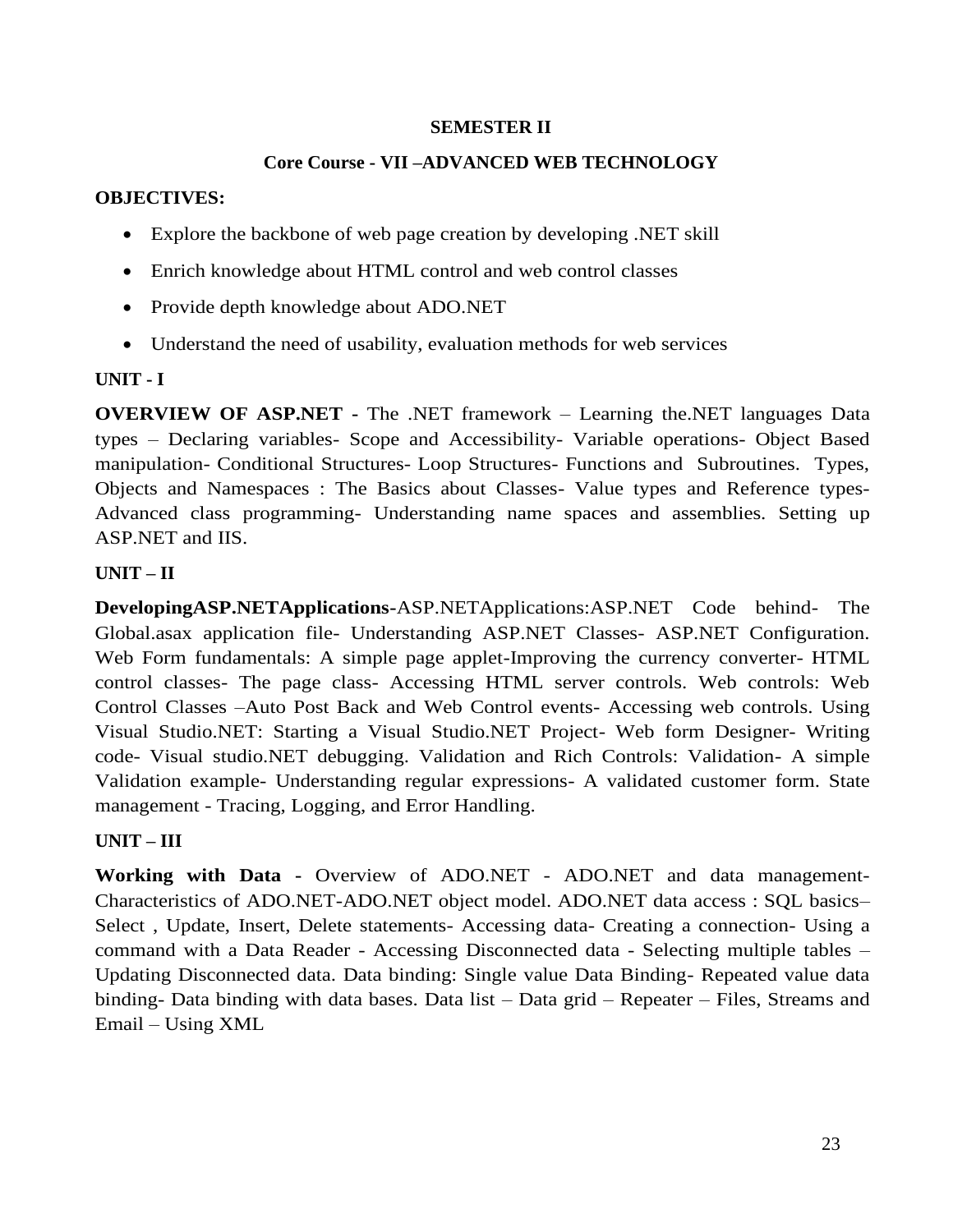# **UNIT - IV**

**Web Services -** Web services Architecture: Internet programming then and now- WSDL– SOAP- Communicating with a web service-Web service discovery and UDDI. Creating Web services: Web service basics- The Stock Quote web service – Documenting the web service-Testing the web service- Web service Data types- ASP.NET intrinsic objects. Using web services: Consuming aweb service- Using the proxy class- An example with Terra Service.

# **UNIT – V**

**Advanced ASP.NET -** Component Based Programming: Creating a simple component – Properties and state- Database components- Using COM components. Custom controls: User Controls- Deriving Custom controls. Caching and Performance Tuning: Designing and scalability– Profiling- Caching- Output caching- Data caching – Object Caching. Implementing security: Determining security requirements- The ASP.NET security model-Forms authentication- Windows authentication.

# **TEXTBOOK**

1. Mathew Mac Donald, "ASP.NET Complete Reference", TMH 2005.

# **REFERENCES**

- 1. Crouch Matt J, "ASP.NET and VB.NET Web Programming", Addison Wesley2002.
- 2. J.Liberty, D.Hurwitz, "Programming ASP.NET", Third Edition, O'REILLY,2006.

# **OUTCOMES:**

On the successful completion of this course, Students will be able to:

- Design a web page with Web form fundamentals and web control classes
- Recognize the importance of validation control, cookies and session
- Apply the knowledge of ASP.NET object, ADO.NET data access and SQL to develop a client server model
- Recognize the difference between Data list and Data grid controls in accessing data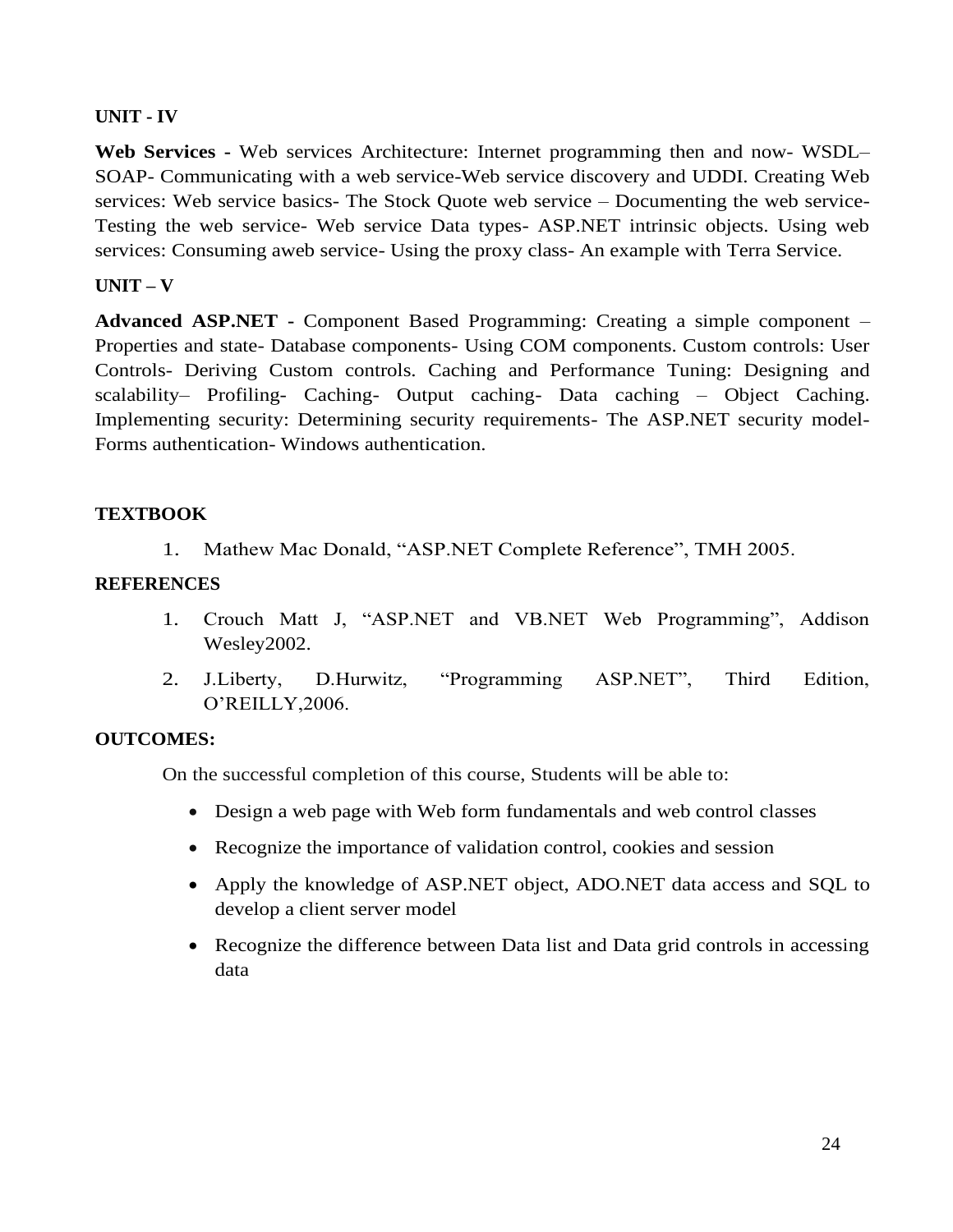# **SEMESTER II**

# **Core Course - VIII–COMPILER DESIGN**

## **OBJECTIVES:**

- Discover principles, algorithms and techniques that can be used to construct various phases of compiler.
- Acquire knowledge about finite automata and regular expressions
- Learn context free grammars, compiler parsing techniques.
- Explore knowledge about Syntax Directed definitions and translation scheme
- Understand intermediate machine representations and actual code generation

# **UNIT – I**

**Lexical analysis -** Language Processors, The Structure of a Compiler, Parameter passing mechanism – Symbol table - The role of the lexical analyzer - Input buffering - Specification of tokens - Recognition of tokens – Finite automata - Regular expression to automata.

# **UNIT – II**

**Syntax Analysis -** The role of the parser - Context-free grammars - Writing a grammar - Top down Parsing - Bottom-up Parsing - LR parsers- LALR parsers.

# **UNIT – III**

**Semantic Analysis -** Inheritedand Synthesized attributes – Dependency graphs – Ordering the evaluation of attributes – S- attributed definitions – L-attributed definitions – Applications of Syntax Directed translation – Syntax Directed translations schemes - Storage organization – Stack allocation of space.

## **UNIT– IV**

**Intermediate Code Generation -** Variants of Syntax trees – Three Address code – Types and Declarations – Translation of Expressions – Type checking - Control flow - Back patching - Switch Statements – Procedure calls.

## **UNIT – V**

**Code Generation and Code Optimization -** Issues in the design of a code generator - The target language – Address in the Target Code –Basic Block and Flow graphs – Optimization of Basic Blocks - A simple code generator – Peep hole Optimization.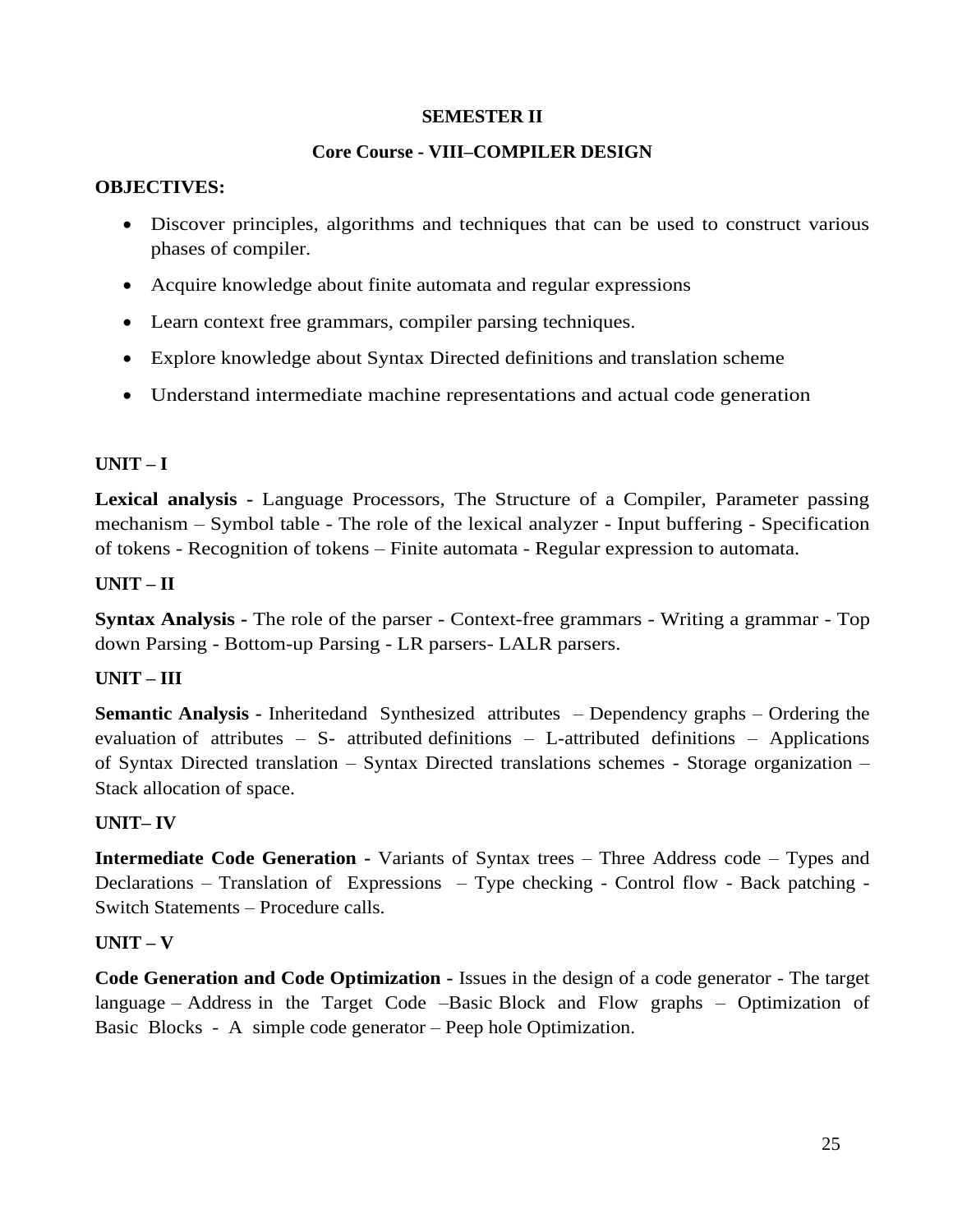# **TEXTBOOK**

1. Alfred V. Aho, Monica S.Lam, Ravi Sethi and Jeffrey D. Ullman, "Compilers-Principles, Techniques and Tools", Second Edition, Pearson Education Asia, 2009.

## **REFERENCES**

- 1. A.V. Aho, Ravi Sethi, J.D. Ullman, Compilers Principles, Techniques and Tools, Addison- Wesley,2003.
- 2. Fischer Leblanc, Crafting Compiler, Benjamin Cummings, Menlo Park,1988.
- 3. KennathC.Louden, Compiler Construction Principles and Practice, Vikas publishing House,2004.
- 4. AllenI.Holub, Compiler Design in C,Prentice Hall of India,2001.
- 5. S.GodfreyWinster, S.Aruna Devi, R.Sujatha, "Compiler Design", yesdee Publishers, Third Reprint2019.

## **OUTCOMES:**

On the successful completion of this course, Students will be able to: Use the knowledge of patterns, tokens & regular expressions for solving a problem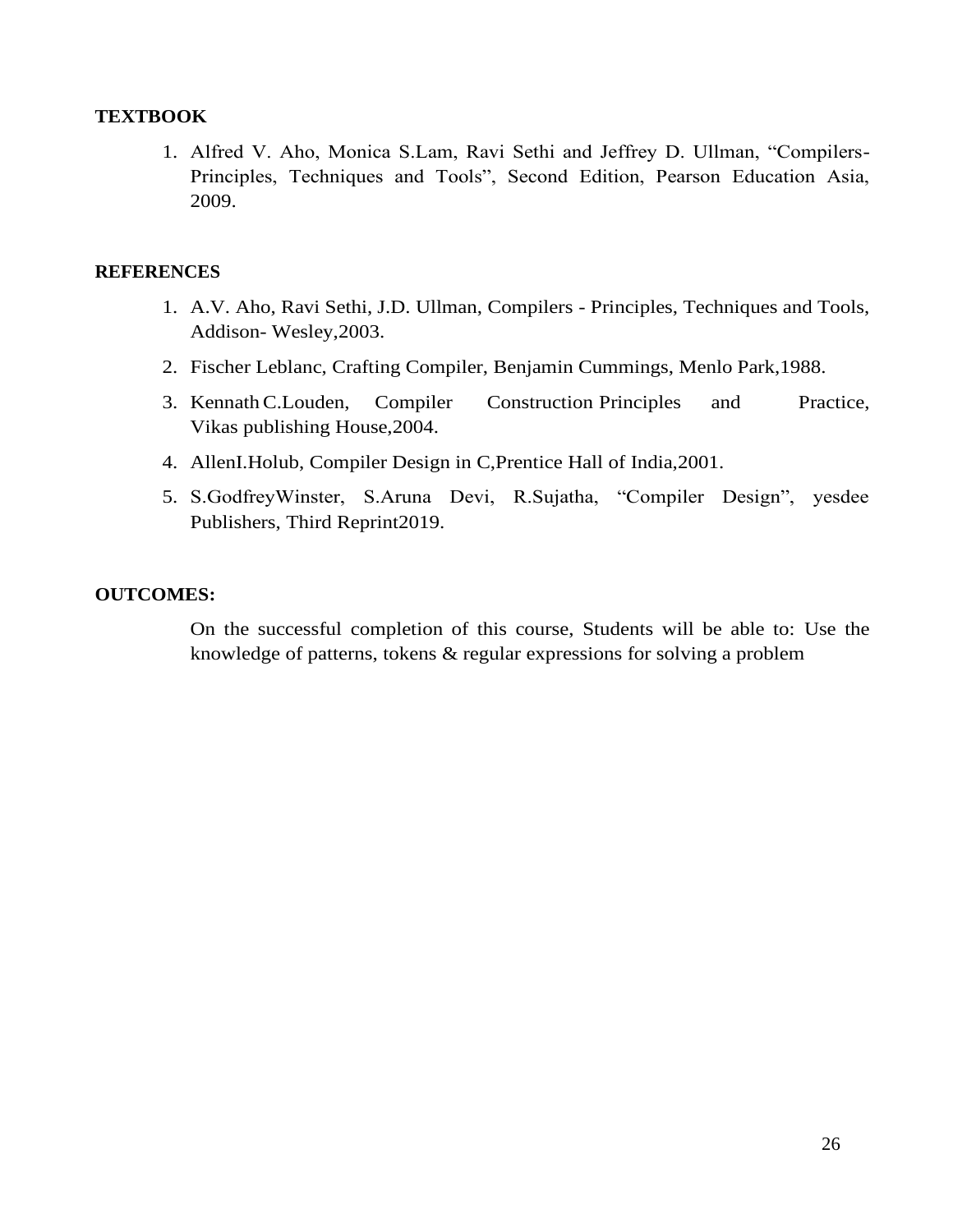# **SEMESTER II**

# **Core Course - IX–DATA MINING**

## **OBJECTIVES:**

• To introduce the fundamental concepts of Data Mining Techniques and various Algorithms used for Information Retrieval from Datasets

## **UNIT - I**

**Data Mining And Data Preprocessing**: Data Mining – Motivation – Definition – Data Mining on Kind of Data – Functionalities – Classification – Data Mining Task Primitives – Major Issues in Data Mining – Data Preprocessing – Definition – Data Clearing – Integration and Transformation – Data Reduction.

# **UNIT - II**

**Data Warehousing**: Multidimensional Data Model –Data Warehouse Architecture – Data Warehouse Implementation –From data Warehousing to Data Mining – On Line Analytical Processing - On Line Analytical Mining.

## **UNIT - III**

**Frequent Patterns, Associations And Classification**: The Apriori Algorithm – Definition of Classification and Prediction – Classification by Decision Tree Induction - Bayesian Classification – Rule Based Classification – Classification by Back Propagation – Lazy Learners – K-Nearest Neighbor–Other Classification Methods.

## **UNIT - IV**

**Cluster Analysis**: Definition – Types of data in Cluster Analysis – Categorization of major Clustering Techniques – Partitioning Methods Hierarchical Clustering – BIRCH - ROCK – Grid Based Methods – Model Based Clustering Methods–Outlier Analysis.

## **UNIT - V**

**Spatial, Multimedia, Text And Web Data:** Spatial Data Mining – Multimedia Data Mining – Text Mining – Mining the World Wide Web – Data Mining Applications – Trends in Data Mining.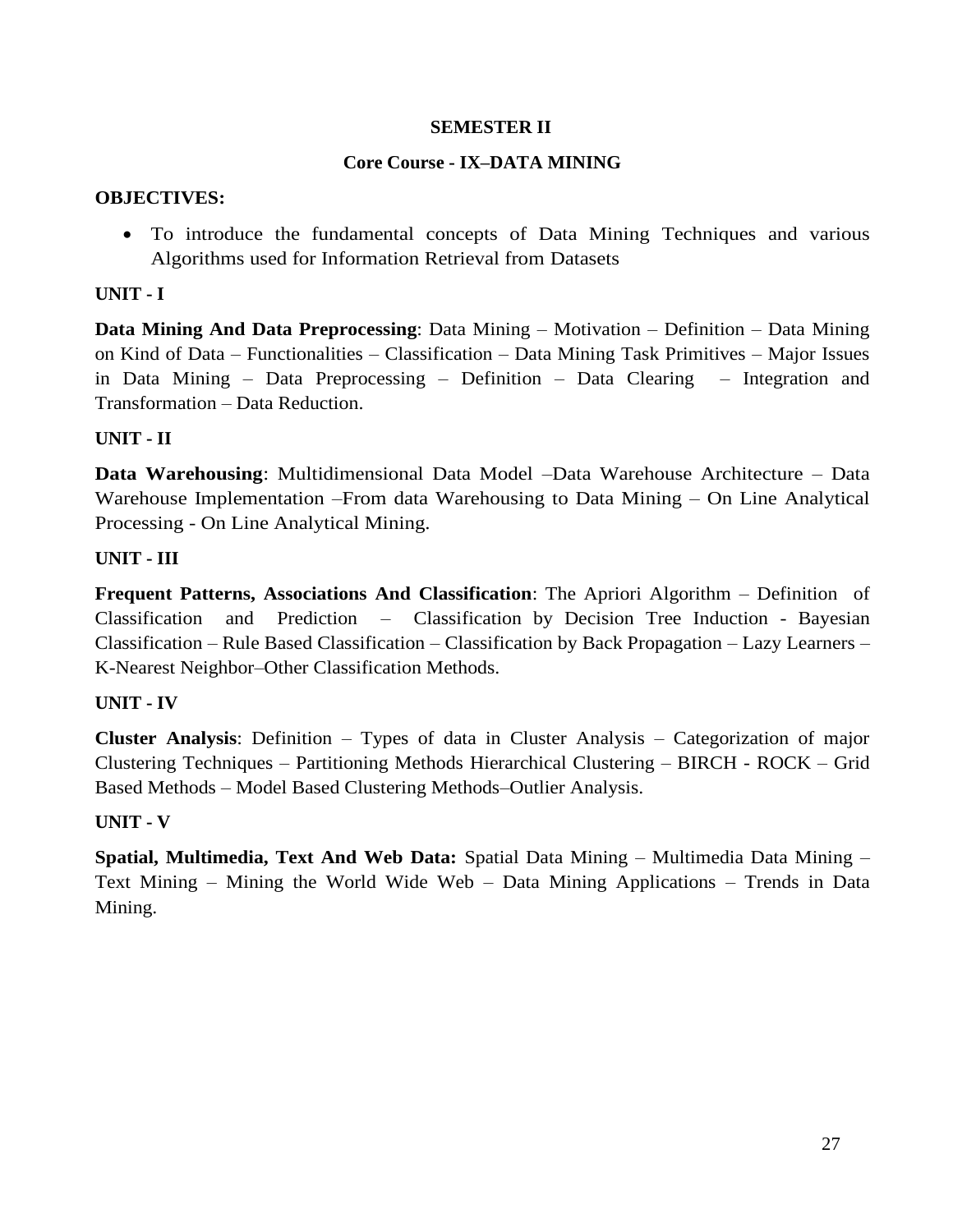# **TEXT BOOKS**

- 1. Jiawei Han and MichelineKamber, "Data Mining: Concepts and Techniques (The Morgan Kaufmann Series in Data Management Systems) 3rd Edition, July 6,2011.
- 2. Ian H. Witten, Eibe Frank, Mark A. Hall, "Data Mining: Practical Machine Learning Tools and Techniques", Elsevier; Third edition,2014.

# **REFERENCES**

- 1. Margret H. Dunham, "Data Mining: Introductory and Advanced Topics",Pearson Education,2003.
- 2. M. Awad, Latifur Khan, Bhavani Thuraisingham, Lei Wang, "Design and Implementation of Data Mining Tools", CRC Press- Taylor & Francis Group,2015.
- 3. Pang-Ning Tan, Michael Steinbach, Vipin Kumar, "Introduction to Data Mining-Instructor's Solution Manual", Pearson Education, First Edition,2016.
- 4. MohammedJ.Zaki, Wagner Meira JR, "Data Mining and Analysis: Fundamental Concepts and Algorithms",Cambridge India, 2016.

# **OUTCOMES:**

• After completing this course, students will be familiar with basic data mining concepts for solving real world problems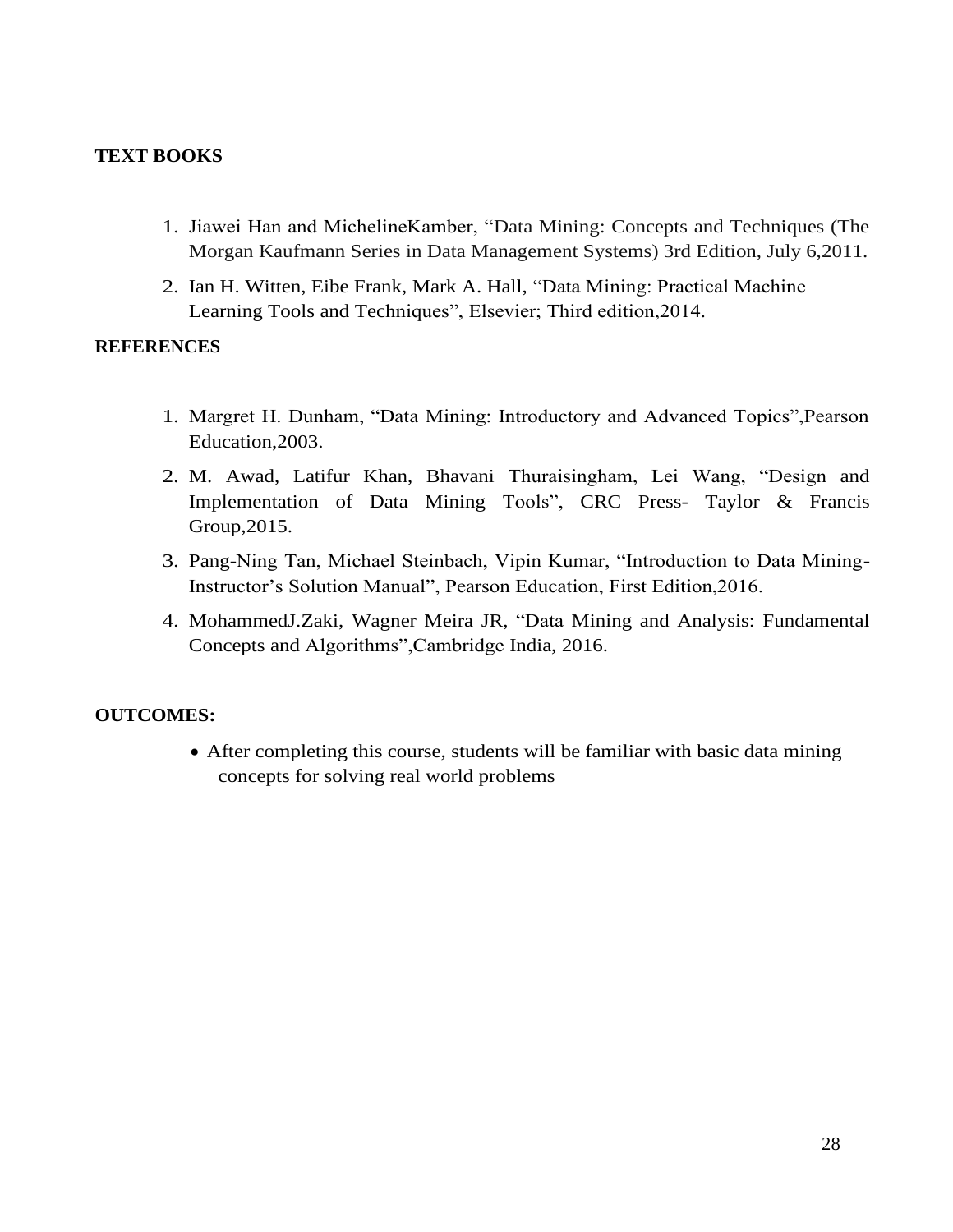## **SEMESTER II**

## **Core Course - X- Lab – III WEB TECHNOLOGY LAB**

1. Create minimum two simple applications using controls. Eg: Calculator, Drawing Pictures using GDI, Animation and Trainer Kit.

2. Create a program to perform validation using validation controls.

3. Develop a website using ADO.Net to implement online Banking with login page, account details, deposit, withdraw, fund transfer and report of transaction with following options –last 10 days, last 1 month, last 6 month, last 1 year.

Note: create menu for navigation and also maintain session that expires after inactive of 5min.

4.Write a simple ASP.NET program to display the following Web Controls:

- A button with text "click me". The button control must be in the center of the form.
- A label with a text hello
- A checkbox.

The form name must be Web Controls.

5.Write an application that simulates sending a SOAP message as a request and receiving another as a response.

6. Develop a web page to insert, update, delete student details using web service for accessing database.

7. Write a simple ASP.NET program using COM component.

8. Write a simple ASP.NET program to check whether a given string is palindrome or not using custom controls.

- 9. Create a Web Page and add Enable Caching attribute by the concept of Caching in ASP.Net.
- 10. Write a simple ASP.Net program to perform Form Authentication.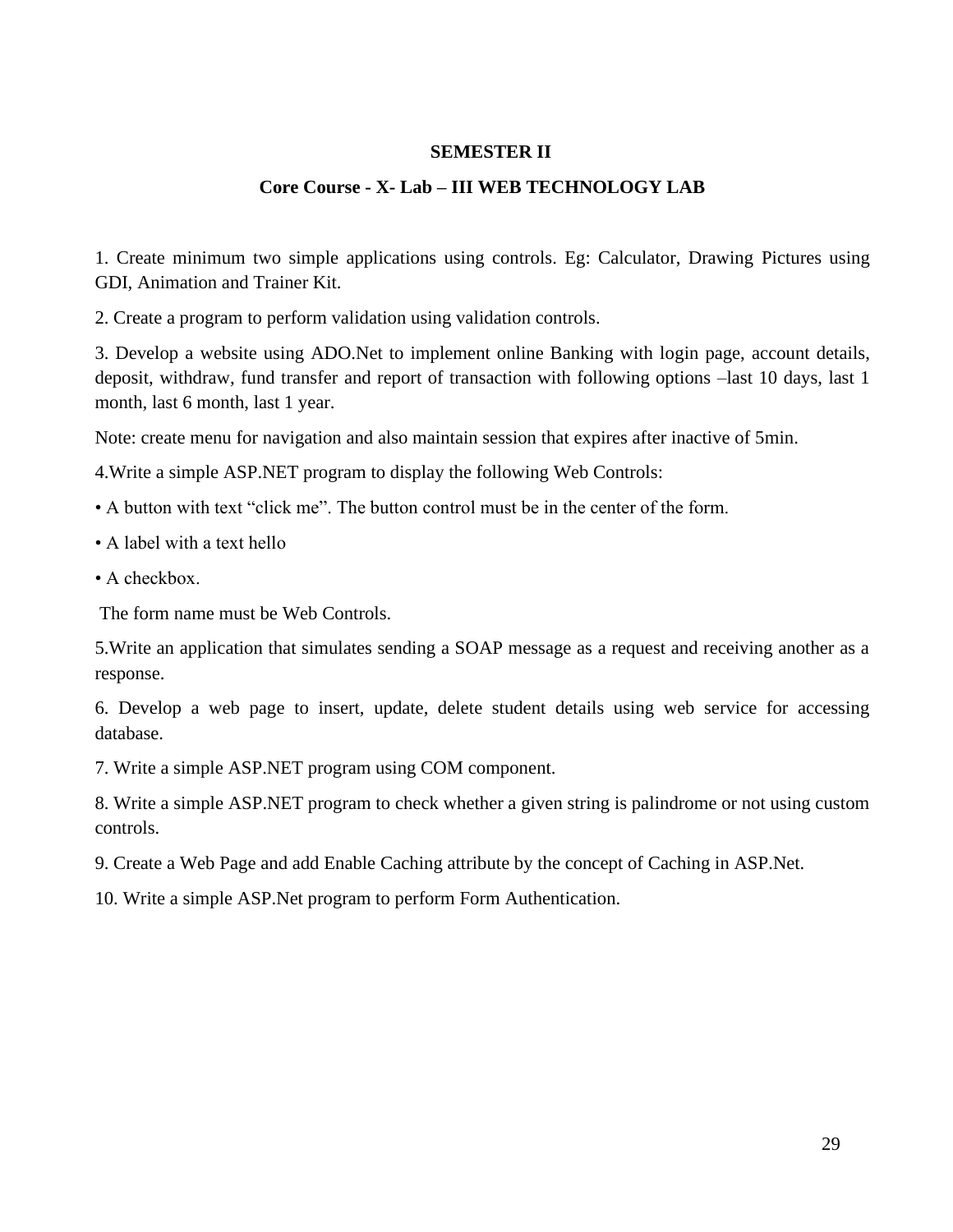# **SEMESTER II**

# **Core Course – XI-Lab – IV DATA MINING LAB**

Develop **R** Script for the following:

- 1. To get the input from user and perform numerical operations (MAX, MIN, AVG, SUM, SQRT, ROUND).
- 2. To perform data import/export (.CSV, .XLS, .TXT) operations using dataframes.
- 3. To get the input matrix from user and perform Matrix addition, subtraction, multiplication, inverse transpose and division operations using vector concept.
- 4. To perform statistical operations (Mean, Median, Mode and Standarddeviation).
- 5. To perform data pre-processing operations
	- i) Handling Missing data ii) Min-Maxnormalization
- 6. To perform dimensionality reduction operation using PCA.
- 7. To perform Simple Linear Regression and Multi Linear Regression.
- 8. To perform K-Means clustering operation and visualize it.
- 9. Write R script to diagnose any disease using KNN classification.
- 10. To perform market basket analysis using Apriori algorithm.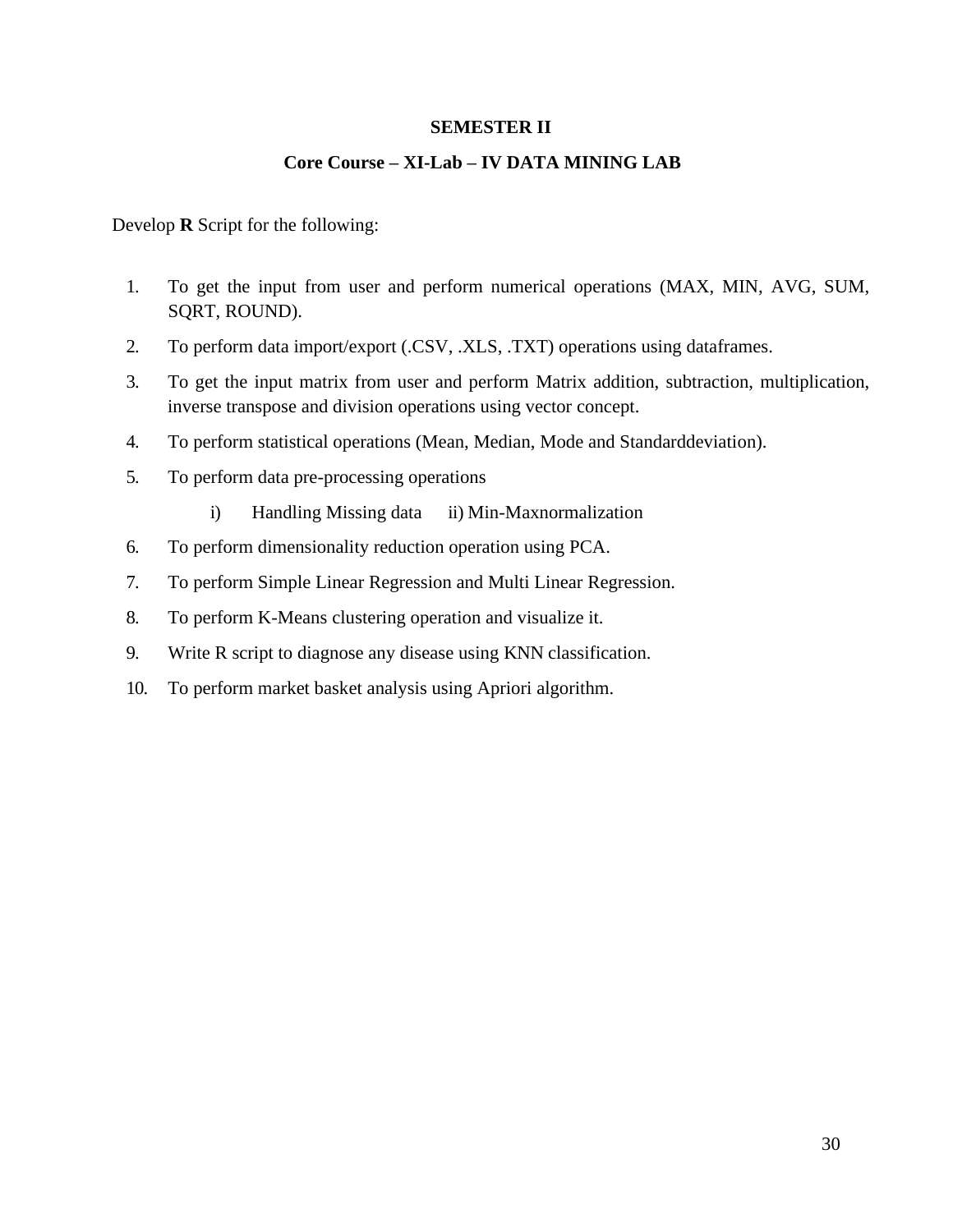### **SEMESTER III**

## **Core Course- XII - OPEN SOURCE COMPUTING**

### **OBJECTIVES:**

•To understand the basic Concepts of Python

## **UNIT - I**

Python: Introduction – Numbers – Strings – Variables – Lists – Tuples – Dictionaries – Sets – Comparison.

## **UNIT - II**

Code Structures: if, elif, and else – Repeat with while – Iterate with for – Comprehensions – Functions – Generators – Decorators – Namespaces and Scope – Handle Errors with try and except – User Exceptions. Modules, Packages, and Programs: Standalone Programs – Command-Line Arguments – Modules and the import Statement – The Python Standard Library. Objects and Classes: Define a Class with class – Inheritance – Override a Method – Add a Method – Get Help from Parent with super – In self Defense – Get and Set Attribute Values with Properties – Name Mangling for Privacy – Method Types – Duck Typing – Special Methods – Composition

## **UNIT-III**

Data Types: Text Strings – Binary Data. Storing and Retrieving Data: File Input/Output – Structured Text Files – Structured Binary Files - Relational Databases – No SQL Data Stores.

## **UNIT-IV**

Web: Web Clients – Web Servers – Web Services and Automation – Systems: Files – Directories – Programs and Processes – Calendars and Clocks

## **UNIT-V**

Concurrency: Queues – Processes – Threads – Green Threads and gevent – twisted – Redis. Networks: Patterns – The Publish-Subscribe Model – TCP/IP – Sockets – Zero MQ –Internet Services – Web Services and APIs – Remote Processing – Big Fat Data and Map Reduce – Working in the Clouds.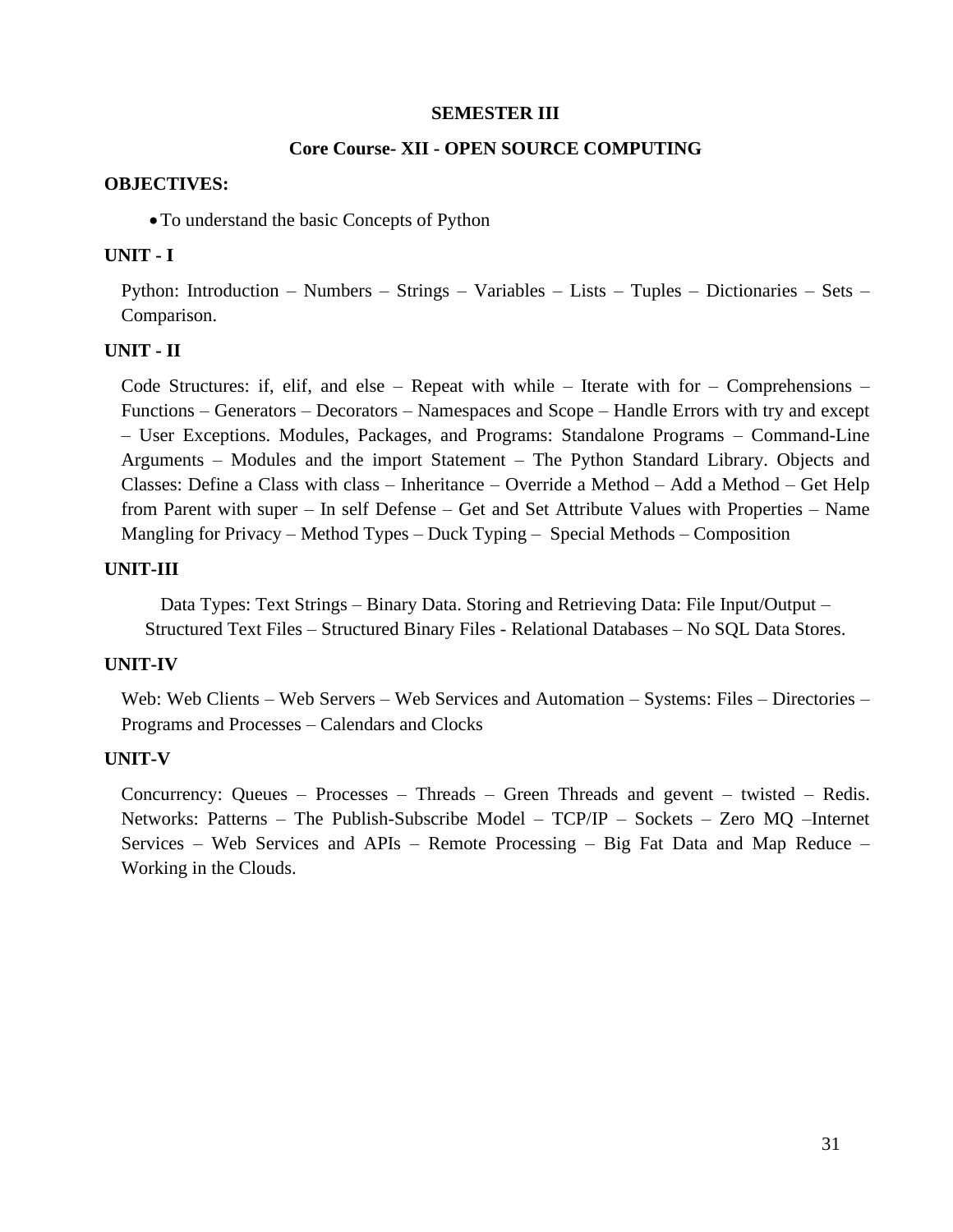# **TEXT BOOK**

1. Bill Lubanovic, "Introducing Python", O"Reilly, First Edition-Second Release, 2014.

# **REFERENCE**

1. Mark Lutz, "Learning Python", O"Reilly, Fifth Edition, 2013. David M. Beazley, "Python Essential Reference", Developer"s Library, Fourth Edition, 2009.

# **OUTCOMES:**

•After completing this course, students will be familiar with the basics of Python programming for writing programs for the real world problems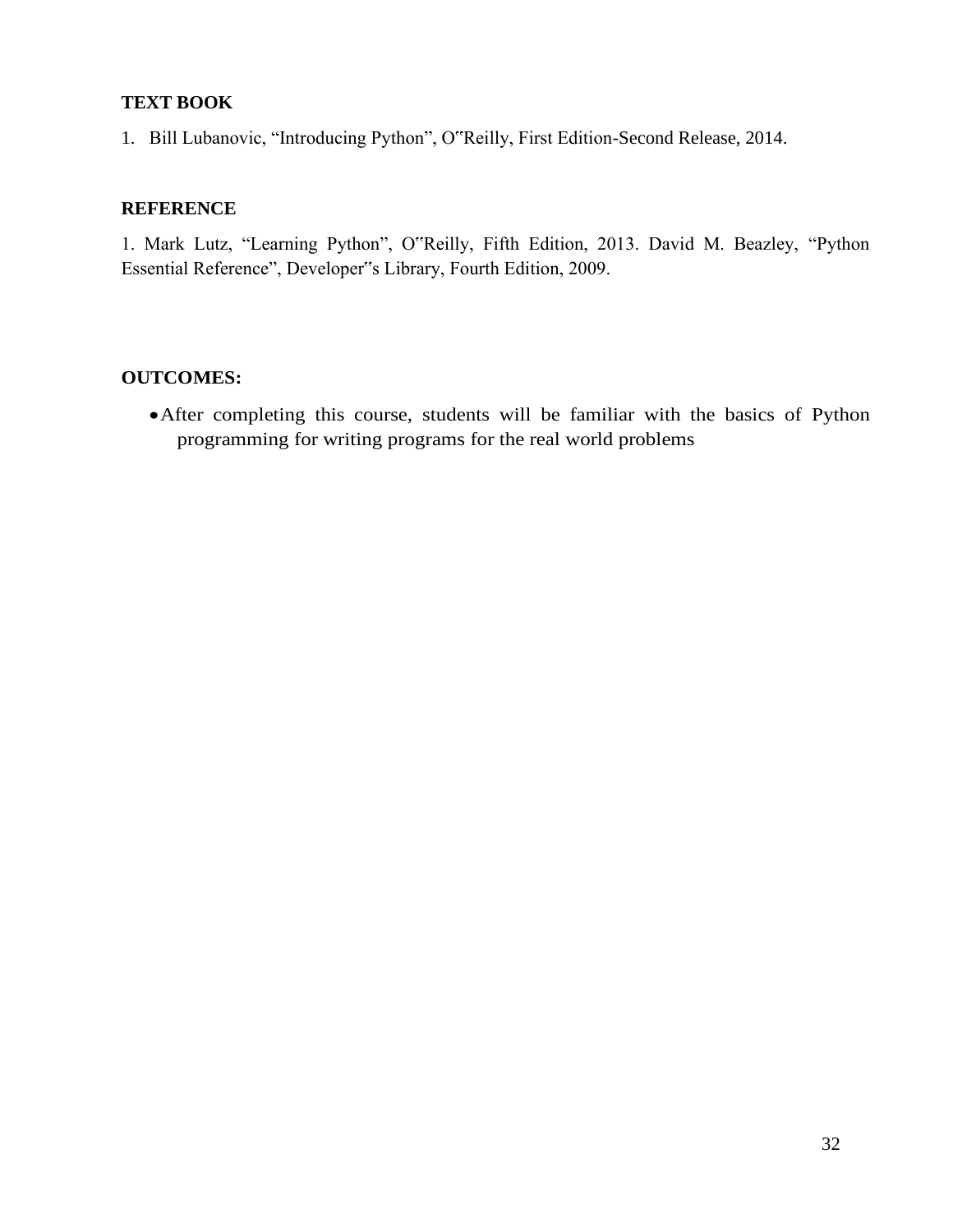# **SEMESTER III**

# **Core Course- XIII – DIGITAL IMAGE PROCESSING**

# **OBJECTIVES:**

•To provide complete knowledge on Digital Image Processing methods, such as image processing methods in Spatial domain and Frequency domain, Edge detection, Compression, Segmentation, and Morphological concepts, which enable the students to understand the concepts and implement them empirically

# **UNIT–I**

**Fundamentals:** Image Sensing and Acquisition, Image Sampling and Quantization, relationship between Pixels; Random noise; Gaussian Markov Random Field, σ-field, Linear and Non-linear Operations; Image processing models: Causal, Semi-causal, Noncausalmodels.

**Color Models:** Color Fundamentals, Color Models, Pseudo-color Image Processing, Full Color Image Processing, Color Transformation, Noisein Color Images.

# **UNIT–II**

Spatial Domain: Enhancement in spatial domain: Point processing; Mask processing; Smoothing Spatial Filters; Sharpening Spatial Filters; Combining Spatial Enhancement Methods.

Frequency Domain: Image transforms: FFT, DCT, Karhunen-Loeve transform, Hotlling's T2 transform, Wavelet transforms and their properties - Image filtering in frequency domain.

# **UNIT–III**

**Edge Detection:** Types of edges; threshold; zero-crossing; Gradient operators: Roberts, Prewitt, and Sobel operators; residual analysis based technique; Canny edge detection. Edge features and their applications.

# **UNIT–IV**

**Image Compression:** Fundamentals, Image Compression Models, Elements of Information Theory. Error Free Compression: Huff-man coding; Arithmetic coding; Wavelet transform based coding; Lossy Compression: FFT; DCT; KLT; DPCM; MRFM based compression; Wavelet transform based; Image Compression standards.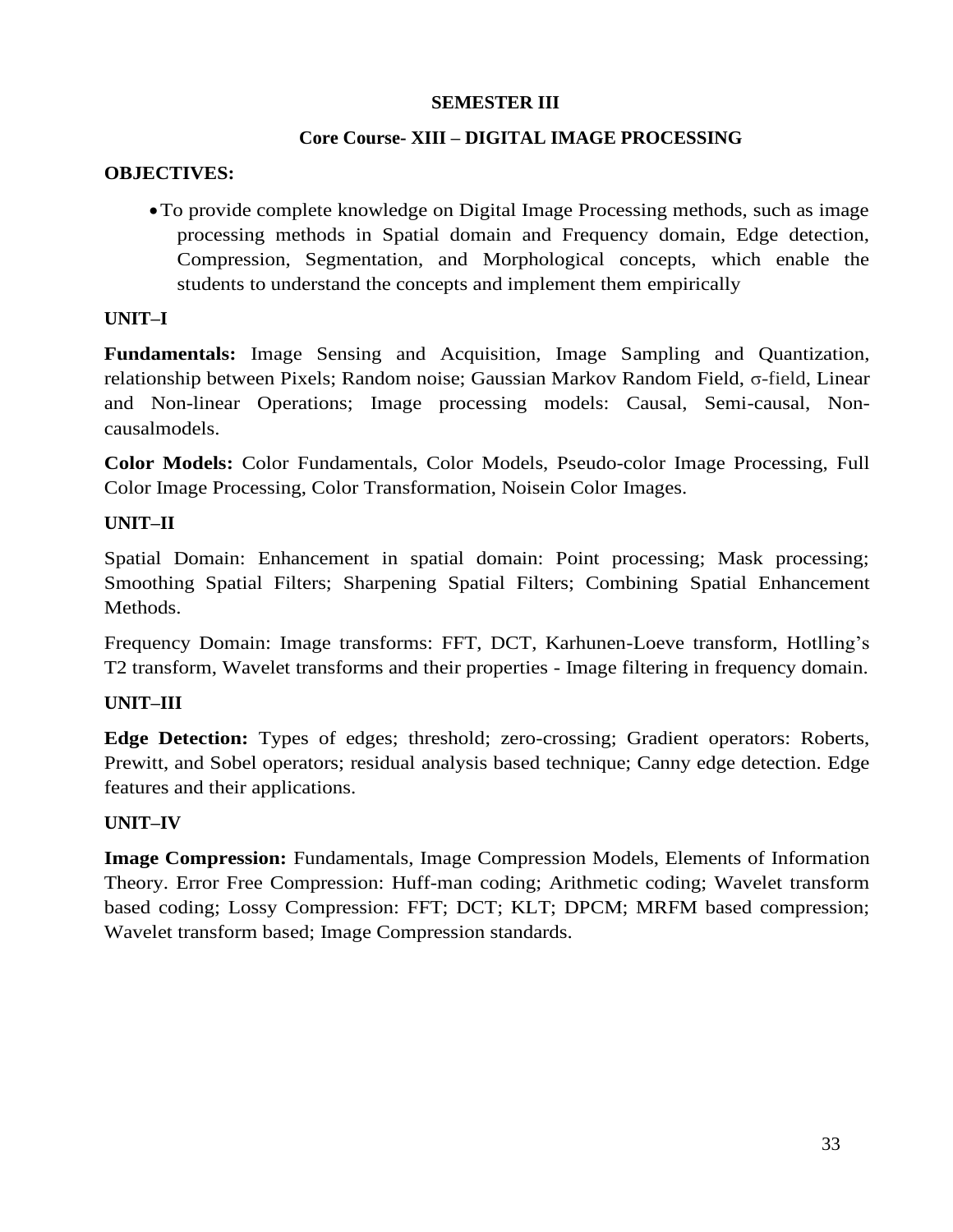# **UNIT–V**

**Image Segmentation:** Detection and Discontinuities: Edge Linking and Boundary Deduction; Threshold; Region-Based Segmentation. Segmentation by Morphological watersheds. The use of motion in segmentation, Image Segmentation based on Color.

Morphological Image Processing: Erosion and Dilation, Opening and Closing, Hit-Or-Miss Transformation, Basic Morphological Algorithms, Gray-Scale Morphology.

# **TEXT BOOKS**

- 1. Rafael Gonzalez, Richard E. Woods, "Digital Image Processing", Fourth Edition, PHI/Pearson Education, 2013.
- 2. A. K. Jain, Fundamentals of Image Processing, Second Ed., PHI, New Delhi, 2015.

## **REFERENCES**

- 1. B. Chan la, D. Dutta Majumder, "Digital Image Processing and Analysis", PHI, 2003.
- 2. Nick Elford, "Digital Image Processing a practical introducing using Java", Pearson Education, 2004.
- 3. Todd R.Reed, "Digital Image Sequence Processing, Compression, and Analysis", CRC Press, 2015.
- 4. L.Prasad, S.S.Iyengar, "Wavelet Analysis with Applicationsto Image Processing", CRC Press, 2015.

# **OUTCOMES:**

At the end of this course, students should able to

- Review the fundamental concepts of a digital image processing system and Analyze images in the frequency domain using various transforms
- Evaluate the techniques for image enhancement and image restoration. Categorize various compression techniques
- Interpret Image compression standards, and Interpret image segmentation and representation techniques
- Gain idea to process various image used in various fields such as weather forecasting, Diagnosis of various disease using image such as tumor, cancer etc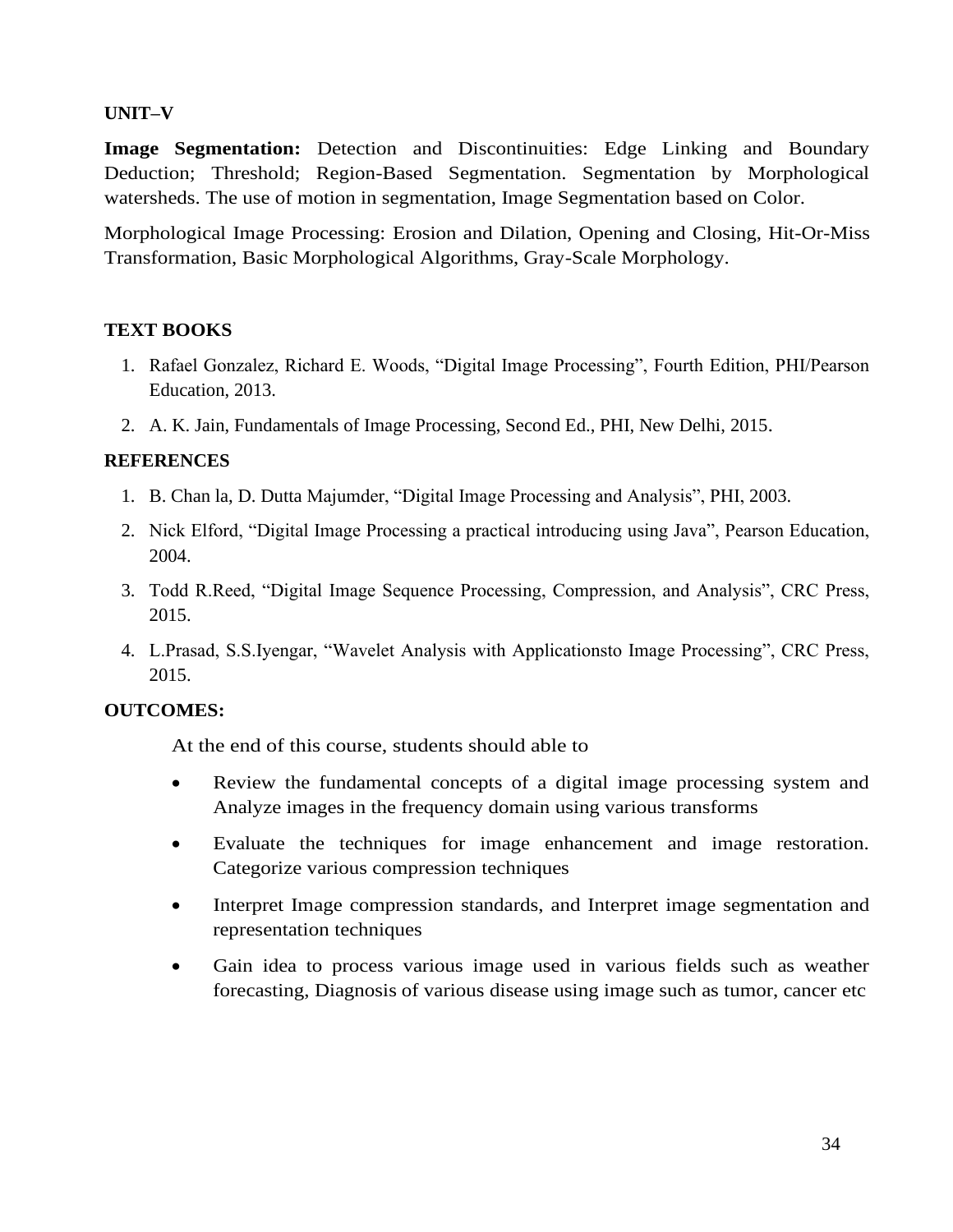# **SEMESTER III**

# **Core Course- XIV –BIG DATA ANALYTICS**

## **OBJECTIVES:**

• The course provides grounding in basic and advanced methods to big data technology and tools, including Map Reduce and Hadoop and its ecosystem

# **UNIT - I**

**Introduction to Big Data Analytics :** Big Data Overview – Data Structures – Analyst Perspective on Data Repositories - State ofthe Practice in Analytics – BI Versus Data Science - Current Analytical Architecture – Drivers of Big Data – BigData Ecosystem - Data Analytics Lifecycle – Data Discovery – Data Preparation – Model Planning – Model Building – Communicate Results –Operationalize.

# **UNIT - II**

**Basic Data Analytic Methods Using R :** Introduction to R programming – R Graphical User Interfaces – Data Import and Export -Attribute and Data Types – Descriptive Statistics Exploratory Data Analysis : Visualization Before Analysis– Dirty Data – Visualizing a SingleVariable – Examining Multiple Variables Data Exploration Versus Presentation -– Statistical Methods of Evaluation : Hypothesis Testing – Difference of Means – Wilcoxon Rank-Sum Test – Type I and Type II Errors – Power and Sample Size– ANOVA..

# **UNIT - III**

**Advanced Analytical Theory and Methods:** Clustering – K Means – Use Cases – Overview – Determining number of clusters – Diagnostics –Reasons to choose and cautions –

Additional Algorithms - Association Rules : A Priori Algorithm – Evaluation of Candidate Rules-Applications of Association Rules – Validation and Testing – Diagnostics. Regression: Linear Regression and Logistic Regression: – Use cases – Model Description – Diagnostics - Additional Regression Models.

# **UNIT - IV**

**Classification :** Decision Trees – Overview – Genetic Algorithm – Decision Tree Algorithms – Evaluating Decision Tree – Decision Trees in R - Naive Bayes – Bayes Theorem– Naïve Bayes Classifier – Smoothing – Diagnostics– Naïve Bayes in R – Diagnostics of Classifiers – Additional Classification Methods - Time SeriesAnalysis : Overview – Box – Jenkins Methodology – ARIMA Model – Auto correlation Function – Auto regressive Models – Moving Average Models – ARMA and ARIMA Models – Building and Evaluatingand ARIMA Model - Text Analysis : Text Analysis Steps – Example – Collecting – Representing Term Frequency – Categorizing – Determining Sentiments – Gaining Insights.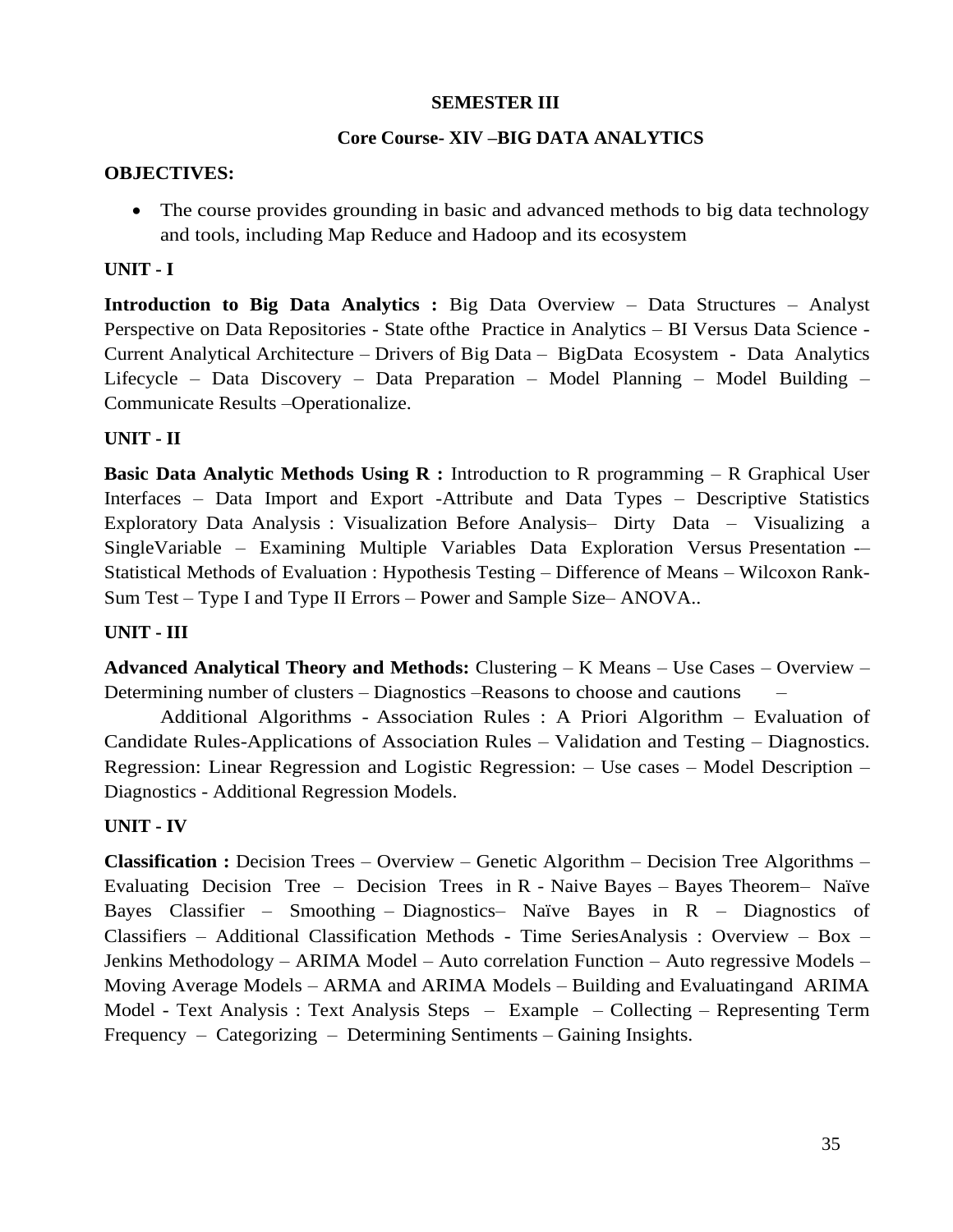# **UNIT - V**

**Advanced Analytics-Technology and Tools:** Map Reduce and Hadoop: Analytics for Unstructured Data .- *UseCases - MapReduce*- Apache Hadoop – The Hadoop Ecosystem – pig – Hive – Hbase – Manout – NoSQL - Tools in Database Analytics : SQL Essentials – Joins – Set operations – Grouping Extensions – In Database Text Analysis - Advanced SQL – Windows Functions – User Defined Functions and Aggregates – ordered aggregates-MADiib - AnalyticsReports Consolidation – Communicating and operationalizing and Analytics Project – Creating the Final Deliverables : Developing Core Material for Multiple Audiences – Project Goals – Main Findings – Approach Model Description – Key points support with Data -Model details – Recommendations –Data Visualization

# **TEXT BOOK**

1. Data Science & Big Data Analytics: Discovering, Analyzing, Visualizing and Presenting Data", EMC Education Services Published by John Wiley & Sons, Inc.2015

## **REFERENCE**

- 1. Noreen Burlingame, "The little book on Big Data", New Street publishers, 2012.
- 2. Anil Maheshwari, "Data Analytics", McGraw Hill Education, 2017.
- 3. Norman Matloff, "The Art of R Programming: A Tour of Statistical Software Design", Starch Press; edition,2011.
- 4. Sandip Rakshit, "R for Beginners", McGraw Hill Education,2017
- 5. [http://www.johndcook.com/R\\_language\\_for\\_programmers.html.](http://www.johndcook.com/R_language_for_programmers.html)
- 6. [http://bigdatauniversity.com/.](http://bigdatauniversity.com/)
- 7. [http://home.ubalt.edu/ntsbarsh/stat](http://home.ubalt.edu/ntsbarsh/stat-)data/topics.htm#rintroduction.

## **OUTCOMES:**

On successful completion of the course the student should

- Able to apply Hadoop ecosystem components
- Able to participate data science and big data analytics projects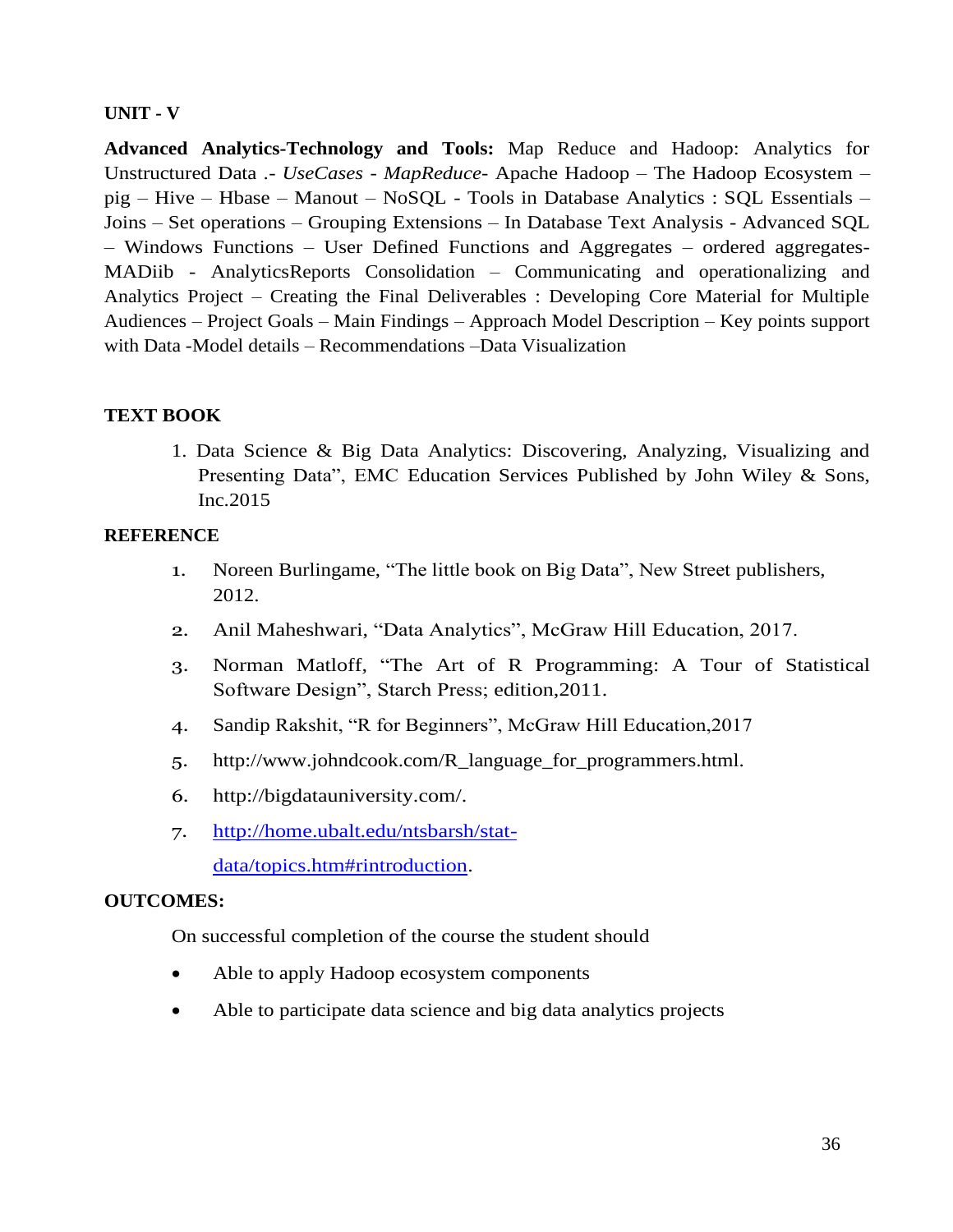#### **SEMESTER III**

#### **Core Course – XV - Lab – IV DIGITAL IMAGE PROCESSING LAB**

- 1. Choose two grayscale images or RGB images that you will first have to grayscale (with rgb2gray() function) . Display original images and the same images after their **QUANTIZATION** with different number of bits (1 to 8) using MATLAB.
- 2. Perform Histogram Equalization on a Color image using MATLAB.
- 3. Using Spatial Domain technique, write a program in MATLAB to perform Smoothening operation in an image.
- 4. Write a MATLAB code to transform 1-D FIR Filter to 2-D FIR Filter using Frequency Transformation Method. **(FIR-Finite Impulse Response).**
- 5. Find the Boundaries of Objects within an image by Sobel operator method in MATLAB.
- 6. Write a MATLAB program to detect the edges within the image and compare the results of both Canny and Prewitt Methods.
- 7. Write a program to Compress an image using Huffman coding method in MATLAB.
- 8. Implement Discrete Cosine Transformation method to compress an image using MATLAB.
- 9. Write a MATLAB code for Image Segmentation to convert to a binary image to improve the legibility of text Using thresholding technique.
- 10. Compute the Watershed Transform of the Segmentation function in an image at foreground and background marker pixels using Marker-Controlled Watershed Segmentation in MATLAB.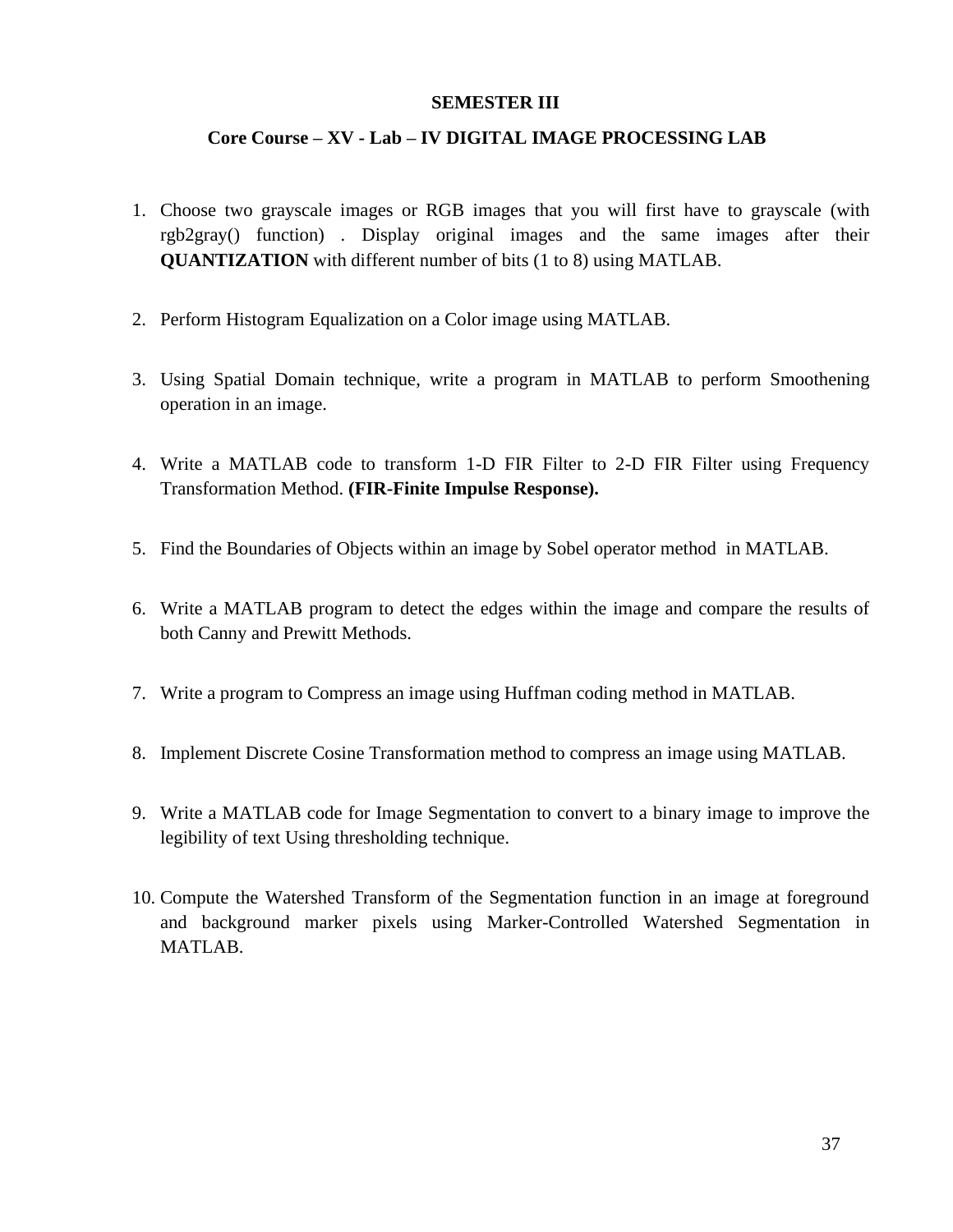#### **SEMESTER III**

#### **Core Course – XVI - Lab – IV MINI PROJECT USING OPEN SOURCE**

The student must submit a report to the Guide allotted to them and appear for viva-voce examination. The project report may contain the following:

- 1. Introduction
- 2. Data Collection / system study
- 3. System development
- 4. Implementation
	- Source code
	- Sample input
	- Sample output
- 5. Conclusion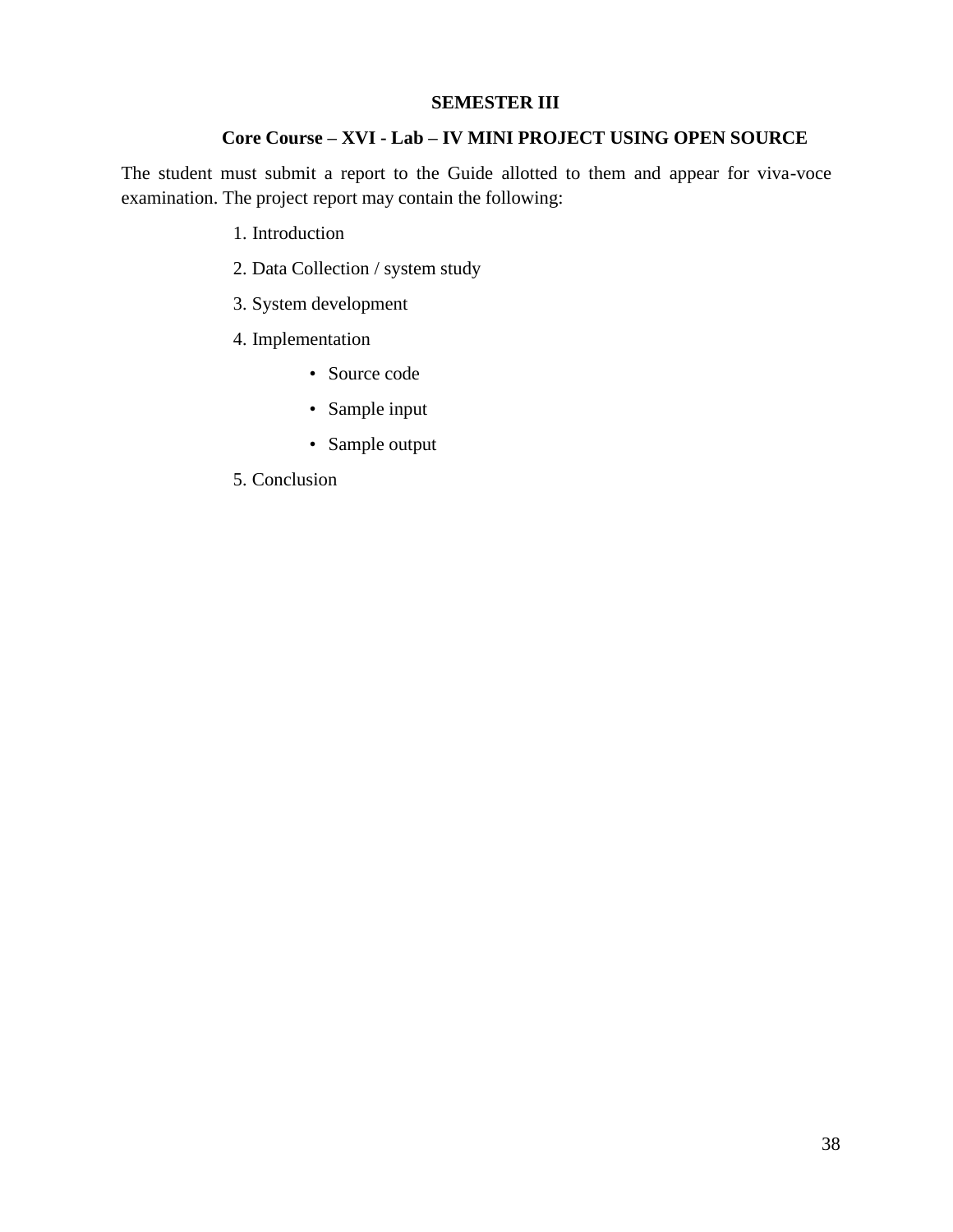### **SEMESTER IV**

# **Core Course- XVII – MACHINE LEARNING**

### **OBJECTIVES:**

- To Learn about Machine Intelligence and Machine Learning applications
- To implement and apply machine learning algorithms to real-world applications.
- To identify and apply the appropriate machine learning technique to classification, pattern recognition, optimization and decision problems.
- To understand how to perform evaluation of learning algorithms and model selection.

## **UNIT - I**

INTRODUCTION:Learning Problems – Perspectives and Issues – Concept Learning – Version Spaces and Candidate Eliminations – Inductive bias – Decision Tree learning – Representation – Algorithm – Heuristic Space Search.

# **UNIT - II**

NEURAL NETWORKS AND GENETIC ALGORITHMS: Neural Network Representation – Problems – Perceptrons – Multilayer Networks and Back Propagation Algorithms – Advanced Topics – Genetic Algorithms– Hypothesis Space Search – Genetic programming –Models of Evaluation and Learning.

# **UNIT - III**

BAYESIAN AND COMPUTATIONAL LEARNING: Bayes Theorem – Concept Learning – Maximum Likelihood – Minimum Description Length Principle – Bayes Optimal Classifier – Gibbs Algorithm – Naïve Bayes Classifier –Bayesian Belief Network – EM Algorithm – Probability Learning – Sample Complexity –Finite and Infinite Hypothesis Spaces – Mistake Bound Model.

# **UNIT - IV**

INSTANT BASED LEARNING:K- Nearest Neighbor Learning – Locally weighted Regression – Radial Basis Functions – Case Based Learning.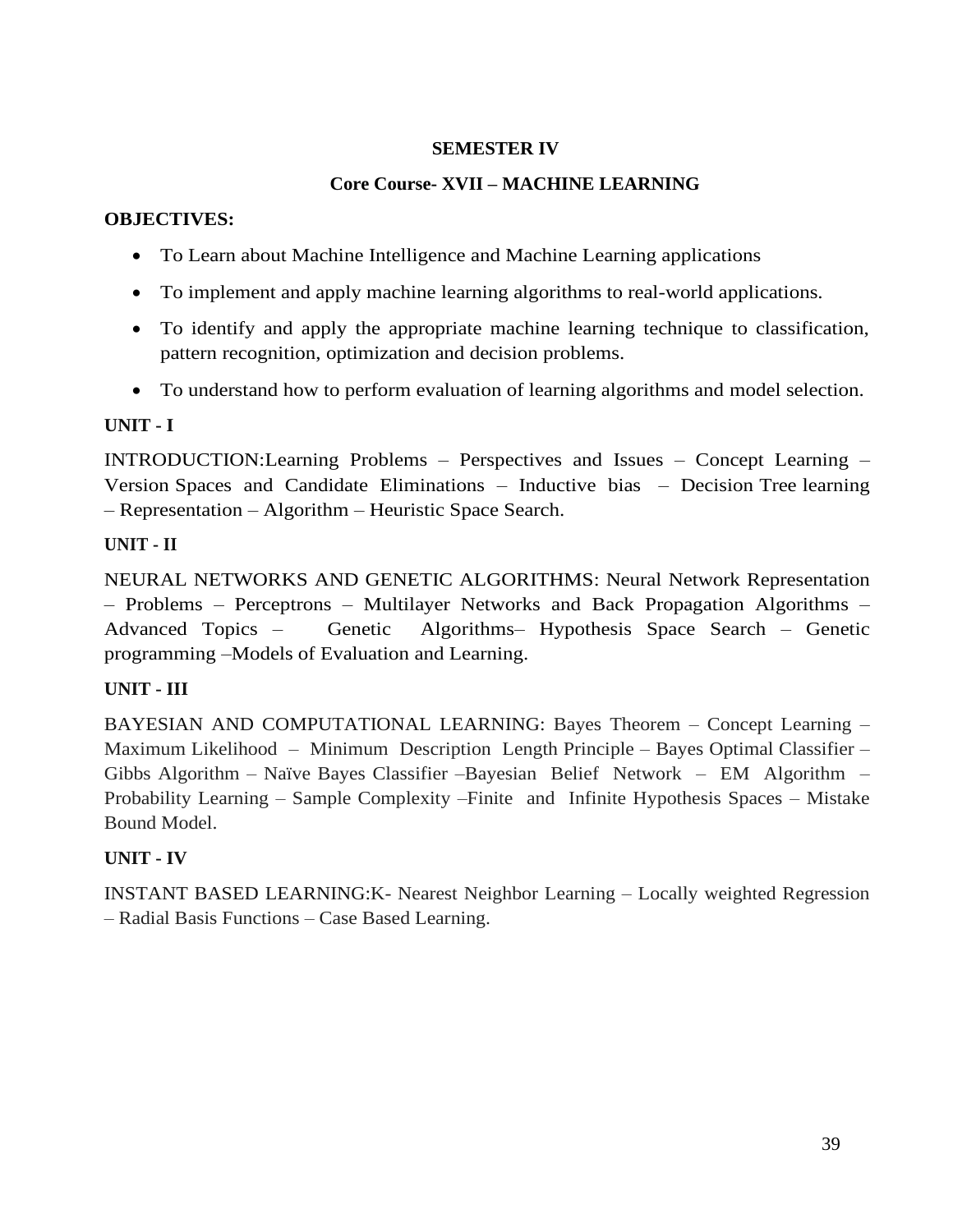### **UNIT - V**

ADVANCED LEARNING :Learning Sets of Rules– Sequential Covering Algorithm – Learning Rule Set – First Order Rules – Sets of First Order Rules – Induction on Inverted Deduction – Inverting Resolution –Analytical Learning – Perfect Domain Theories– Explanation Base Learning – FOCL Algorithm – Reinforcement Learning – Task – Q-Learning – Temporal Difference Learning

#### **TEXT BOOKS**

1. Tom M. Mitchell,―Machine Learning, McGraw-Hill Education (India) Private Limited, 2013.

#### **REFERENCES**

- 1. Ethem Alpaydin,―Introduction to Machine Learning (Adaptive Computation and Machine Learning), The MIT Press 2004.
- 2. Stephen Marsland,―Machine Learning: An Algorithmic Perspective, CRC Press,2009.
- 3. Michael Affenzeller, Stephan Winkler, Stefan Wagner, Andreas Beham, "Genetic Algorithms and Genetic Programming",CRC Press Taylor and Francis Group.

### **OUTCOMES:**

On completion of the course students will be expected to:

- Have a good understanding of the fundamental issues and challenges of machine learning: data, model selection, model complexity, etc
- Have an understanding of the strengths and weaknesses of many popular machine learning approaches
- Appreciate the underlying mathematical relationships within and across Machine Learning algorithms and the paradigms of supervised and unsupervised learning
- Be able to design and implement various machine learning algorithms in a range of real-world applications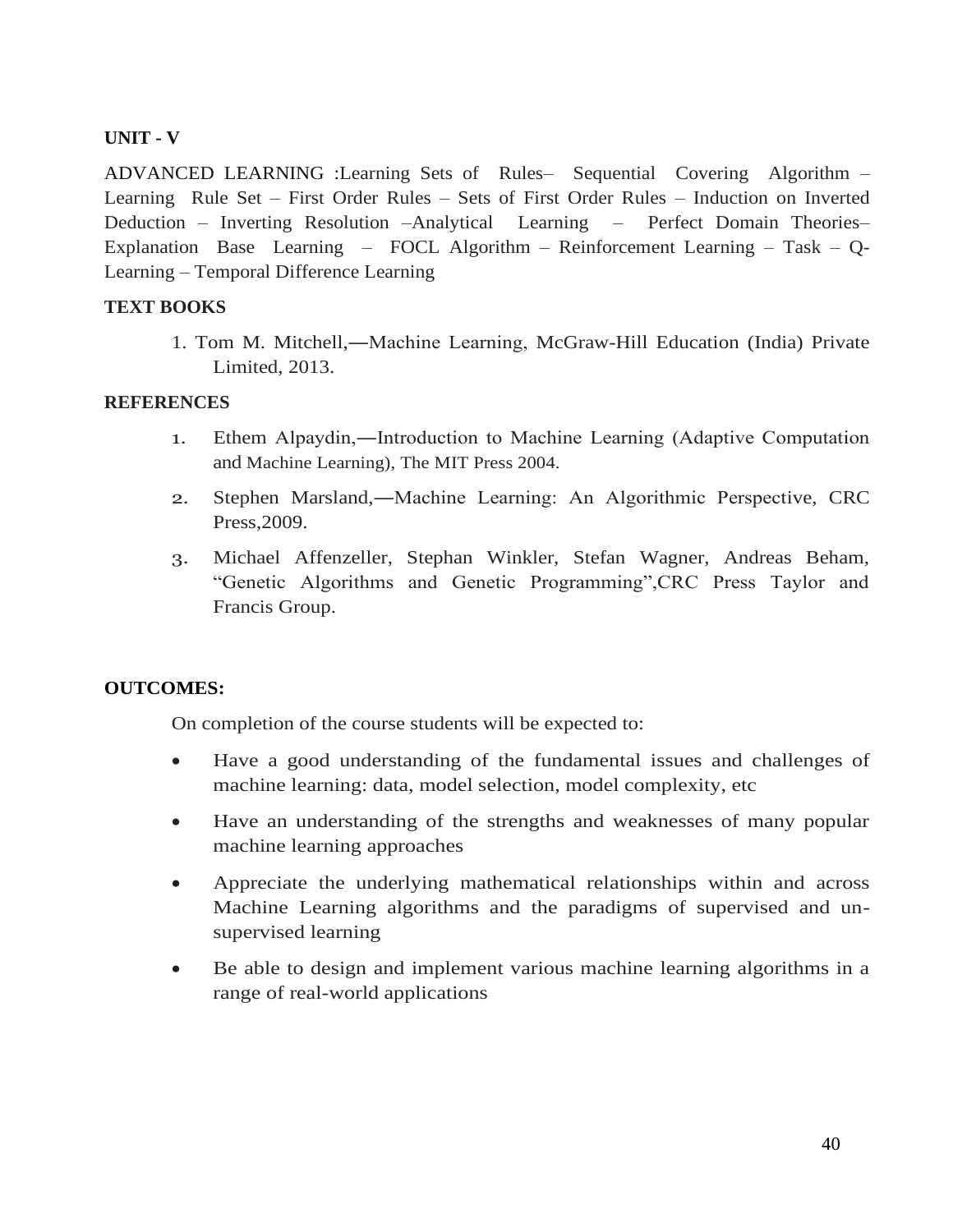## **ELECTIVE I**

### **ADVANCED COMPUTER ARCHITECTURE**

#### **OBJECTIVES:**

- To study parallel computer architecture, design and micro-operations
- To understand the interconnection networks and synchronization mechanism

### **UNIT-I**

Evolution of Computer systems – Parallelism in Uniprocessor Systems: Architecture, Mechanisms – Parallel Computer Structures: Pipeline , Array, Multiprocessor.

### **UNIT – II**

Linear Pipeline processors: Asynchronous and Synchronous Models – Non-linear PipelineProcessors: Reservation and Latency Analysis –Collision-free scheduling – Instruction Pipeline Design: Instruction Execution Phases – Mechanisms f or Instruction Pipelining – Arithmetic Pipeline Design: Computer Arithmetic Principles – Static Arithmetic Pipelines – Multifunctional Arithmetic Pipelines - Superscalar Pipeline Design.

### **UNIT- III**

SIMD Array Processor – SIMD Interconnection Network: Static vs Dynamic Network – Mesh connection Iliac Network- Tube interconnection Network. Associative Array Processing: Associative memory organization.

## **UNIT – IV**

Multiprocessor System Interconnects: Hierarchical Bus System - Crossbar Switch and Multiport Memory - Multistage and Combining Networks – Cache Coherence and Synchronization Mechanisms: The Cache Coherence Problem – Snoopy Bus Protocols – Directory-Based Protocols – Hardware Synchronization Mechanisms – Message-Passing Mechanisms: Message-Routing Schemes – Deadlock and Virtual Channels – Flow Control Strategies – Multicast Routing Algorithms.

### **UNIT – V**

Multiprocessor Operating Systems- Interprocessor Communication Mechanisms - Multiprocessor Scheduling Strategies.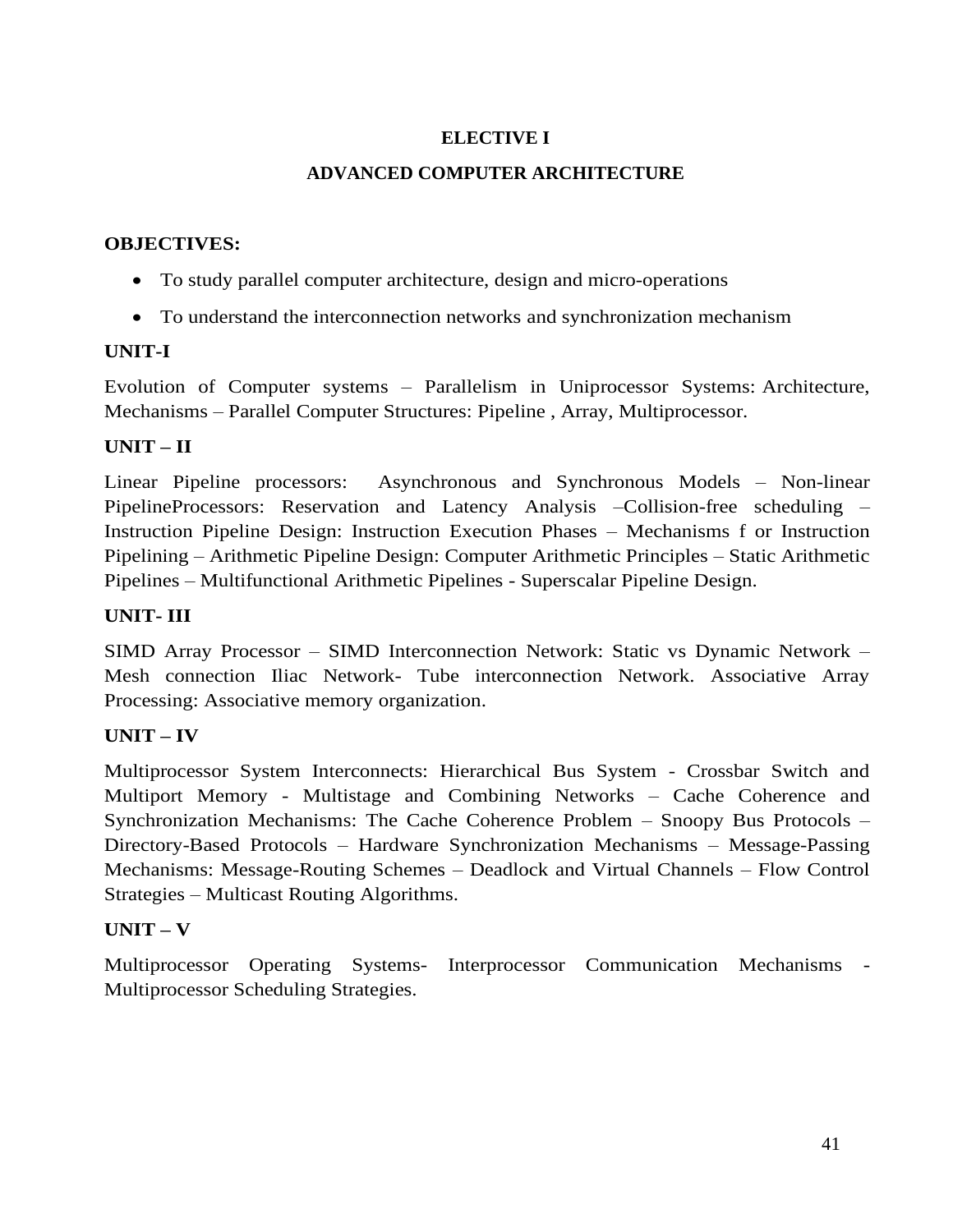#### **TEXT BOOKS**

1. Kai Hwang, Faye A.Briggs, "Computer Architecture and Parallel Processing," McGrawHill, 1985.

2. Kai Hwang, "Advanced Computer Architecture," McGraw -Hill International Editions, 2001.

#### **REFERENCES**

1. Grama, "An Introduction to Parallel Computing: Design and Analysis of Algorithms," 2 nd Edition, Pearson, 2004.

2. Gita Alaghband, Harry Frederick Jordan, "Fundamentals of Parallel Processing," Prentice Hall, 2003.

3. Seyed H Roosta, "Parallel Processing and Parallel Algorithms: Theory and Computation," Springer Science & Business Madia, 1999

#### **OUTCOMES:**

#### **On completion of the course the student can understand**

- Parallel computer architecture, design and micro-operations
- Interconnection of networks and synchronization mechanism
- Develop design skills of Instruction Sets
- Know how to design a pipelined data path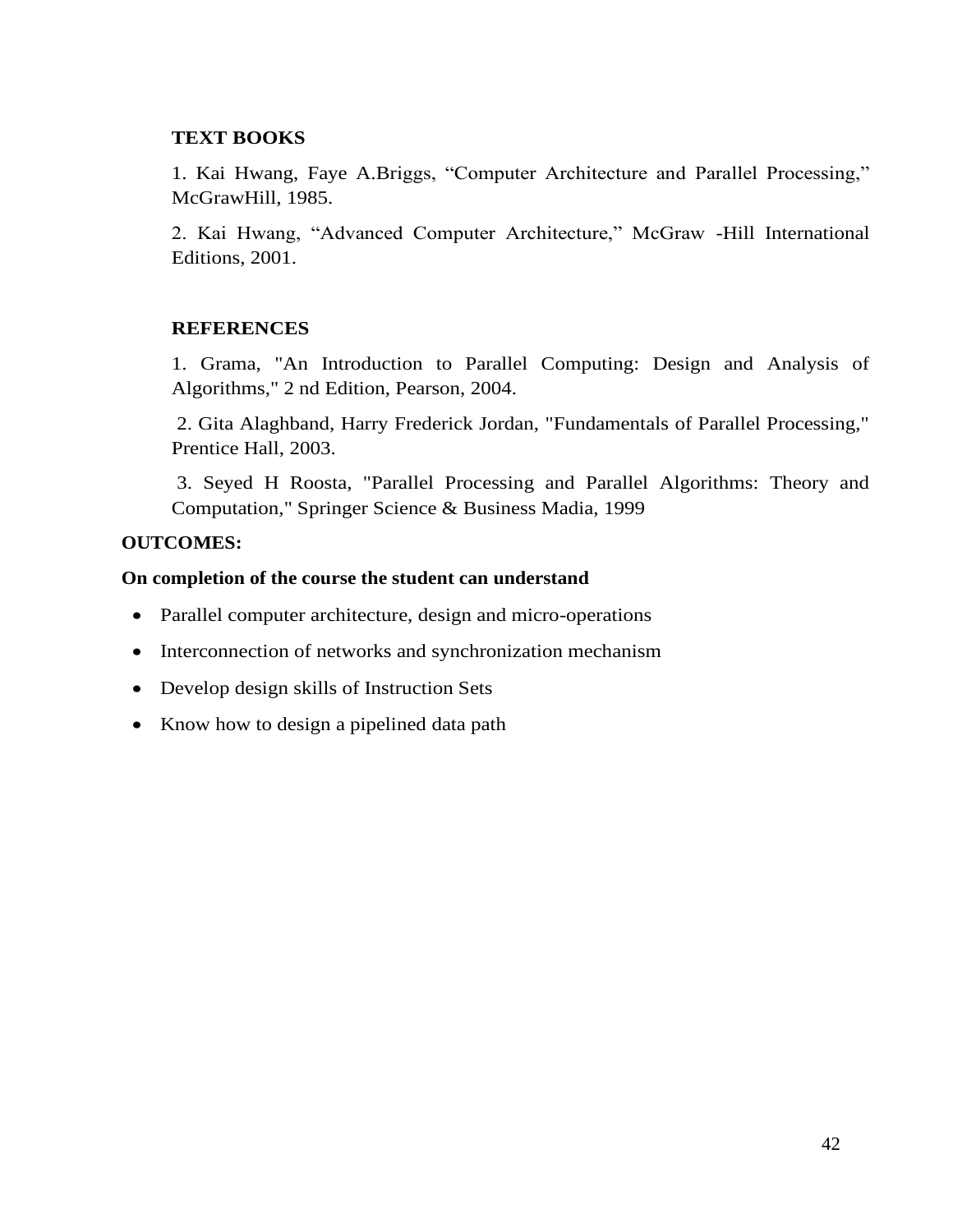## **ELECTIVE I**

## **OPTIMIZATION TECHNIQUES**

### **OBJECTIVES:**

- To understand the concept of optimization
- To develop mathematical model of real life cases
- To study Optimization algorithms

### **UNIT – I**

Linear Programming Problem (LPP): Formulations and graphical solution of (2 variables) canonical and standard terms of linear programming problem. Simplex method, two phase simplex method

## **UNIT – II**

Duality in LPP- dual problem to primal- primalto dual problem- duality simplex method-Revised simplex method-revised simplex algorithm-revised simplex method versus simplex method

# **UNIT – III**

Transportation Model: North West corner Method, Least cost method, and Vogel's approximation method. Determining Net evaluation- Degeneracy in TP- Assignment Model: Hungarian assignment model – Travelling sales man problem.

## **UNIT – IV**

Replacement Problem: Replacement policy for equipment that deteriorate gradually, Replacement of item that fail suddenly- Individual and group replacement, Problems in mortality and staffing.

## **UNIT – V**

Project Scheduling PERT/CPMNetworks – Fulkerson's Rule– Measure of Activity – PERT Computation – CPM Computation – Resource Scheduling.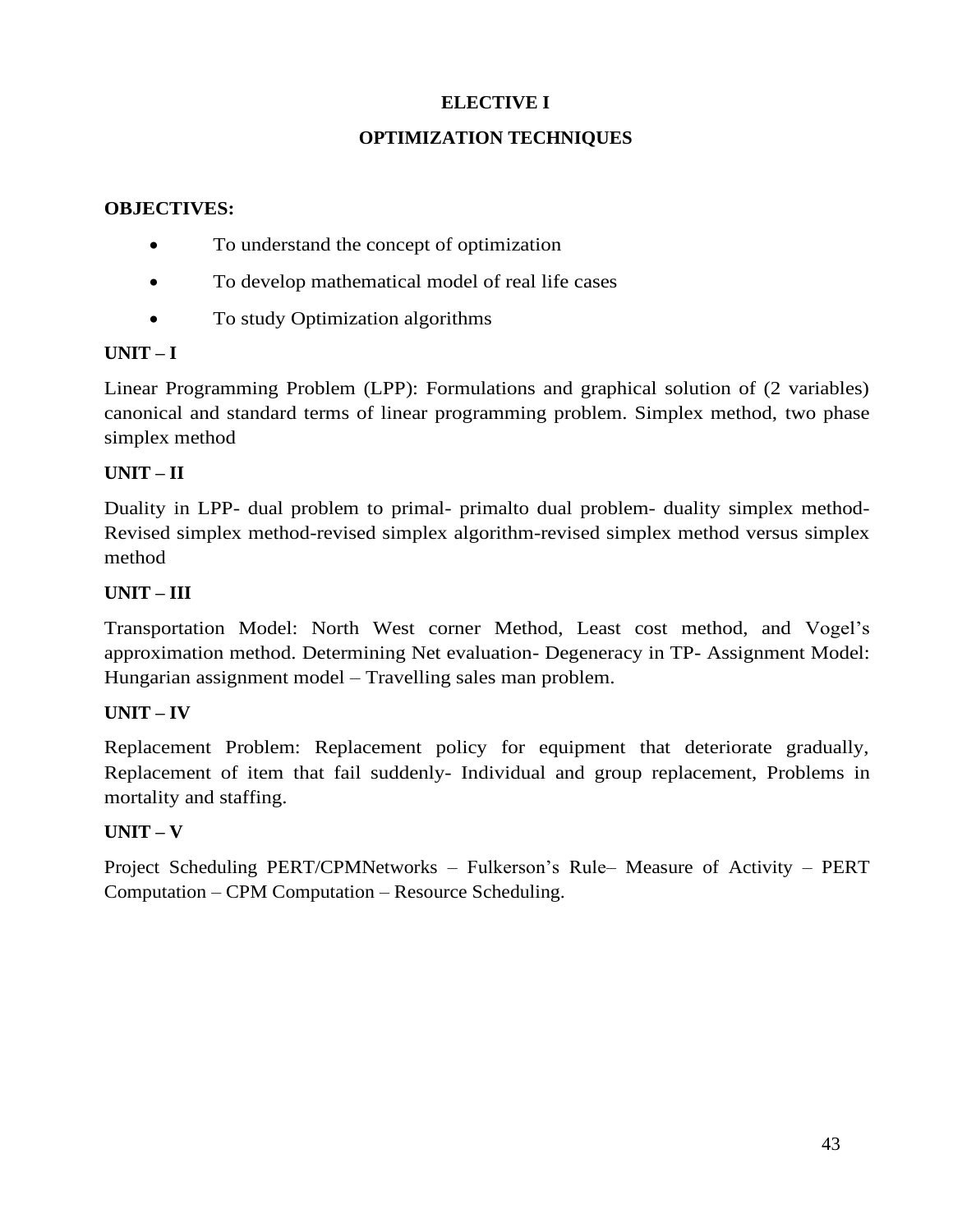### **TEXT BOOKS**

- 1. Kanti Swarup, P.K. Gupta & Manmohan Operation Research 1996.
- 2. S.Kalavathy: Operations Research Second Edition Vikas Publishing House Pvt.Ltd.,
- 3. S.Godfrey Winster, S. Aruna Devi, R.Sujatha, "Compiler Design", Yesdee Publishing.

#### **REFERENCES**

- 1. D.Shanthi, N.Uma Maheswari, S.Jeyanthi, "Theory of Computation", Yesdee Publishing.
- 2. John W.Chinneck, "Feasibility and Infeasibility in Optimization- Algorithms and Computational Methods", Springer, 2015.

#### **OUTCOMES:**

Upon completion of the course, students will have:

- Describe clearly a problem, identify its parts and analyze the individual functions. Feasibility study for solving an optimization problem
- Evaluate and measure the performance of an algorithm, Discovery, study and solve optimization problems
- Understand optimization techniques using algorithms, and Investigate, study, develop, organize and promote innovative solutions for various applications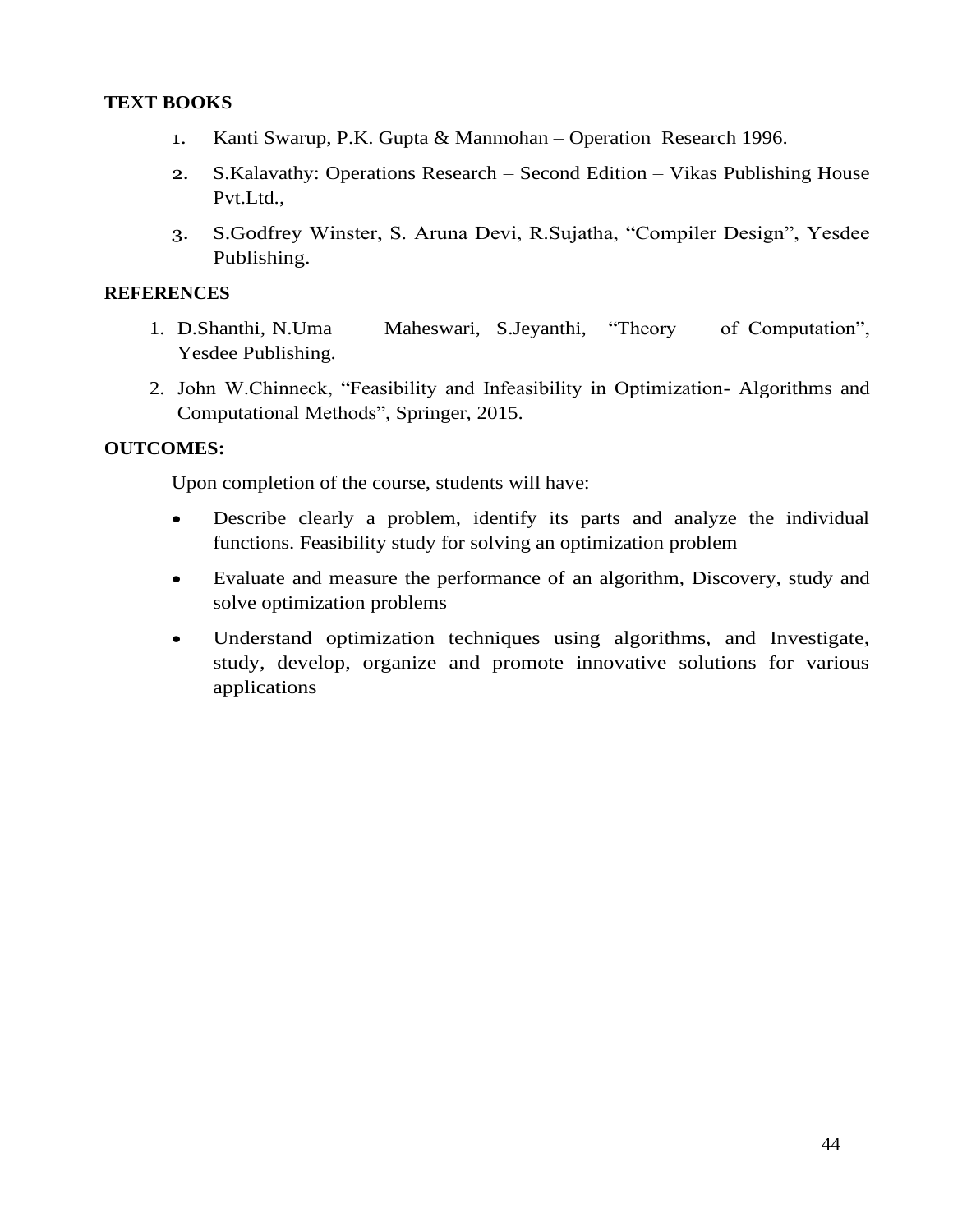## **ELECTIVE I**

### **EMBEDDED SYSTEMS**

### **OBJECTIVES:**

This course will enable students to:

- Understand the basic hardware components and their selection method based on the characteristics and attributes of an embedded system
- Describe the hardware software co-design and firmware design approaches
- Know the RTOS internals, multitasking, task scheduling, task communication andsynchronization
- Learn the development life cycle of embedded system

# **UNIT - I**

Introduction to Embedded system - Embedded system vs. General computing systems - History - Classification - Major Application Areas Purpose of Embedded systems - Smart running shoes: The innovative bonding of lifestyle with embedded technology. Characteristics and Quality Attributes of Embedded systems

# **UNIT - II**

Elements of an embedded system - core of the embedded system: General purpose and domain specific processors, ASICs, PLDs, COTS- Memory - Sensors and Actuators - Communication Interface: Onboard and External Communication Interfaces – Embedded Firmware - Reset circuit, Brown-out protection circuit, Oscillator unit, Realtime clock, and Watchdog timer - PCB and Passive Components

# **UNIT - III**

Embedded Systems - Washing machine: Application-specific - Automotive: Domain specific - Hardware Software Co-Design - Computational Models - Embedded Firmware Design Approaches - Embedded Firmware Development Languages - Integration and testing of Embedded Hardware and firmware.

# **UNIT - IV**

RTOS based Embedded System Design: Operating System Basics -Types of operating Systems - Tasks, process and Threads - Multiprocessing and Multitasking - Task Scheduling- Task Communication - Task Synchronization - Device Drivers - choosing an RTOS.

# **UNIT - V**

45 Components in embedded system development environment, Files generated during compilation, simulators, emulators and debugging - Objectives of Embedded product Development Life Cycle – Different Phases of EDLC - EDLC Approaches - Trends in Embedded Industry - Case Study: Digital Clock.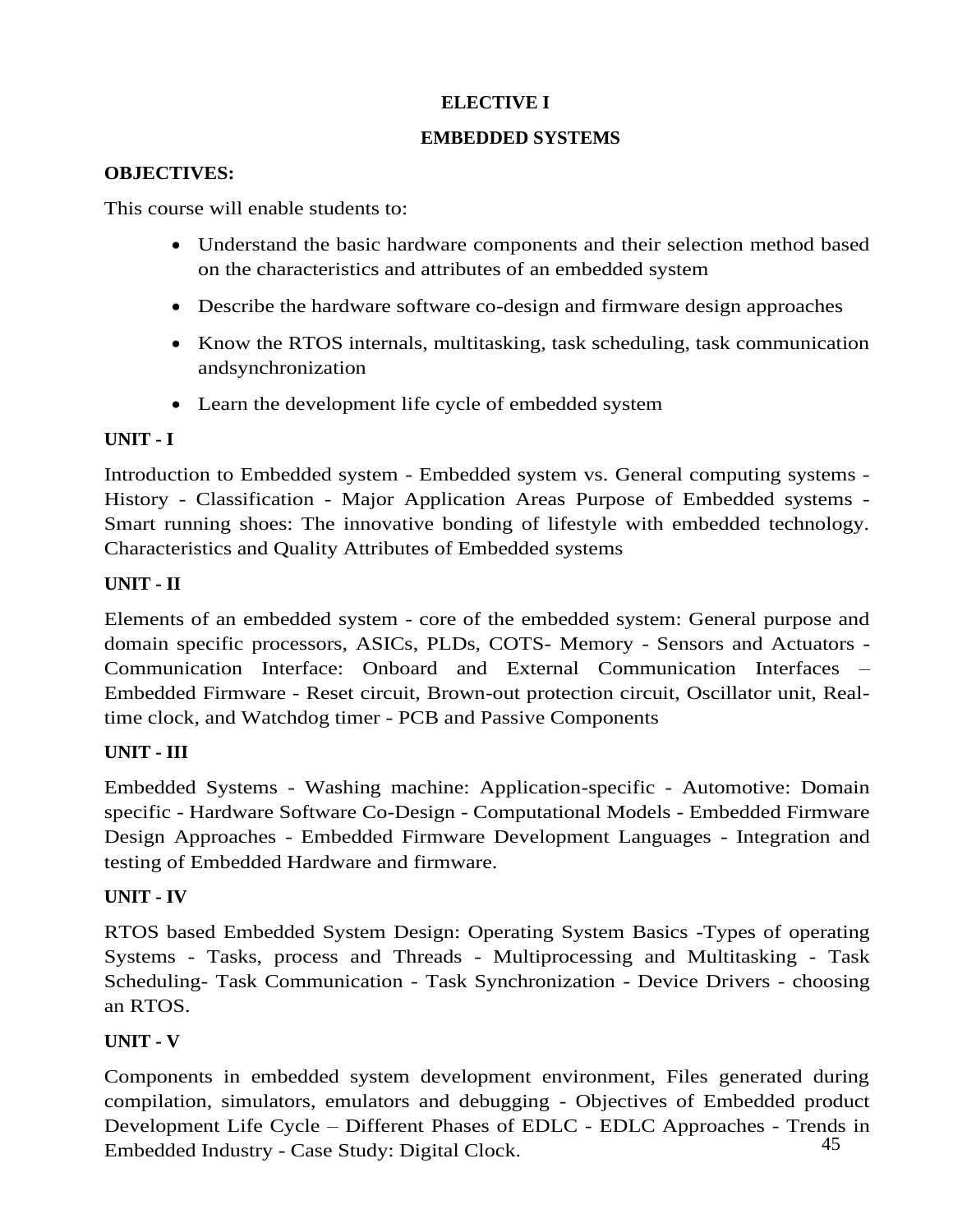#### **TEXT BOOK**

1. K. V. Shibu, "Introduction to embedded systems", TMH education Pvt. Ltd.2009.

#### **REFERENCES**

- 1. Raj Kamal, "Embedded Systems: Architecture, Programming and Design", TMH. Second Edition2009
- 2. Frank Vahid, Tony Givargis, "Embedded System Design", John Wiley. Third Edition2006
- 3. Cliff Young, Faraboschi Paolo, and Joseph A. Fisher, "Embedded Computing: A VLIW Approach to Architecture, Compilers and Tools", Morgan Kaufmann Publishers, An imprint of Elsevier,2005.
- 4. David E. Simon, "An Embedded Software Primer" Pearson Education,1999

#### **OUTCOMES:**

Students are able to

- Describe the differences betweenthe general computing system and the embedded system, also recognize the classification of embedded systems
- Become aware of interrupts, hyper threading and software optimization
- Design real time embedded systems using the concepts of RTOS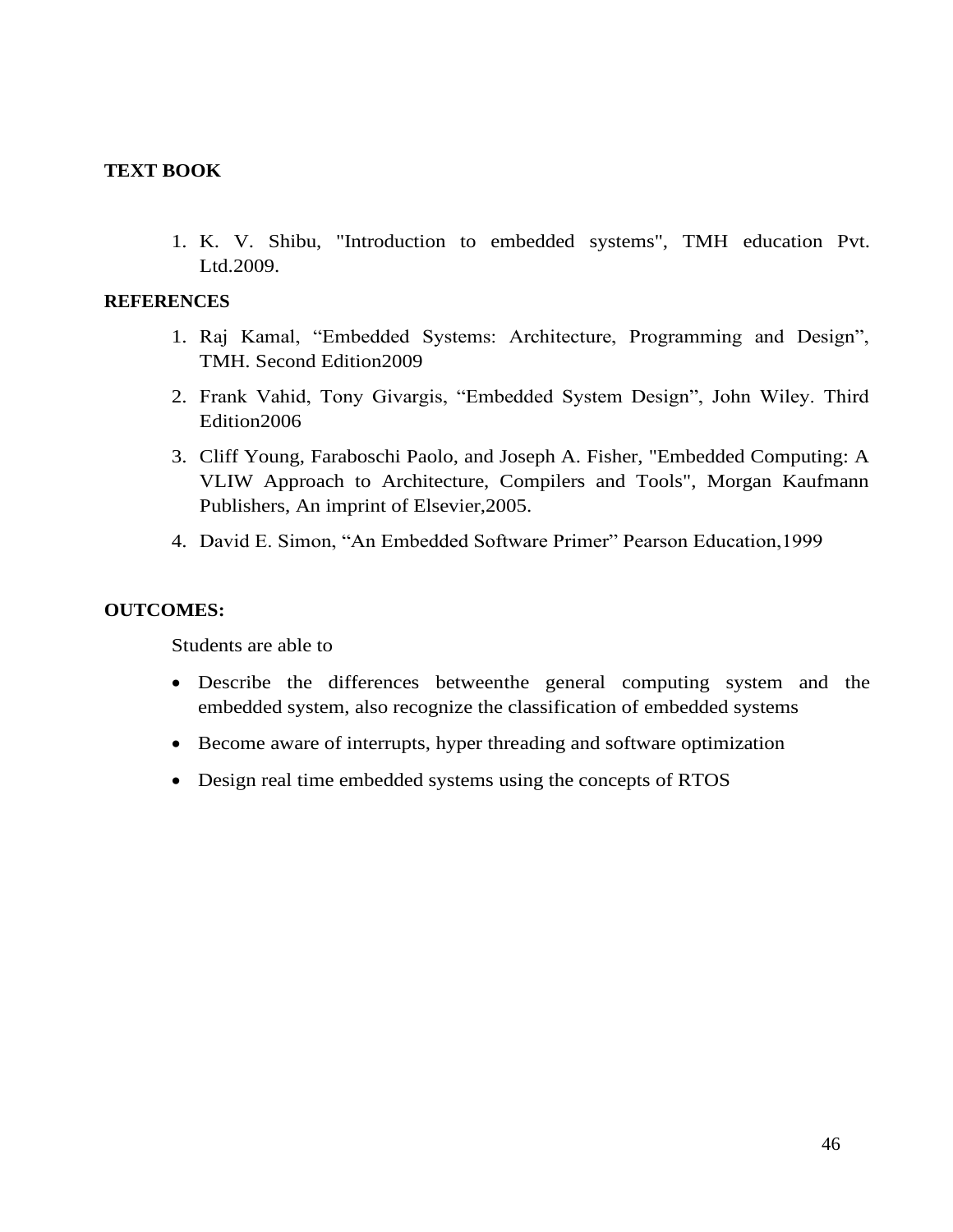### **ELECTIVE II**

### **ADVANCED DATABASE MANAGEMENT SYSTEMS**

### **OBJECTIVES:**

• Acquire Knowledge of Database Models, Applications of Database Models and Emerging Trends

### **UNIT-I**

Relational and parallel Database Design: Basics, Entity Types, Relationship Types, ER Model, ER-to-Relational Mapping algorithm. Normalization: Functional Dependency, 1NF, 2NF, 3NF,BCNF, 4NF and 5NF. Architecture, I/O Parallelism, Interquery Parallelism, Intraquery Parallelism, Interoperation Parallelism, Interoperation Parallelism.

## **UNIT-II**

Distributed and Object based Databases: Architecture, Distributed data storage, Distributed transactions, Commit protocols, Concurrency control, Query Processing. Complex Data Types, Structured Types and Inheritance, Table Inheritance, array and Multi-set, Object Identity and Reference Types, Object Oriented versus Object Relational.

## **UNIT-III**

Spatial Database: Spatial Database Characteristics, Spatial Data Model, Spatial Database Queries, Techniques of Spatial Database Query, Logic based Databases: Introduction, Overview, Propositional Calculus, Predicate Calculus, Deductive Database Systems, Recursive Query Processing.

### **UNIT-IV**

XML Databases: XML Hierarchical data model, XML Documents, DTD, XML Schema, XML Querying, XHTML, and Illustrative Experiments.

### **UNIT-V**

Temporal Databases: Introduction, Intervals, Packing and Unpacking Relations, Generalizing the relational Operators, Database Design, Integrity Constraints, Multimedia Databases: Multimedia Sources, Multimedia Database Queries, Multimedia Database Applications.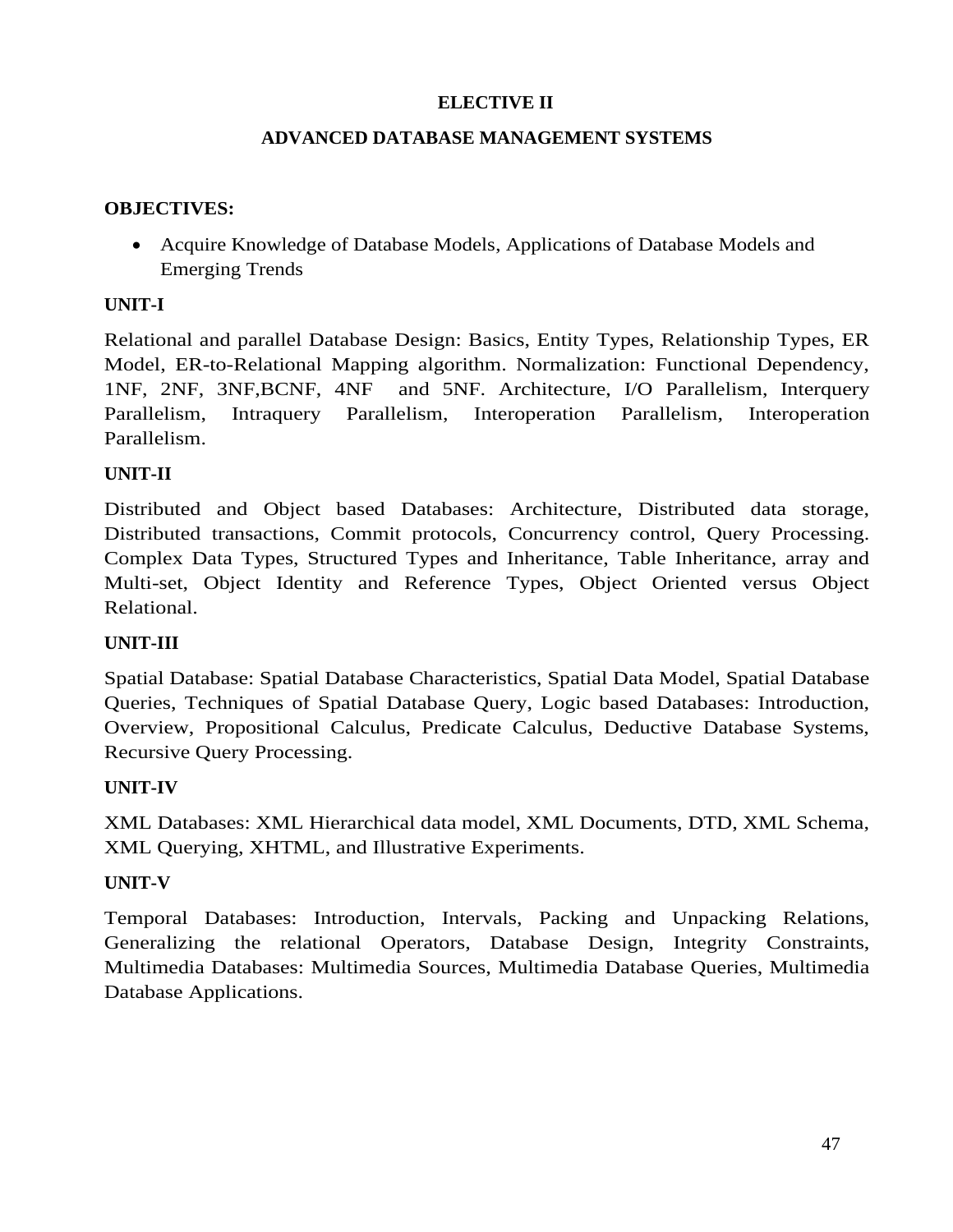### **TEXT BOOK**

- 1. Abraham Silberschatz, Henry F Korth , S Sudarshan, "Database System Concepts", 6th edition , McGraw-Hill International Edition ,2011
- 2. C.J.Date, A.Kannan, S.Swamynathan, "An Introduction to Database Systems", 8<sup>th</sup> Edition, Pearson Education Reprint 2016.

#### **REFERENCES**

- 1. Ramez Elmasri, Shamkant B Navathe, "Fundamental of Database Systems", Pearson, 7th edition2016.
- 2. Thomas Connolly, Carolyn Begg., "Database Systems a practical approach to Design, Implementation and Management", Pearson Education,2014.

### **OUTCOMES:**

On completion of the course, students will able to

- Know about the Various Data models and Works on Database Architecture
- Knowledge patterns, Object Oriented Databases are well equipped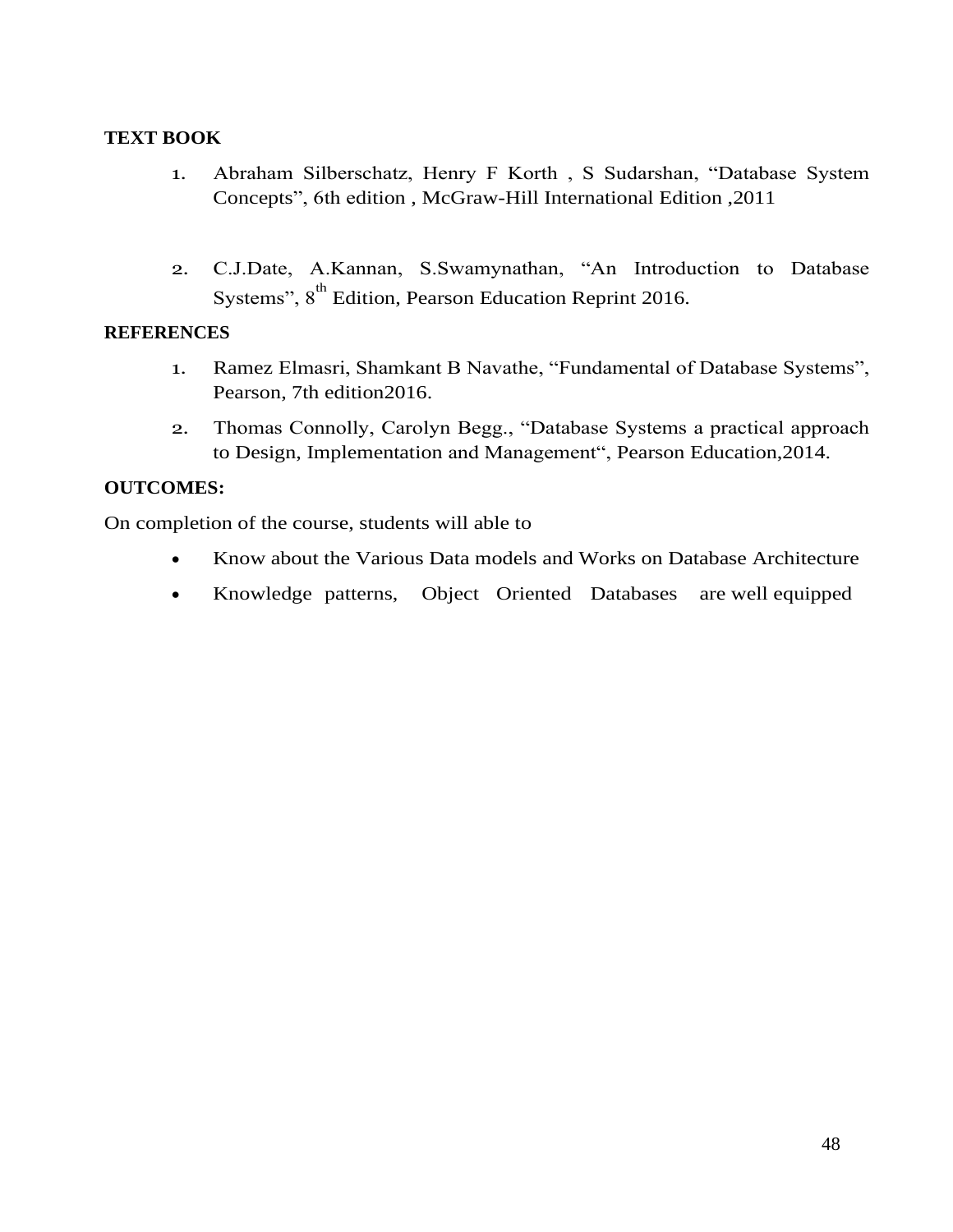### **ELECTIVE II**

### **SOFT COMPUTING**

### **OBJECTIVES:**

- Develop the skills to gain a basic understanding of neural network theory and fuzzy logic theory
- Introduce students to artificial neural networks and fuzzy theory from an engineering perspective

### **UNIT - I**

Introduction: Soft Computing Constituents – Soft Computing Vs. Hard Computing – Characteristics - Applications - Artificial Neural Network (ANN): FundamentalConcept – Application Scope - Basic Terminologies – Neural Network Architecture – Learning Process – Basic Models of ANN: McCulloch-Pitts Model – Hebb Network – Linear Separability.

## **UNIT - II**

Supervised Learning Networks: Perceptron Networks – Adaline and Madaline Networks –Back Propagation Network – Radial Basis Function Network. Associative Memory Networks – BAM - Hopfield Network - Boltzmann Machine. Unsupervised Learning Networks: Kohonen Self Organizing Network – Counter Propagation Network – ART Network.

## **UNIT - III**

Fuzzy Sets: Basic Concept – Crisp SetVs. Fuzzy Set - Operations on Fuzzy Set –Properties of Fuzzy Sets – Fuzzy Relations: Concept – Fuzzy Composition – Fuzzy Equivalence and Tolerance Relation - Membership Functions: Features – Fuzzification – Methods of Membership value assignments – De-fuzzification –Methods.

## **UNIT - IV**

Fuzzy Arithmetic– Extension Principle – Fuzzy Measures – Fuzzy Rules and Fuzzy Reasoning: Fuzzy Propositions – Formation of Rules – Decomposition of Rules –Aggregation of Rules – Approximate Reasoning – Fuzzy Inference and Expert Systems –Fuzzy Decision Making – Fuzzy Logic Control Systems.

## **UNIT - V**

Genetic Algorithm: Fundamental Concept – Basic Terminologies – Traditional Vs.Genetic Algorithm - Elements of GA - Encoding - Fitness Function – Genetic Operators: Selection – Cross Over - Inversion and Deletion - Mutation – Simple and General GA– The Schema Theorem - Classification of Genetic Algorithm – Genetic Programming – Applications of GA.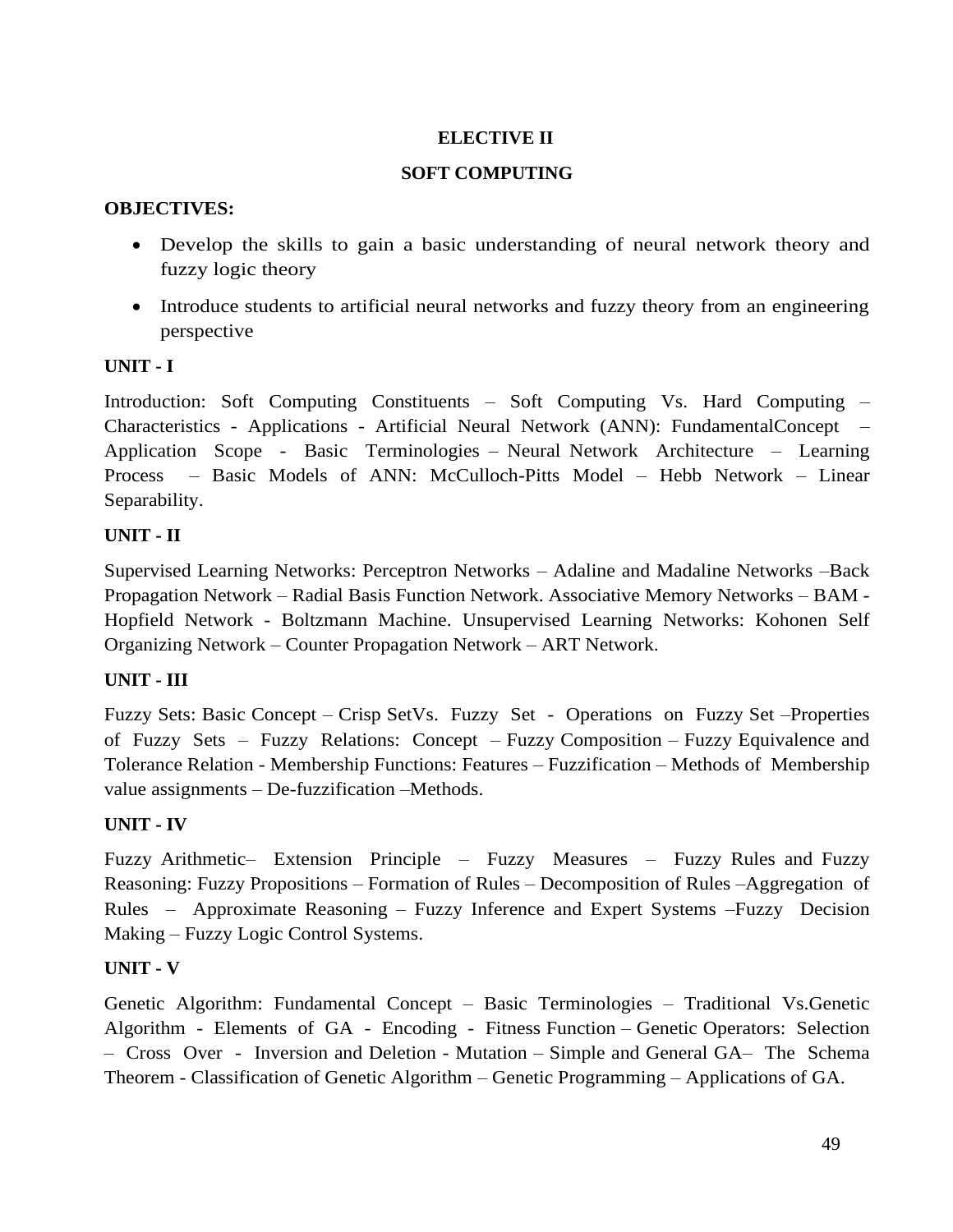#### **TEXT BOOK**

1. S.N. Sivanandam, S.N. Deepa, "Principles of Soft Computing", Wiley India,2007.

#### **REFERENCE**

1. S. Rajasekaran, G.A.V. Pai, "Neural Networks, Fuzzy Logic, Genetic Algorithms", Prentice Hall India,2004.

### **OUTCOMES:**

Upon completion of the course, the student are expected to

- Comprehend the fuzzy logic and the concept of fuzziness involved in various systems and fuzzy set theory
- Understand the concepts of fuzzy sets, knowledge representation using fuzzy rules,approximate reasoning, fuzzy inference systems, and fuzzy logic
- To understand the fundamental theory and concepts of neural networks, Identify different neural network architectures, algorithms, applications and their limitations
- Understand appropriate learning rules for each of the architectures and learn several neural network paradigms and its applications
- Reveal different applications of these models to solve engineering and other problems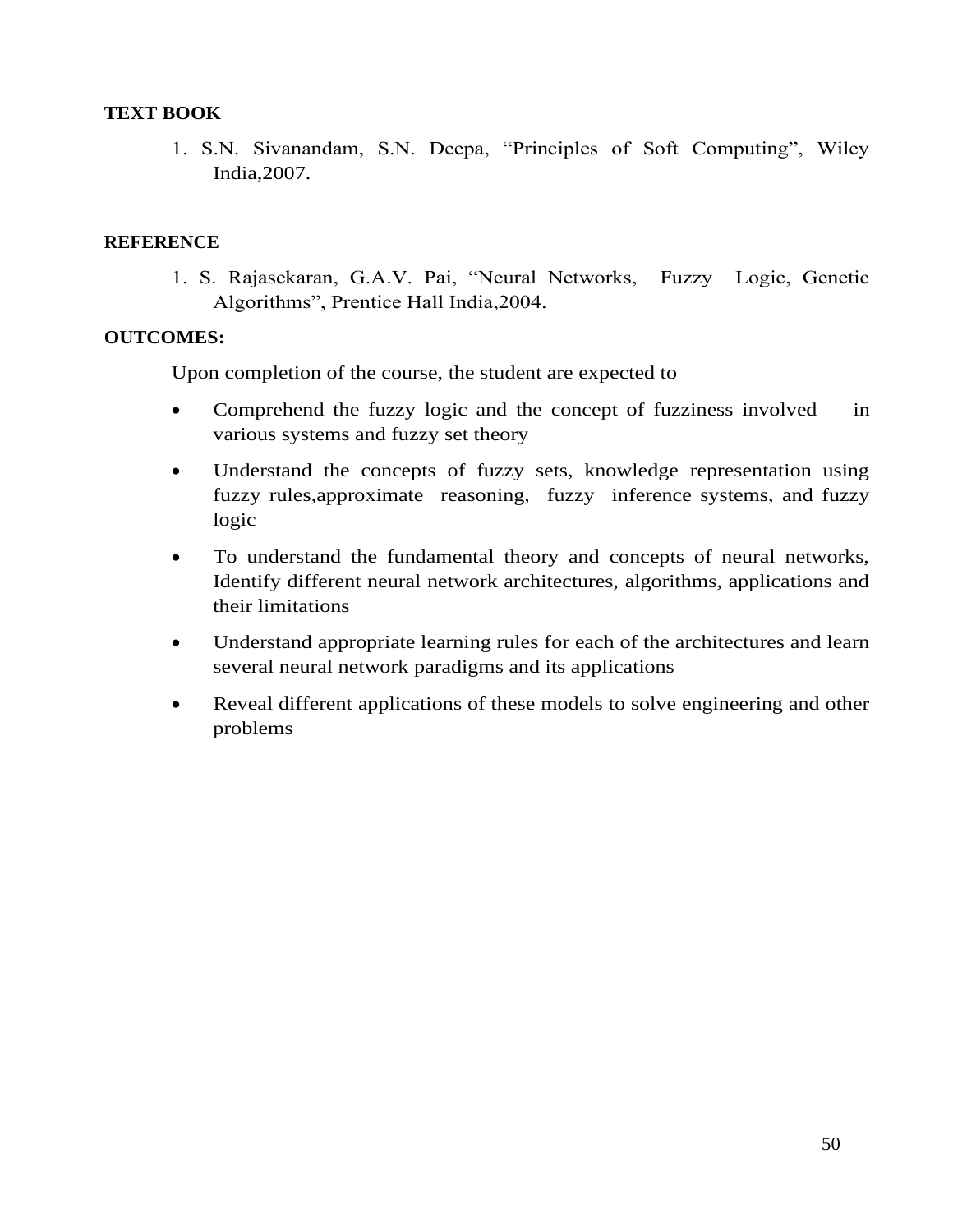### **ELECTIVE II**

#### **ADVANCED COMPUTER NETWORKS**

#### **OBJECTIVES:**

- To study communication network protocols, different communication layer structure
- To learn security mechanism for data communication

### **UNIT - I**

Introduction – Network Hardware – Software – Reference Models – OSI and TCP/IP models – Example networks: Internet, 3G Mobile phone networks, Wireless LANs –RFID and sensor networks - Physical layer – Theoretical basis for data communication - guided transmission media

### **UNIT - II**

Wireless transmission – Communication Satellites – Digital modulation and multiplexing - Telephones network structure – local loop, trunks and multiplexing, switching. Data link layer: Design issues – error detection and correction.

### **UNIT - III**

Elementary data link protocols – sliding window protocols – Example Data Link protocols – Packet over SONET, ADSL - Medium Access Layer–Channel Allocation Problem–Multiple Access Protocols.

### **UNIT - IV**

Networklayer - design issues - Routing algorithms - Congestion control algorithms – Quality of Service – Network layer of Internet- IP protocol – IP Address – Internet Control Protocol.

### **UNIT - V**

Transport layer – transport service- Elements of transport protocol - Addressing, Establishing & Releasing a connection– Error control, flow control, multiplexing and crash recovery - Internet Transport Protocol – TCP- Network Security: Cryptography.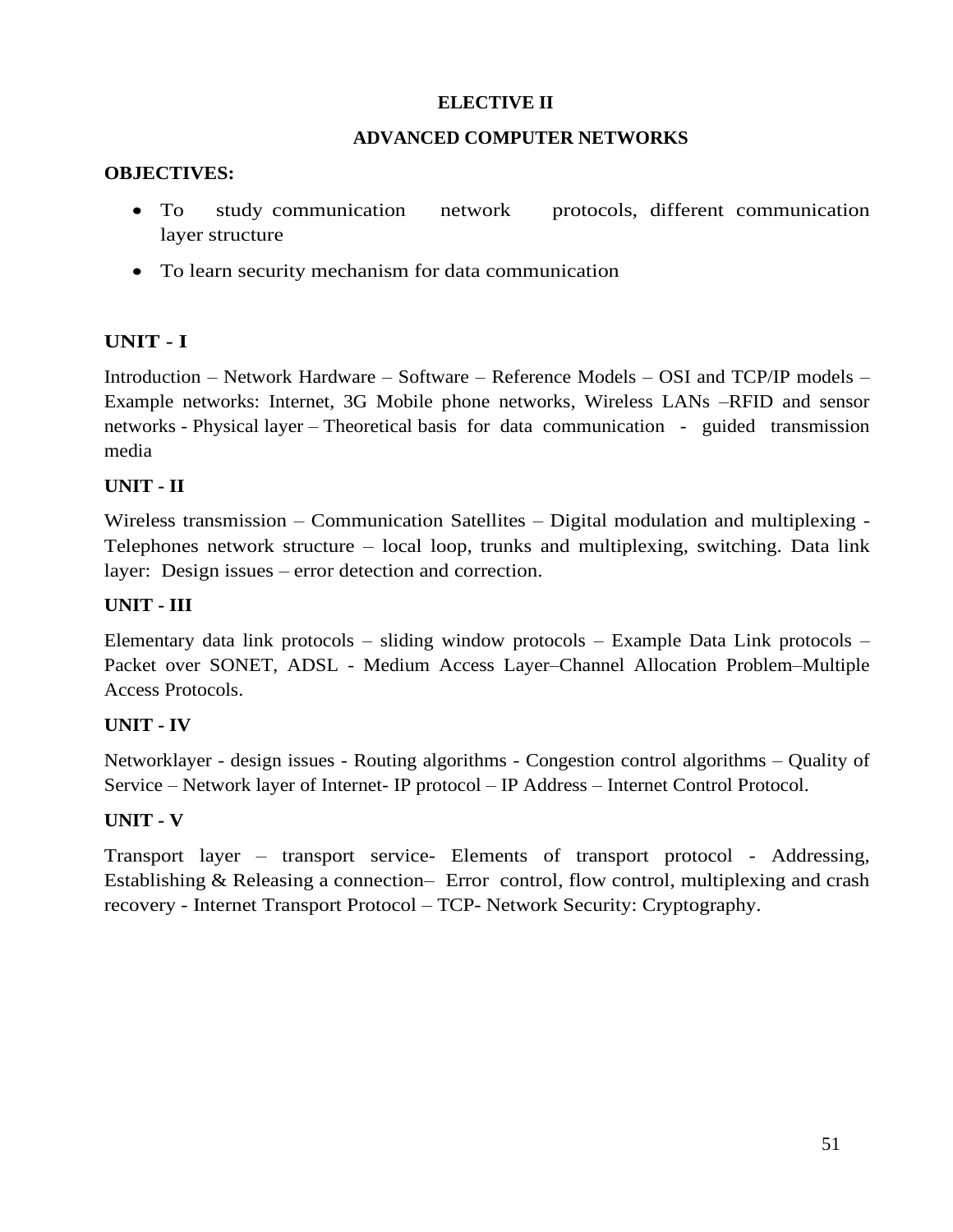### **TEXT BOOK**

1. S. Tanenbaum, 2011, Computer Networks, Fifth Edition, Pearson Education,Inc.

### **REFERENCES**

- 1) B. Forouzan, 1998, Introduction to Data Communications in Networking, Tata McGraw Hill, NewDelhi.
- 2) F.Halsall,1995, Data Communications, Computer Networks and Open Systems, Addison Wessley.
- 3) D. Bertsekas and R. Gallagher, 1992, Data Networks, Prentice hall of India, NewDelhi.
- 4) Lamarca, 2002, Communication Networks, Tata McGraw Hill, New Delhi.
- 5) Teresa C.Piliouras, "Network Design Management and Technical Perspectives, Second Edition", Auerbach Publishers, 2015.

## **WEBSITE, E-LEARNING RESOURCES**

1) <http://peasonhighered.com/tanenbaum>

## **OUTCOMES:**

After the completion of this course students will be able to

- To master the terminology and concepts of the OSI reference model and the TCP‐IP reference model
- To master the concepts of protocols, network interfaces, and design/performance issues in local area networks and wide area networks
- To be familiar with wireless networking concepts, and be familiar with contemporary issues in networking technologies
- To be familiar with network tools and network programming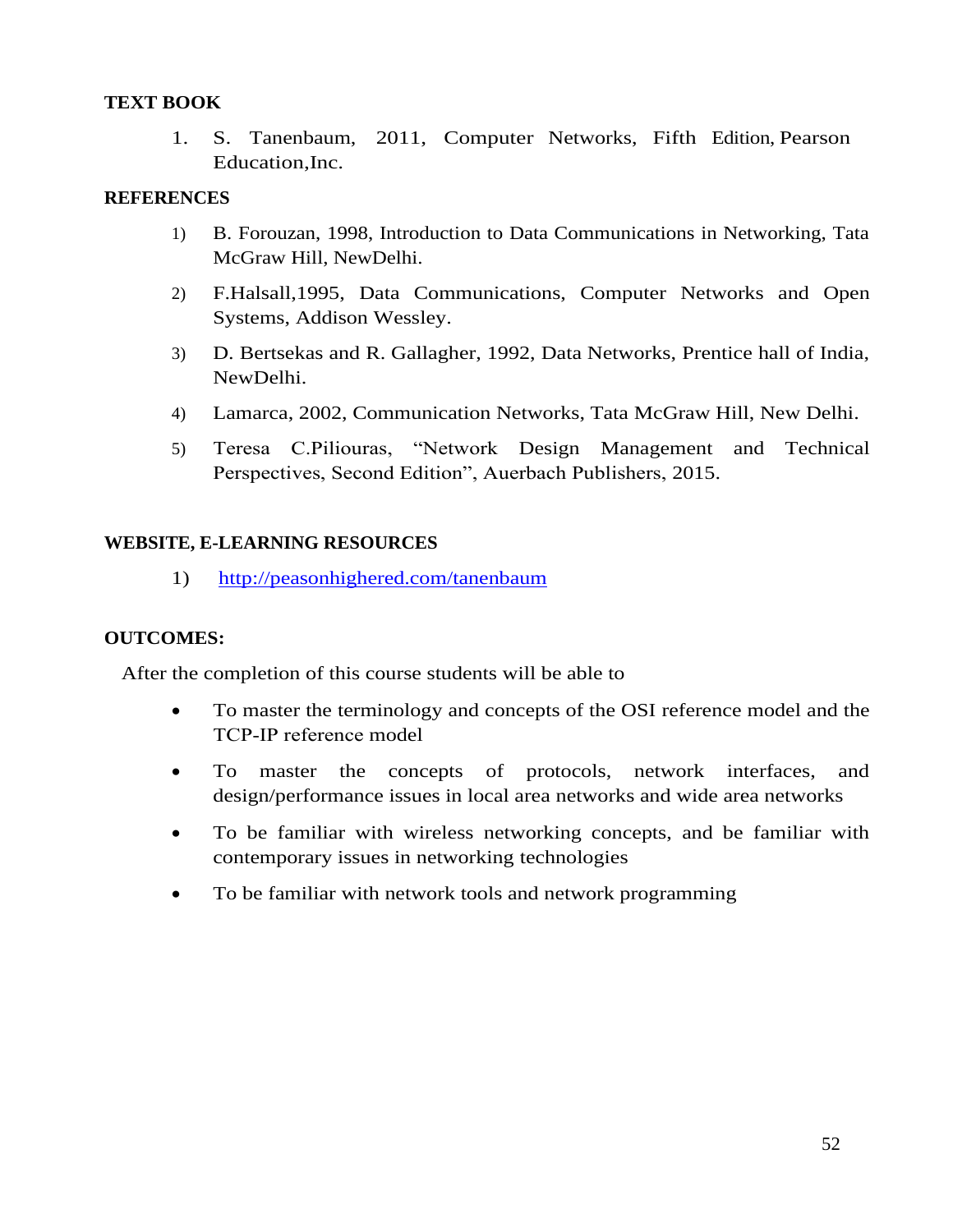### **ELECTIVE III**

### **CLOUD COMPUTING**

#### **OBJECTIVES:**

- To provide students with the comprehensive and in-depth knowledge of Cloud Computing concepts, technologies, architecture and applications by introducing and researching state-of-the-art in Cloud Computing fundamental issues, technologies, applications and implementations
- To expose the students to frontier areas of Cloud Computing and information systems, while providing sufficient foundations to enable further study and research

### **UNIT - I**

**COMPUTING BASICS: Cloud** computing definition- Characteristics- Benefit-Challenges-Distributed Systems- Virtualization-Service-oriented computing- Utility-oriented computing- Building Cloud Computing environments- computing platforms & technologies - Cloud Models – Cloud Service Examples - Cloud Based Services & Applications - Cloud concepts and Technologies.

### **UNIT - II**

**VIRTUALIZATION, CLOUD SERVICES AND PLATFORMS :** Virtualization:Virtualization-Characteristics-taxonomy-types- Pros and Cons- Examples Architecture: Reference modeltypes of clouds- Compute Service - Storage Services - Cloud Database Services - Application Services - Content Delivery Services - Analytics Services - Deployment And Management Service - Identity And Access Management Services - Open Source Private Cloud Software.

### **UNIT – III**

**CLOUD APPLICATION DESIGN AND DEVELOPMENT :** Design consideration- Reference Architecture for Cloud Application - Cloud Application Design Methodologies - Data Storage Approaches- Development in Python: Design Approaches – Application: Image Processing - Document Storage – Map Reduce - Social Media Analytics.

### **UNIT–IV**

**PYTHON FOR CLOUD :** Introduction- Installing Python-Data types & Data Structures-Control Flow- Functions- Modules- Packages- FileHandling- Date/Time Operations – Classes- Python for Cloud: Amazon Web Services –Google Cloud Platform - Windows Azure –Map Reduced – Packages of Interest–Designing a RESTful Web API.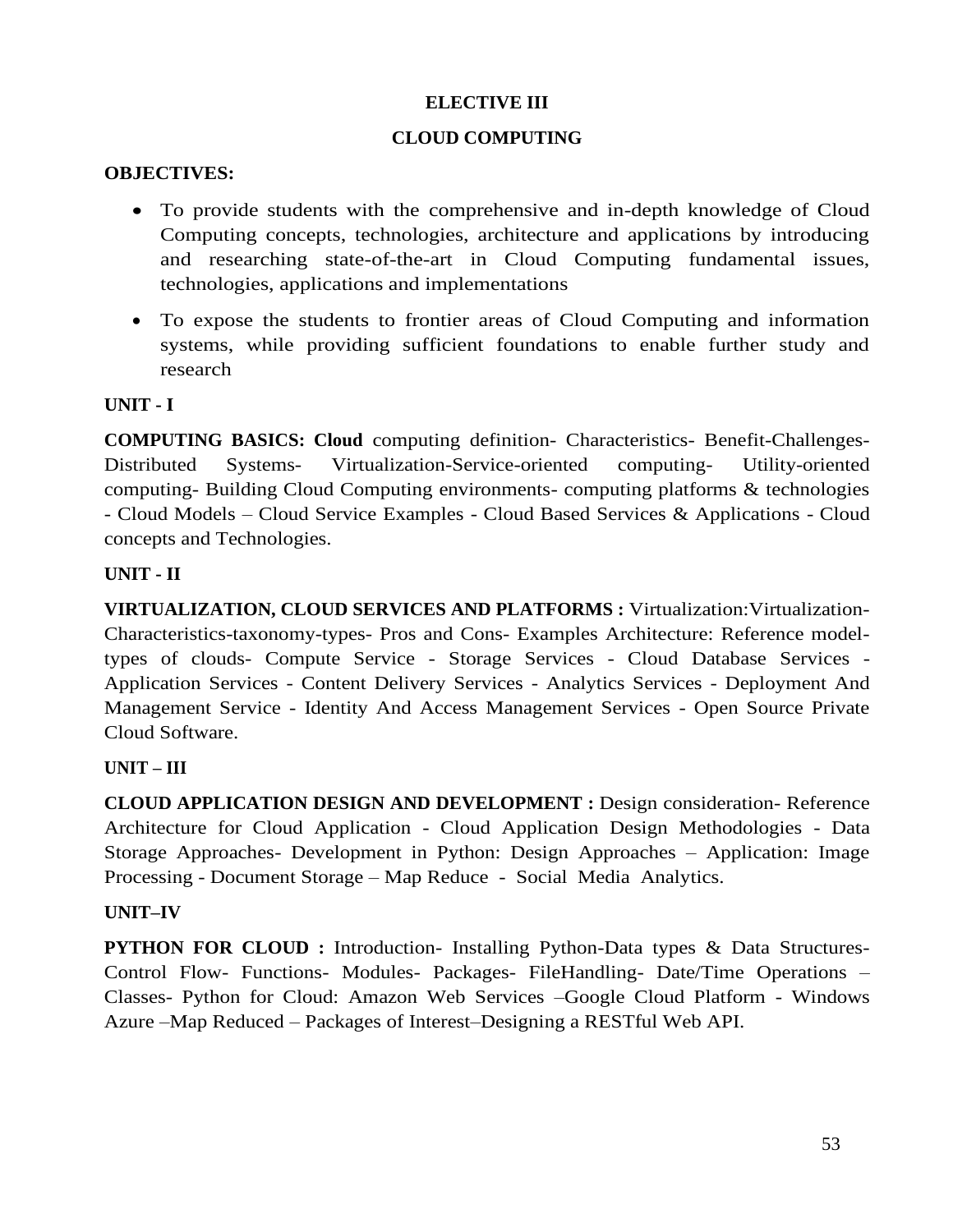### **UNIT – V**

**BIG DATA ANALYTICS, MULTIMEDIA CLOUD & CLOUD SECURITY:** Big Data Analytics: Clustering big data - Classification of Big Data – Recommendation systems. Multimedia Cloud: Case Study: Live Video Stream App - Streaming Protocols – Case Study: Video Transcoding App-Cloud Security: CSA Cloud Security Architecture – Authentication - Authorization - Identity and Access management - Data Security - Key Management- Auditing- Cloud for Industry, Healthcare & Education.

### **TEXT BOOKS**

- 1. Buyya, Vecciola and Selvi, Mastering Cloud Computing: Foundations and Applications Programming, Tata McGraw Hill, 2013.
- 2. ArshdeepBahga, Vijay Madisetti, "Cloud Computing: A Hands On Approach" Universities press (India) Pvt. limited2016.

### **REFERENCES**

- 1. Rittinghouse and Ransome, Cloud Computing: Implementation, Management, and Security, CRC Press,2016.
- 2. Michael Miller "Cloud Computing Web based application that change the way you work and collaborate online". Pearson edition,2008.
- 3. Kris Jamsa, Cloud Computing: SaaS, PaaS, IaaS, Virtualization, Business Models, Mobile, Security and More, Jones & Bartlett Learning, 2012.

### **OUTCOMES:**

Completing this course provides

• a good understanding of cloud computing and a systematic knowledge of the fundamental technologies, architecture, and security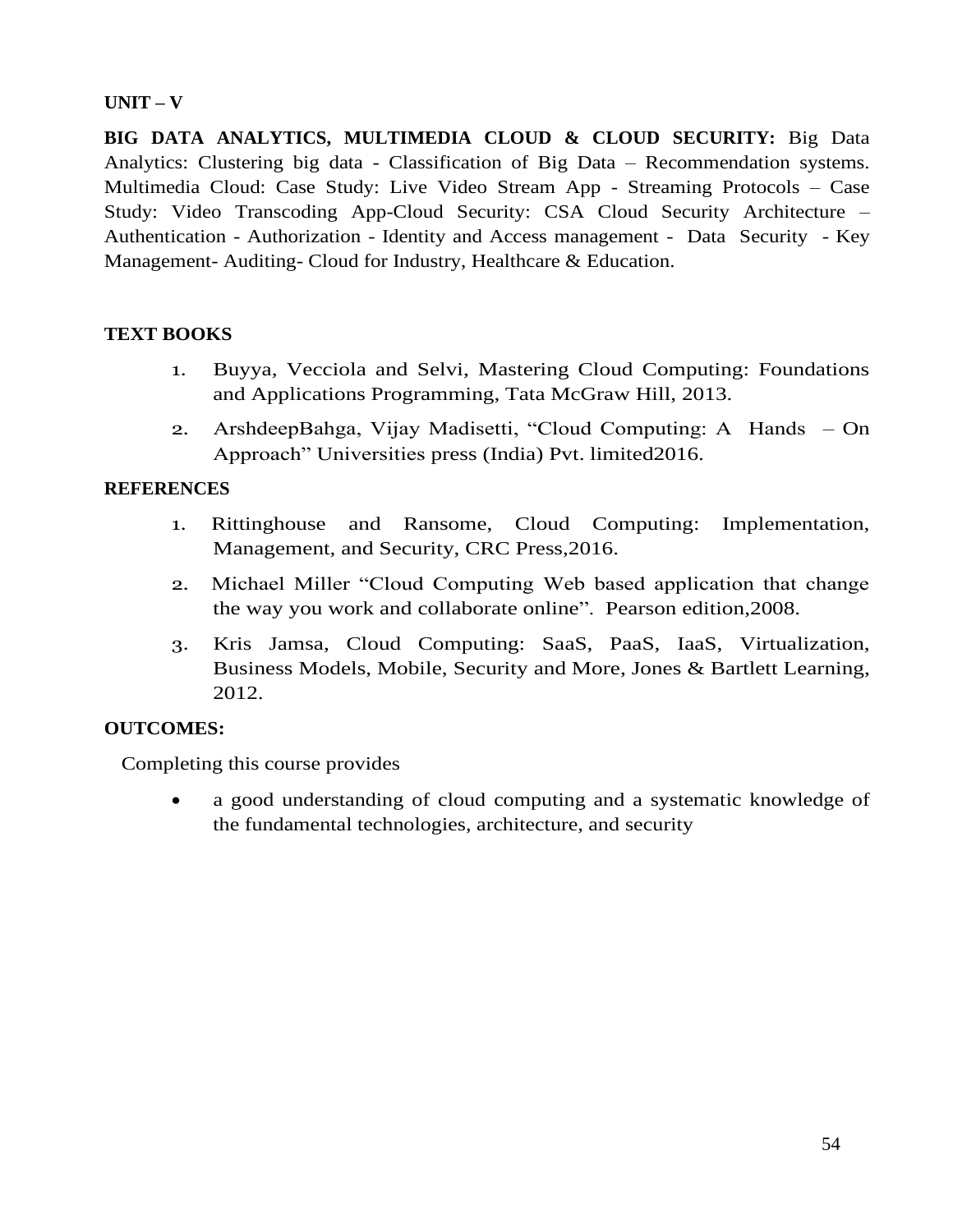## **ELECTIVE III**

## **ARTIFICAL INTELLIGENCE**

### **OBJECTIVES:**

- To understand about the basic theory of problem solving paradigms and search strategies in artificial intelligence
- To make the students familiar with knowledge representation, planning, learning, natural language processing and robotics

# **UNIT – I**

Introduction - Intelligent Agents- Problem Solving - by Searching - Informed Search Strategies-Optimization Problems - Adversarial Search

# **UNIT – II**

Knowledge and Reasoning - Logical Agents - First-Order Logic - Inference in First-Order Logic - Knowledge Representation

# **UNIT – III**

Planning – Planning and Acting in the Real World - Uncertain knowledge and reasoning - Uncertainty - Probabilistic Reasoning - Probabilistic Reasoning over Time - Making Simple Decisions - Making Complex Decisions

## **UNIT – IV**

Learning - Learning from Examples - Knowledge in Learning - Statistical Learning Methods - Reinforcement Learning

# **UNIT – V**

Communicating, Perceiving and Acting - Natural Language Processing – Communication - Perception – Robotics.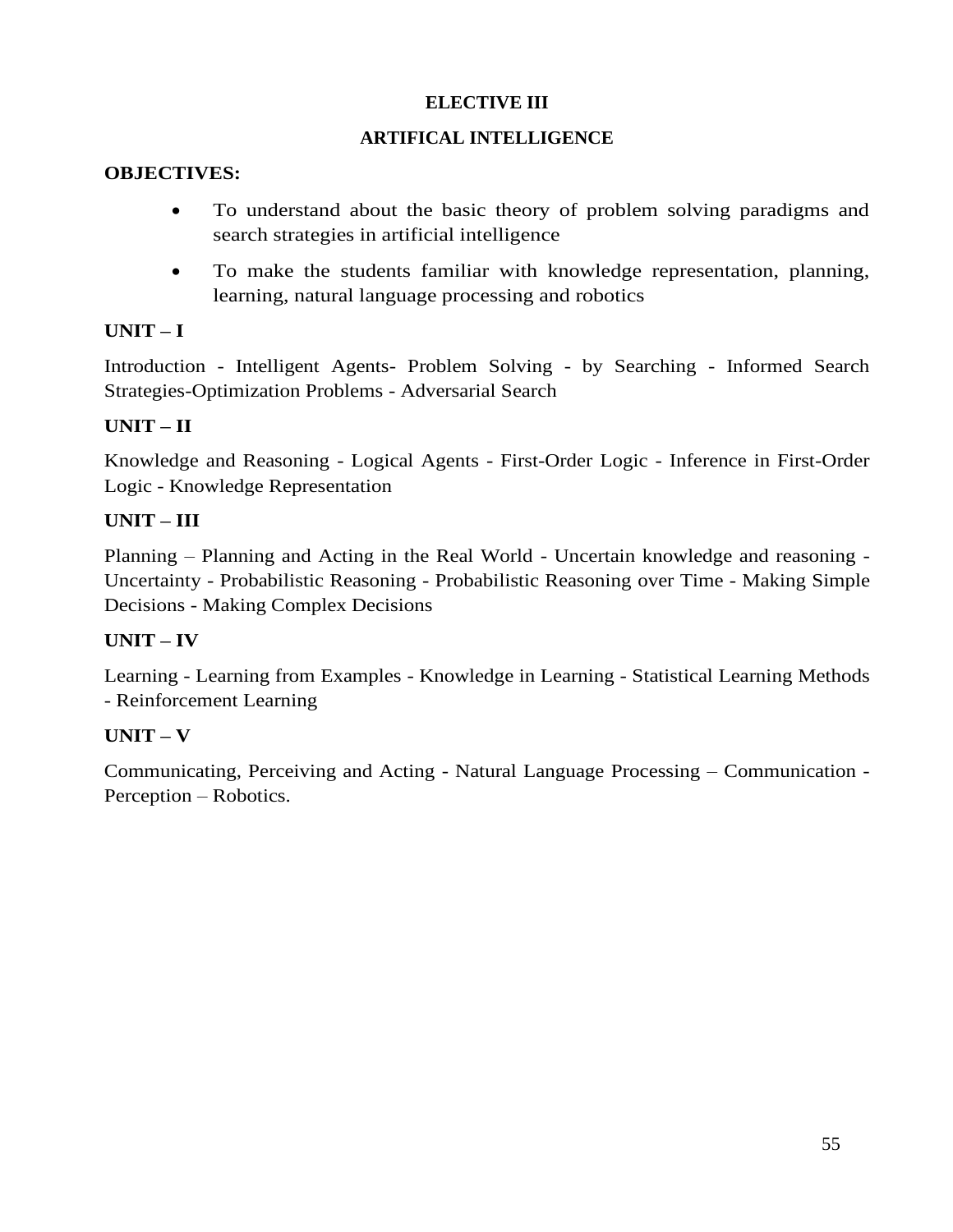### **TEXT BOOK**

1. Stuart Russell, Peter Norvig, "Artificial Intelligence: A Modern Approach," Third Edition, Prentice Hall of India, New Delhi, 2010.

### **REFERENCES**

 1. Elaine Rich, Kevin Knight, B. Nair, "Artificial Intelligence," Third Edition, Tata McGraw-Hill, New Delhi, 2017.

2. Eugene Charniak, Drew McDermott, "Introduction to Artificial Intelligence," Pearson, 2002.

3. Mick Benson, "Artificial Intelligence: Concepts and Applications," Willford PR, 2018.

### **OUTCOMES:**

After completing this course the student will be able to

- Understand the computation intelligence
- Apply basic principles of AI in solutions that require problem solving, inference, perception, knowledge representation, and learning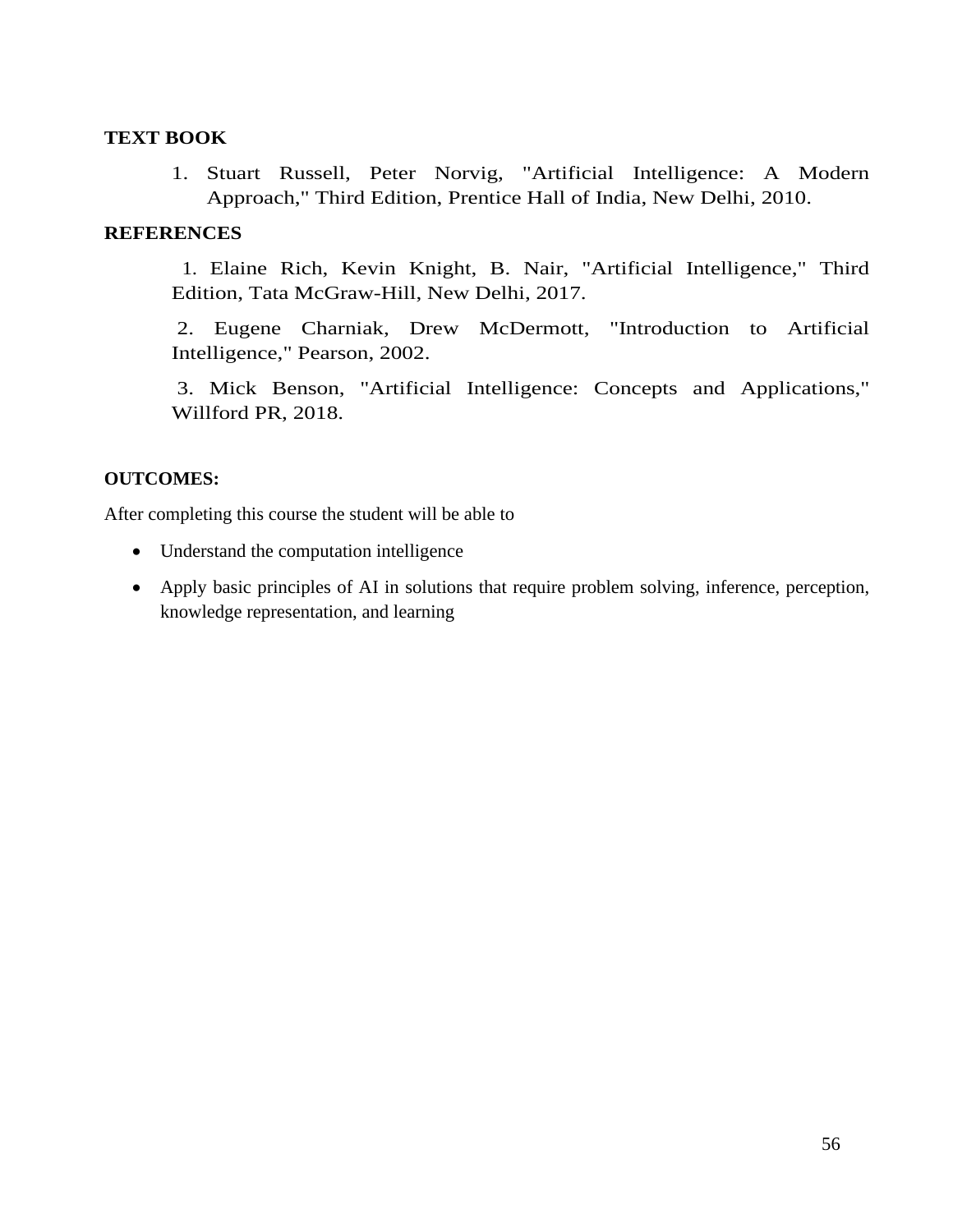### **ELECTIVE III**

### **OBJECT ORIENTED SYSTEM DEVELOPMENT**

### **OBJECTIVES:**

- Introduce the concept of Object-oriented design and understand the fundamentals of OOSD life cycle
- Familiar with evolution of object-oriented model, classes and it notations
- Practice UML in order to express the design of software projects
- Specify, analyze and design the use case driven requirements for a particular system
- Enrich knowledge about DBMS, designing classes and object oriented testing

### **UNIT - I**

**Fundamentals of OOSD -** Overview of Object Oriented Systems Development: Two orthogonal view of the software - OOSD methodology - Why an object Object orientation. Object basics: Object Oriented Philosophy-Objects – Attributes – Object respond to messages – Encapsulation and information hiding – class hierarchy – Polymorphism – Object relationship and associations. OOSD life cycle: Software development process – OOSD Use case Driven Approach – Reusability.

# **UNIT – II**

**Methodology, Modeling and UML -** Object Oriented Methodologies: Rumbaughet al.'s object modeling technique – The Booch methodology – The Jacobson etal. Methodology– Patterns – Frameworks -The Unified approach. Unified Modeling Language : Static and dynamic models – Why modeling - UML diagrams – UML class diagram – Use case diagram - UML dynamic modeling – packages and model organization.

## **UNIT – III**

**Object Oriented Analysis –** Object Oriented Analysis process: Business Object Analysis - Use case driven object oriented analysis – Business process modeling – Use-Case model – Developing effective documentation. Classification : Classifications theory – Approaches for identifying classes –Noun phrase approach – Common class patterns approach – Use-Case Driven approach – Classes, Responsibilities and Collaborators - Naming classes. Identifying object relationships, attributes, and methods: Association– Super - Sub class relationship – Aggregation – Class responsibility – Object responsibility.

## **UNIT – IV**

57 Computing –– Multi-database Systems – Designing Access layer classes. View Layer: **Object Oriented Design -** Object Oriented Design Process and Design Axioms - OOD process- OOD axioms – Corollaries – Design patterns. Designing classes: Designing classes – Class visibility – Refining attributes – Designing methods and protocols – Packages and managing classes. Access layer: Object Store and persistence–DBMS - Logical and physical Database Organization and access control – Distributed Databases and Client Server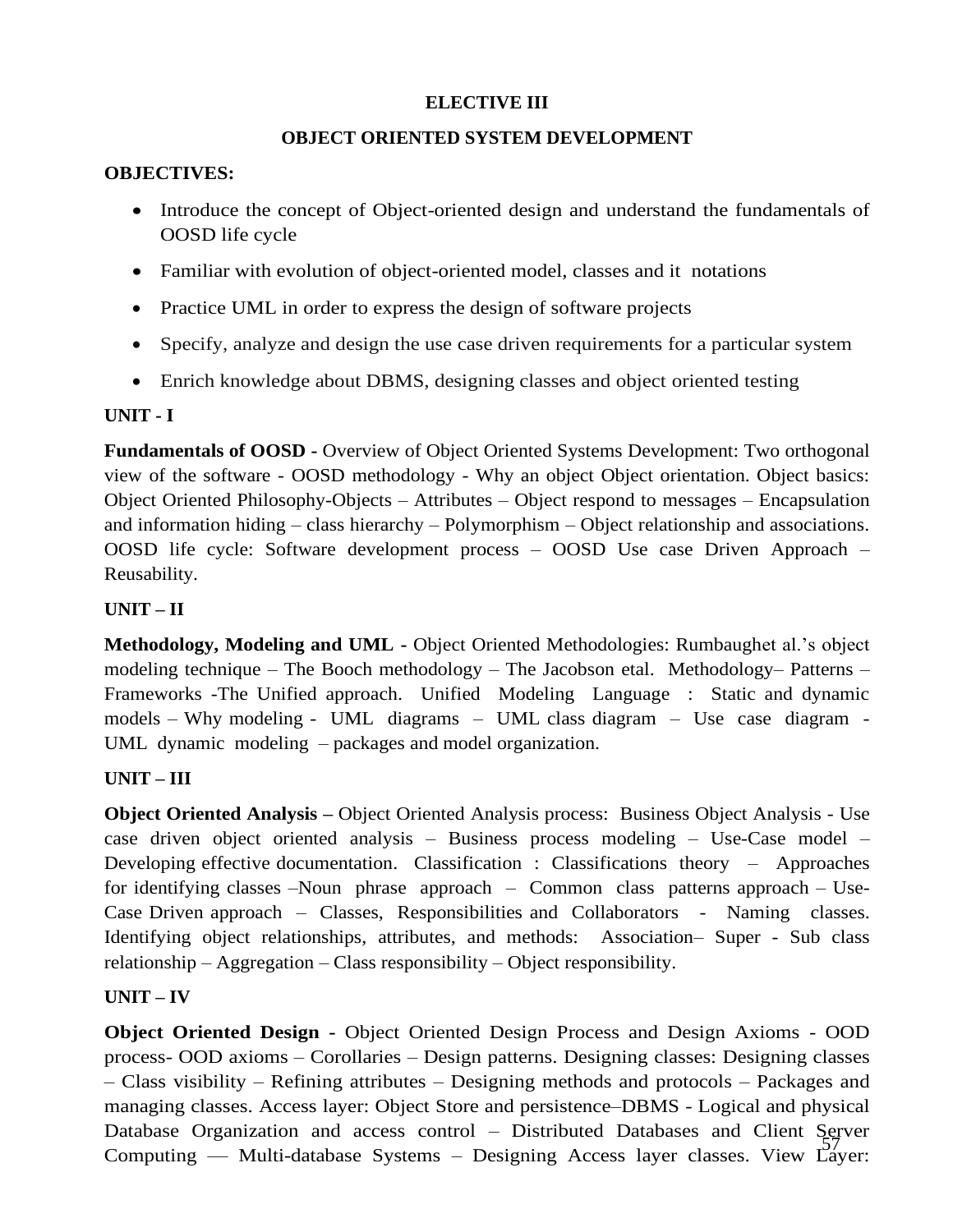Designing view layer classes – Macro level process – Micro level process – The purpose of view layer interface – Prototyping the user interface.

# **UNIT – V**

**Software Quality - S**oftware Quality Assurance: Quality assurance tests – Testing strategies – Impact of Object Orientation on Testing - Test Cases- Test Plan – Continuous testing. System Usability and Measuring User satisfaction: Usability Testing–User satisfaction test-A tool for analyzing user satisfaction. System Usability and Measuring User satisfaction: Introduction–Usability Testing.

## **TEXT BOOK**

1. Ali Bahrami, "Object Oriented Systems Development using UML", McGraw-Hill,2008

### **REFERENCES**

- 1. Booch Grady, Rumbaugh James, Jacobson Ivar, "The Unified modeling Language – User Guide, Pearson Education,2006
- 2. Brahma Dathan, Sarnath Ramnath, "Object Oriented Analysis, Design and Implementation", Universities Press,2010.
- 3. Mahesh P.Matha, "Object-Oriented Analysis and Design Using UML", PHI Learning Private Limited, 2012.
- 4. RachitaMisra, Chhabi Rani Panigrahi, Bijayalaxmi Panda, "Principles of Software Engineering and System Design", Yesdee Publishing 2019.

## **OUTCOMES:**

On the successful completion of this course, Students will be able to

- Show how the object-oriented approach differs from the traditional approach to systems analysis and design
- Analyze, design, document the requirements through usecase driven approach
- Explain the importance of modeling and how the Unified Modeling Language (UML) represents an object-oriented system using a number of modeling views
- Recognize the difference between various object relationships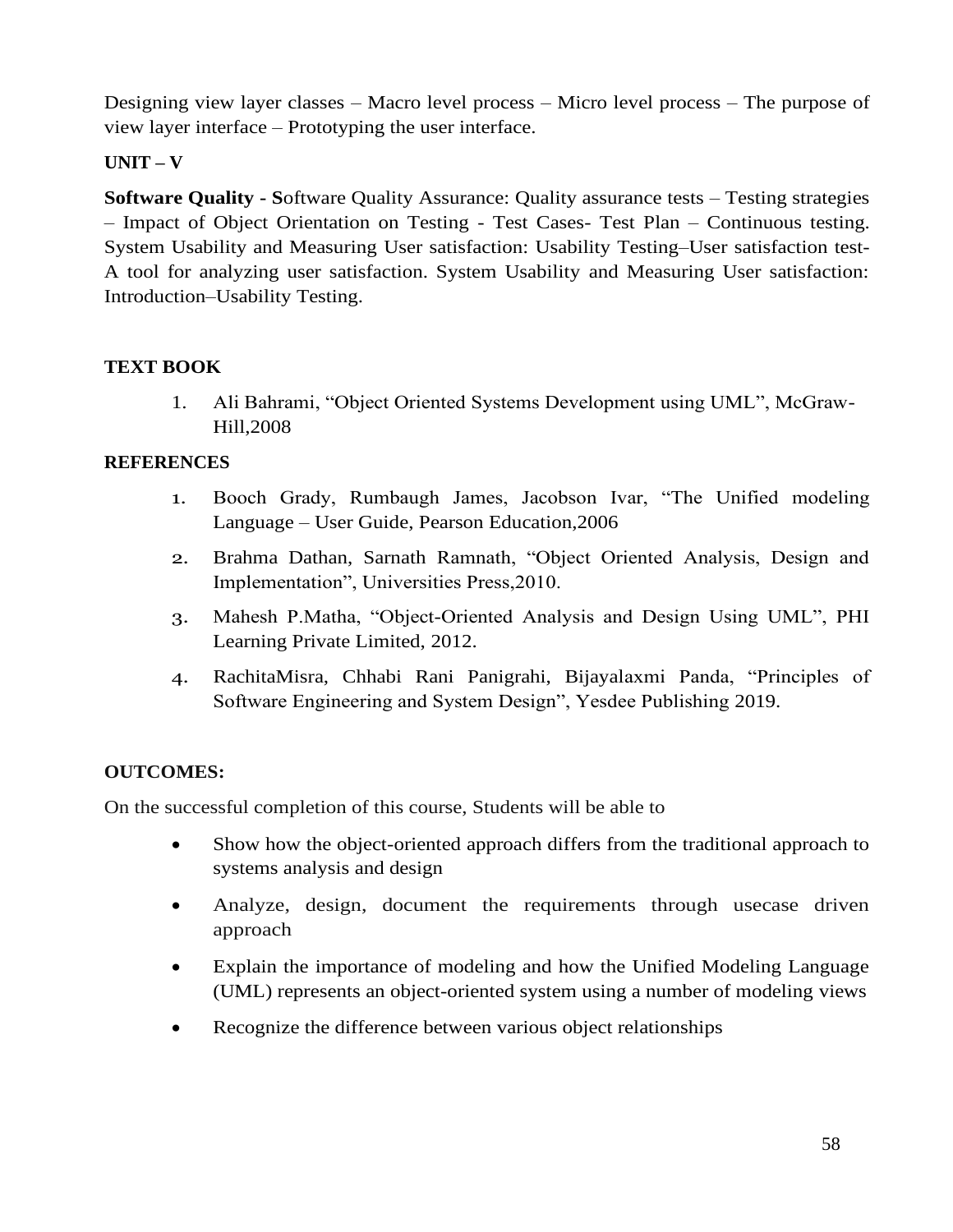### **ELECTIVE IV**

#### **WAP AND XML**

#### **OBJECTIVES:**

• The purpose of the course is to impart knowledgeon extensible Markup Language (XML) and to achieve secured, messaging through webservices

### **UNIT - I**

Overview of WAP: WAP and the wireless world – WAP application architecture – WAP internal structure – WAP versus the Web – WAP  $1.2$  – WTA and push features. Settingup WAP: Available software products – WAP resources – The Development Toolkits.

### **UNIT - II**

WAP gateways: Definition – Functionality of a WAP gateway – The Web model versus the WAP model – Positioning of a WAP gateway in the network – Selecting a WAP gateway Basic WML: Extensible markup language – WML structure – A basic WML card – Text formatting – navigation – Advanced display features.

### **UNIT - III**

Interacting with the user: Making a selection –Events – Variables – Input and parameter passing. WML Script: Needfor WML script – Lexical Structure – Variables and literals – Operators – Automatic datatype conversion – Control Constructs Functions – Using the standard libraries – programs – Dealing with Errors.

### **UNIT - IV**

XML: Introduction XML: An Eagle's Eye view of XML – XML Definition List of an XML Document – Related Technologies – An introduction to XML Applications – XML Applications – XML for XML – First XML Documents Structuring Data: Examining the Data XMLizing the data - The advantages of the XML format – Preparing a style sheet for Document Display.

### **UNIT - V**

Attributes, Empty Tags and XSL: Attributes – Attributes Versus Elements – Empty Tags – XSL – Well-formed XML documents – Foreign Languages and Non Roman Text – Non Roman Scriptson the Web Scripts,Character sets, Fonts and Glyphs – Legacy character sets– The Unicode Character set – Procedure to Write XML Unicode.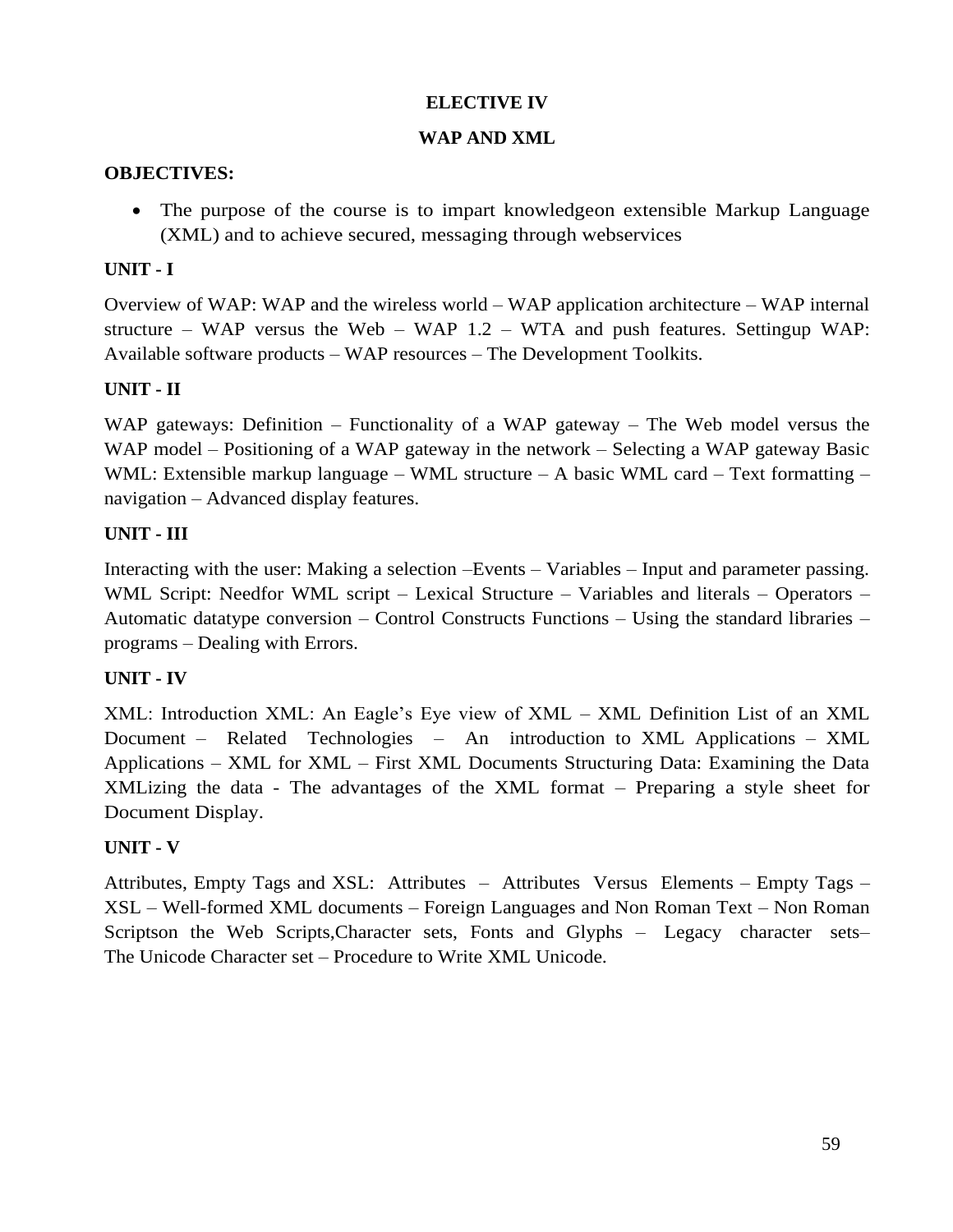### **TEXT BOOKS**

- 1) Charles Arehart and Others. "Professional WAP with WML, WML script, ASP, JSP, XML, XSLT, WTA Push and Voice XML" Shroff Publishers and Distributers Pvt. Ltd 2000. (For Unit - I, II,III)
- 2) Eliotte Rusty Harlod "XML TM Bible", Books India (P) Ltd, 2000 (For Unit IV  $&V$ )

### **REFERENCES**

1. Heather Williamson, "XML: The Complete Reference ", Tata McGraw-Hill Education India.

## **OUTCOMES:**

Students who successfully complete this course will be able to

- Apply XML concepts to develop Web application
- Develop SOA application using XML and Web Services
- Extract information from the websites using XML programming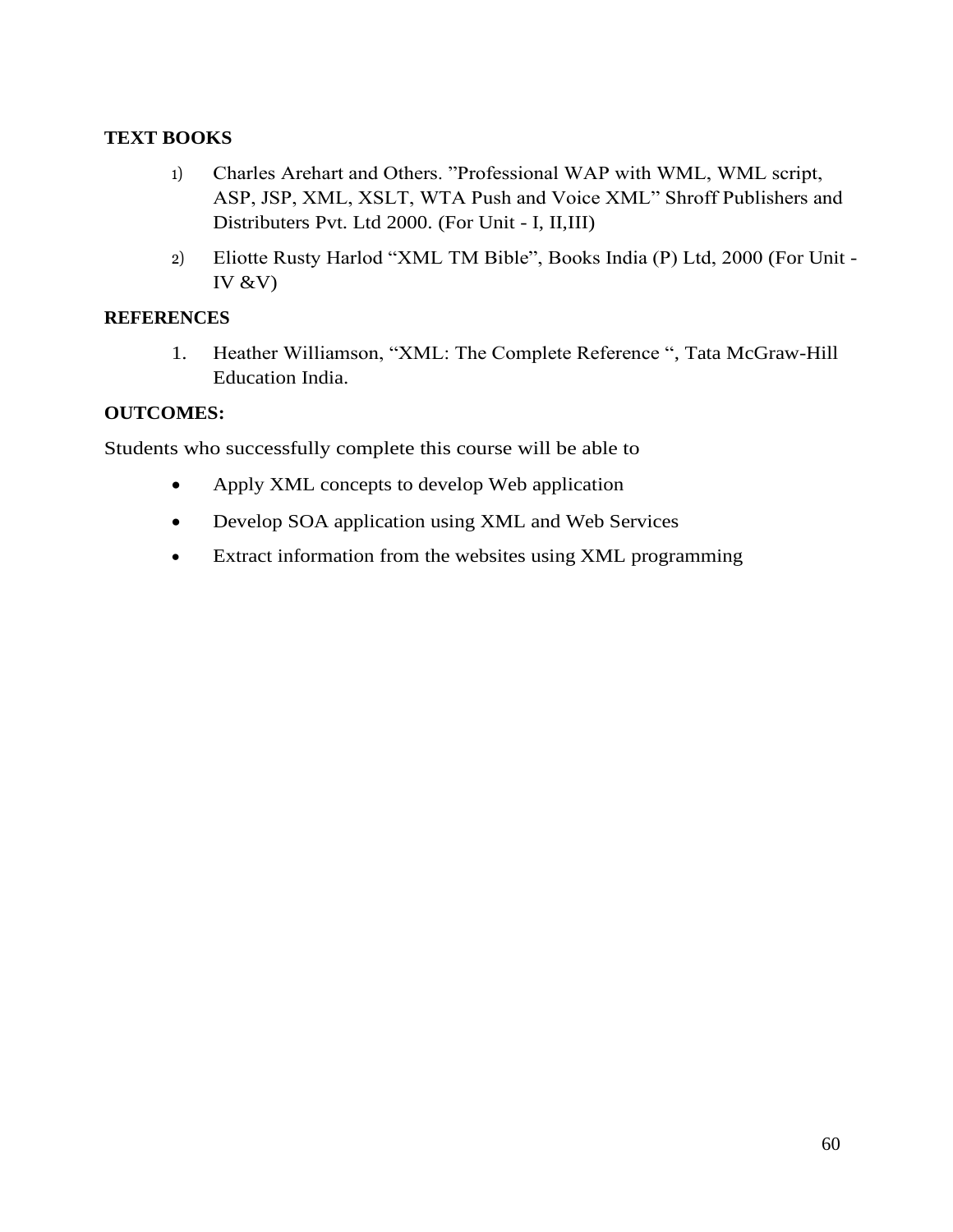## **ELECTIVE IV**

### **MOBILE COMPUTING**

### **OBJECTIVES:**

- Understand the basic concepts of mobile
- Be familiar with GPRS Technology
- system be exposed to Ad-Hoc networks
- Gain knowledge about different mobile platforms and application development

# **UNIT - I**

**Basics of mobile** - Mobile device profiles - Middleware and gateways - Wireless Internet - Smart clients - Three-tier Architecture- Design considerations for mobile computing-– Mobility and Location based services.

## **UNIT - II**

**Mobile computing through Internet** - Mobile-enabled Applications - Developing Mobile GUIs – VUIs and Mobile Applications – Characteristics and benefits – Multi channel and Multi modal user interfaces – Synchronization and replication of Mobile Data - SMS architecture – GPRS – Mobile Computing through Telephony.

## **UNIT - III**

**Mobile Application Development -** Android- wi-fi –GPS – Camera – Movement – orientation - event based programming – iOS/ windows CE - Blackberry – windows phone – M-Commerce-structure – pros & cons – Mobile payment system -J2ME

## **UNIT - IV**

**ADHOC Wireless Network** - Ad Hoc Wireless Network –MAC protocol - Routing protocols - Transport Layer Protocol - QoS – Energy Management– application design – work flow – composing applications –Dynamic linking – Intents and Services – Communication via the web.

# **Unit - V**

**Security and Hacking -** Password security – Network security – web security – Database security **-**Wireless Sensor Network - Architecture and Design – Medium Access Control – Routing – Transport Layer –Energy model.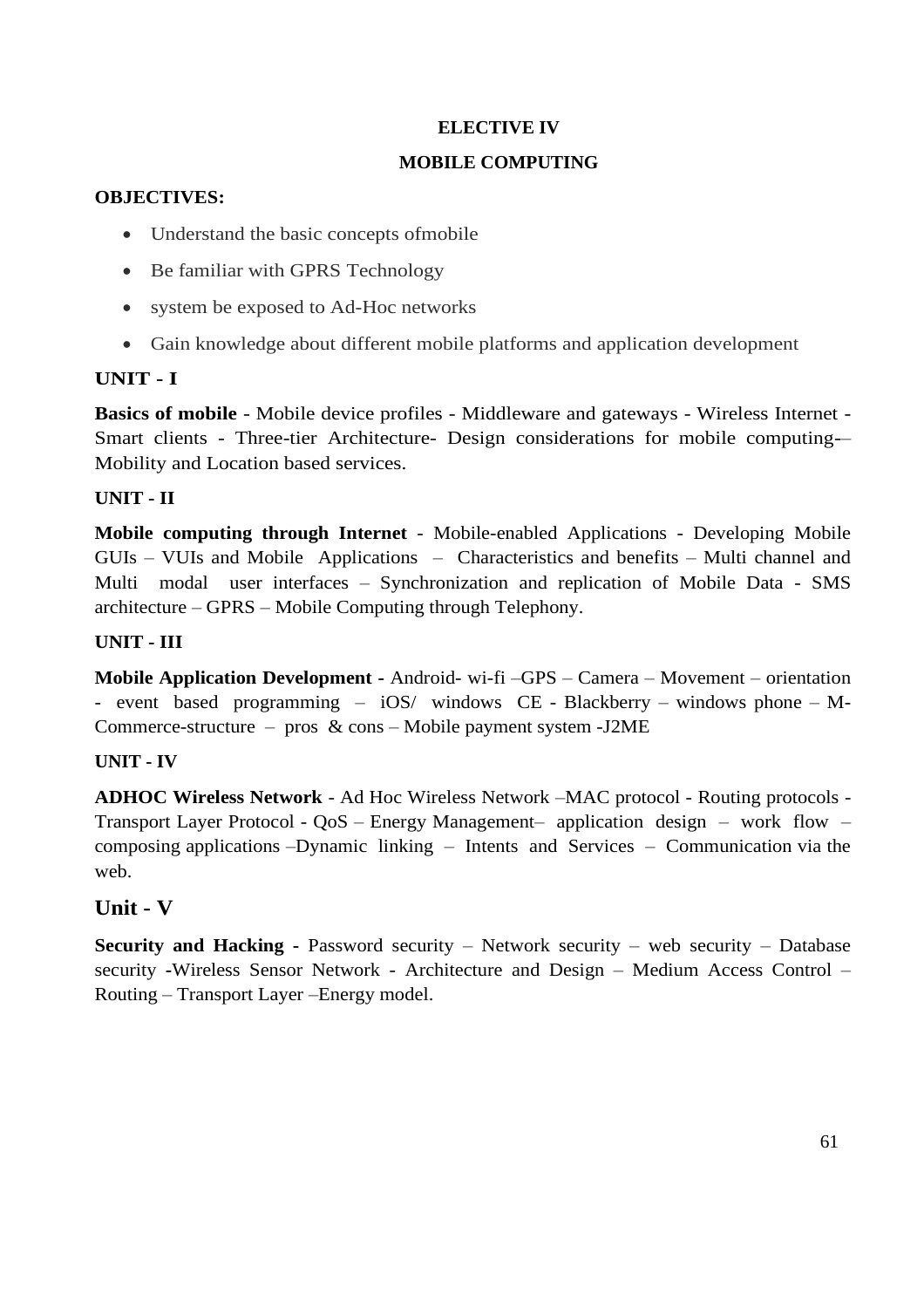### **TEXT BOOKS**

- 1. Jochen Schiller, Mobile Communications, SecondEdition, 2012.
- 2. William Stallings,"Wireless Communications & Networks", Pearson Education,2009.

### **REFERENCES**

- 1. C.Siva Ram Murthy, B.S. Manoj,"Ad Hoc Wireless Networks Architectures and Protocols", 2nd Edition, Pearson Education. 2004
- 2. Ashok K Talukder, Roopa R Yavagal, "Mobile Computing", Tata McGraw Hill,2005.
- 3. Jochen Burkhardt Dr.Horst Henn, Klaus Rintdoff, Thomas Schack, "Pervasive Computing", Pearson, 2009.
- 4. FeiHu,Xiaojun Cao, "Wireless Sensor Networks Principles and Practice "CRC Press,2010.

### **OUTCOMES:**

- Able to explain the basics of mobile system
- Able to develop mobile application
- Understand the Mobile Adhoc networks and its routing
- Understand the different types of security features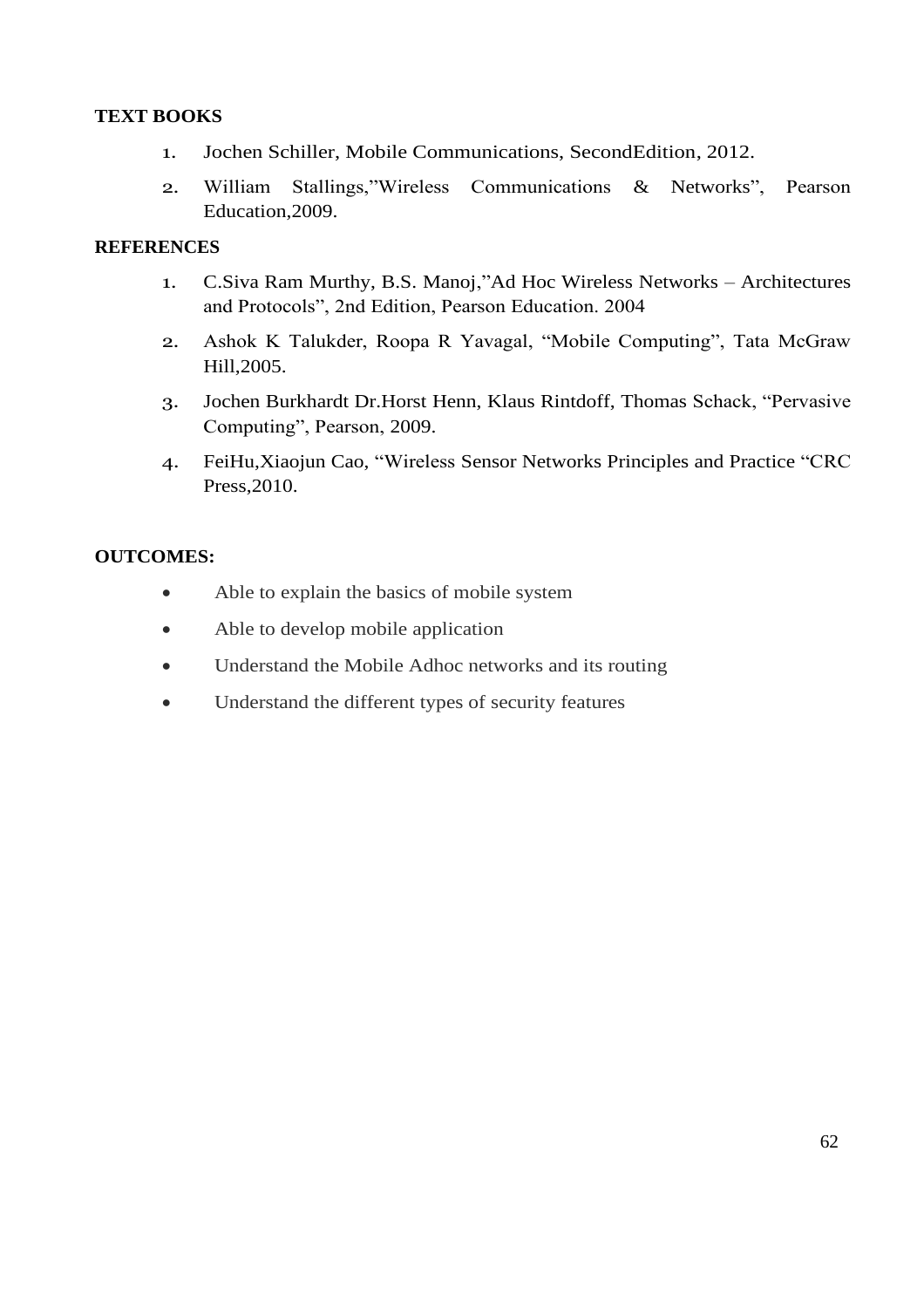# **ELECTIVE IV**

### **GRID COMPUTING**

### **OBJECTIVES:**

- Understanding the fundamentals of gird computing
- Familiar with grid monitoring
- Learning the concepts of grid security and resources
- Be familiar with grid portals

## **UNIT-I**

Introduction-Parallel and Distributed computing- Evolution of Distributed computing-Cluster computing-Grid Computing- Introduction to Grid Architecture and standards – Elements of Grid computing-Overview of Grid Architecture

## **UNIT-II**

Review of Web Services-OGSA-WSRF-Challenges and Applications- Open Grid Services Architecture (OGSA)- Grid Monitoring Architecture (GMA) - An Overview of Grid Monitoring Systems- Grid ICE-– JAMM -MDS-Network Weather Service-R-GMA-Other Monitoring Systems

## **UNIT-III**

Grid Security and Resource Management - Grid Security-A Brief Security Primer-PKI-X509 Certificates-Grid Security-Grid Scheduling and Resource Management-Scheduling Paradigms-Working principles of Scheduling - Grid Scheduling with QoS.

## **UNIT-IV**

Data Management and Grid Portals-Data Management-Categories and Origins of Structured Data-Data Management-Challenges-Architectural Approaches-Collective Data Management Services-Federation Services-Grid Portals-First-Generation Grid Portals-Second-Generation Grid Portals

## **UNIT-V**

Trust models for Grid security environment – Authentication and Authorization methods – Grid security infrastructure – Cloud Infrastructure security: network, host and application level – aspects of data security, provider data and its security, Identity and access management architecture, IAM practices in the cloud, SaaS, PaaS, IaaS availability in the cloud, Key privacy issues in the cloud.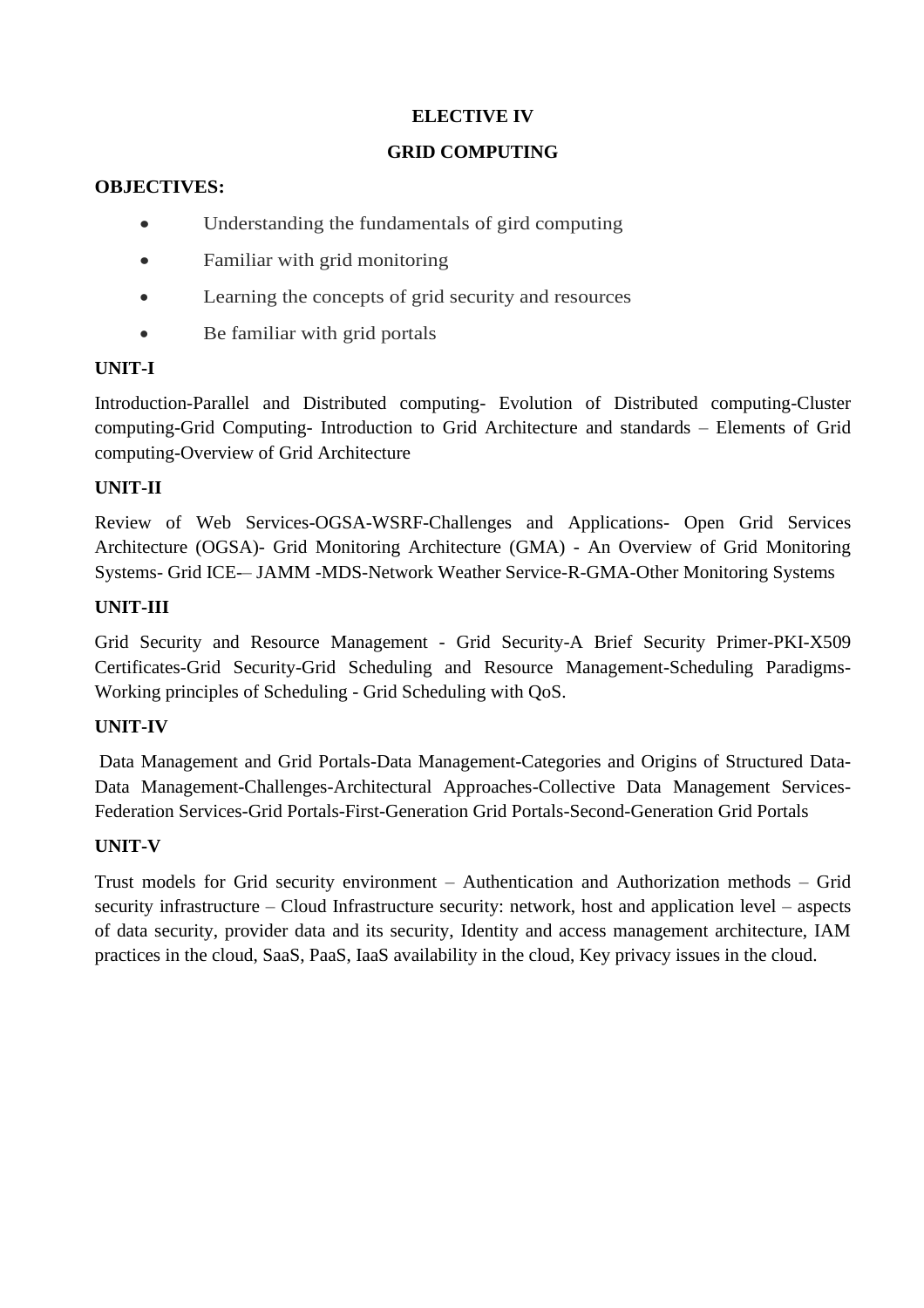## **TEXT BOOK:**

1. Kai Hwang, Geoffery C. Fox and Jack J. Dongarra, "Distributed and Cloud Computing: Clusters, Grids, Clouds and the Future of Internet", First Edition, Morgan Kaufman Publisher, an Imprint of Elsevier, 2012.

**2.** Maozhen Li, Mark Baker, The Grid Core Technologies, John Wiley & Sons ,2005.

### **OUTCOMES:**

On completion of this course you should be able to:

- have knowledge on grid computing, web services and service-oriented architecture, architecture for grid computing and grid scheduling
- explain about the grid security and privacy issues in the cloud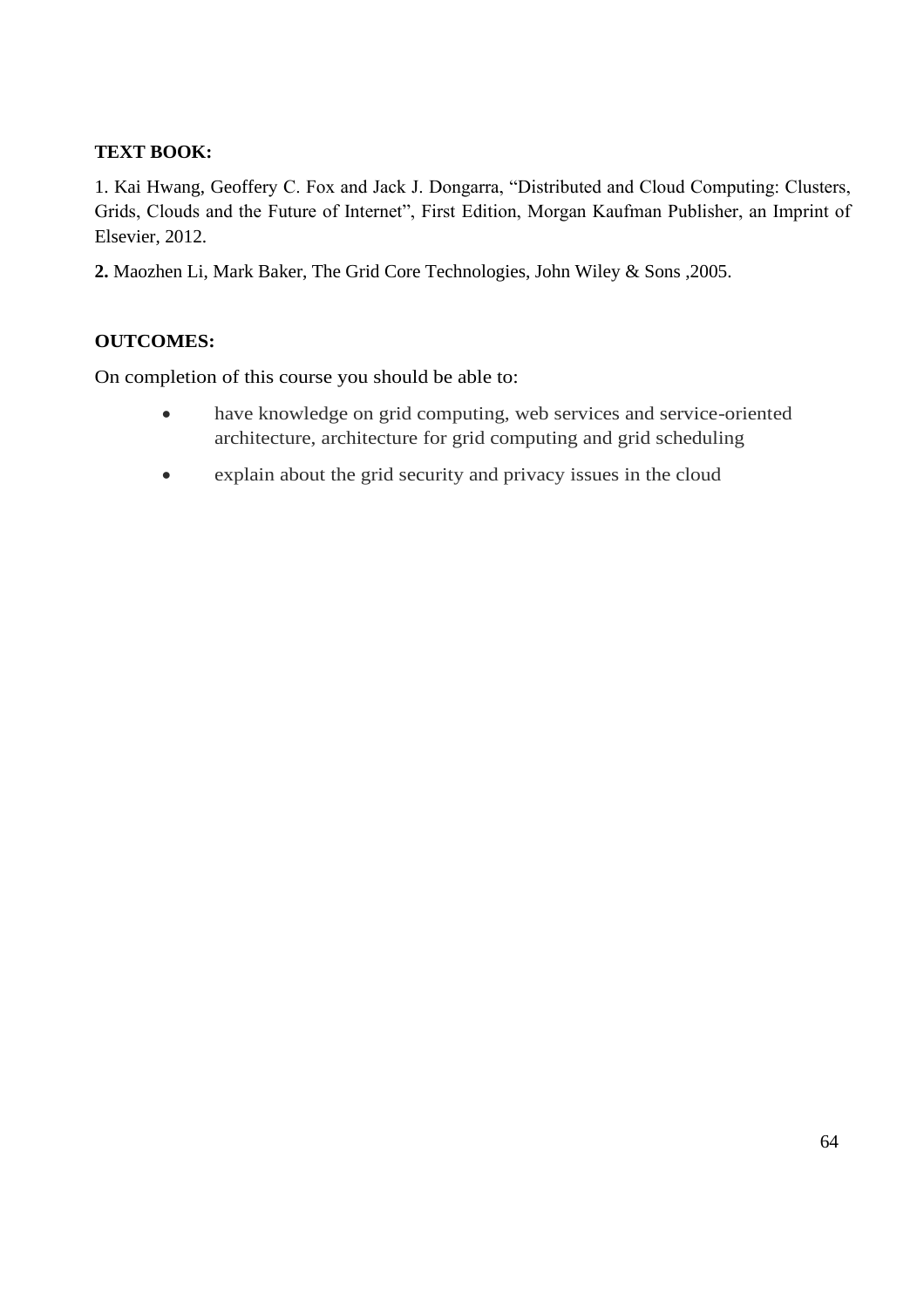### **ELECTIVE V**

### **WEB SERVICES**

### **OBJECTIVES:**

- To enable the student to be familiar with distributed services, XML and web services
- To study the use of web services in B2C and B2B applications

### **UNIT – I**

Overview of Distributed Computing: Introduction to web services – Industry standards, Technologiesand concepts underlying web services – their support to web services. Applications that consume web services.

### **UNIT – II**

XML – its choice for web services – network protocols to back end databases- technologies – SOAP, WSDL – exchange ofinformation between applications in distributed environment – locating remote web services – its access and usage. UDDI specification – an introduction.

### **UNIT - III**

A brief outline of web services – conversation – static and interactive aspects of system interface and its implementation, work flow – orchestration and refinement, transactions, security issues – the common attacks – security attacks facilitated within webservices quality of services – Architecting of systems to meet users requirement with respect to latency, performance, reliability, QOS metrics, Mobile and wireless services – energy consumption, network bandwidth utilization, portals and services management.

### **UNIT – IV**

Building real world enterprise applications using web services – sample source codes to develop web services – steps necessary to build and deploy web services and client applications to meet customer s requirement – Easier development, customization, maintenance, transactional requirements, seamless porting to multiple devices and platforms.

### **UNIT - V**

Deployment of Web services and applications onto Tomcat application server and axis SOAP server (both are free wares) – Web services platform as a set of enabling technologies for XML based distributed computing.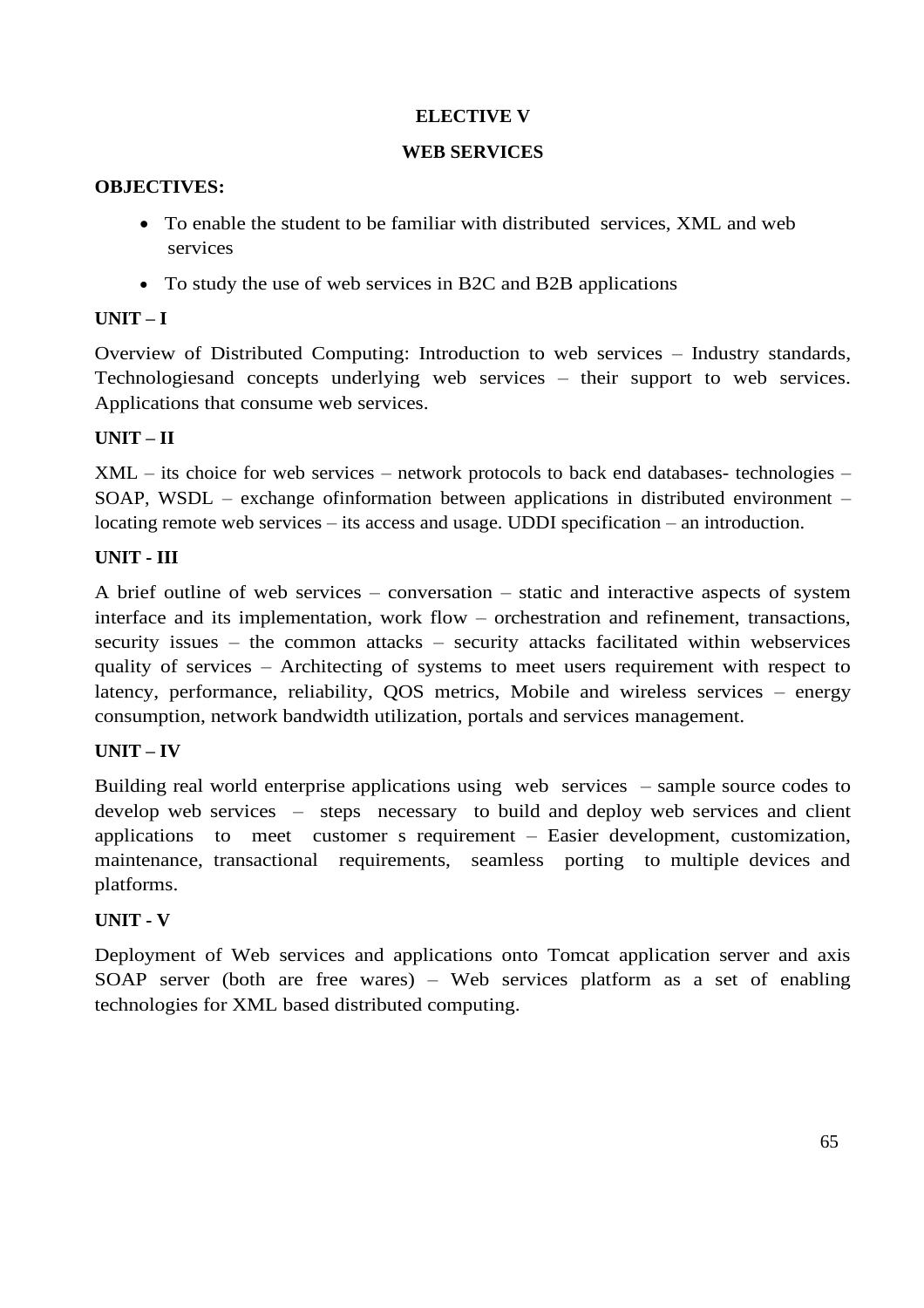### **TEXTBOOKS**

- 1. Sandeep Chatterjee, James Webber, "Developing Enterprise Web Services: An Architects Guide, Prentice Hall and Nov2003.
- 2. Heather Williamson, "XML: The Complete Reference ", Tata McGraw-Hill Education India.

### **REFERENCES**

1. Martin Kalin, "Java Web Services: Up and Running", O'Reilly Publishers.

#### **OUTCOMES:**

On completion of this course you should be able to:

- Understand the design principles and application of SOAP and REST based web services
- Design collaborating web services according to a specification
- Implement an application that uses multiple web services in a realistic business scenario
- Use industry standard open source tools such as Apache Axis2, Tomcat, Derby and Eclipse to build, test, deploy and execute web services and web applications that consume them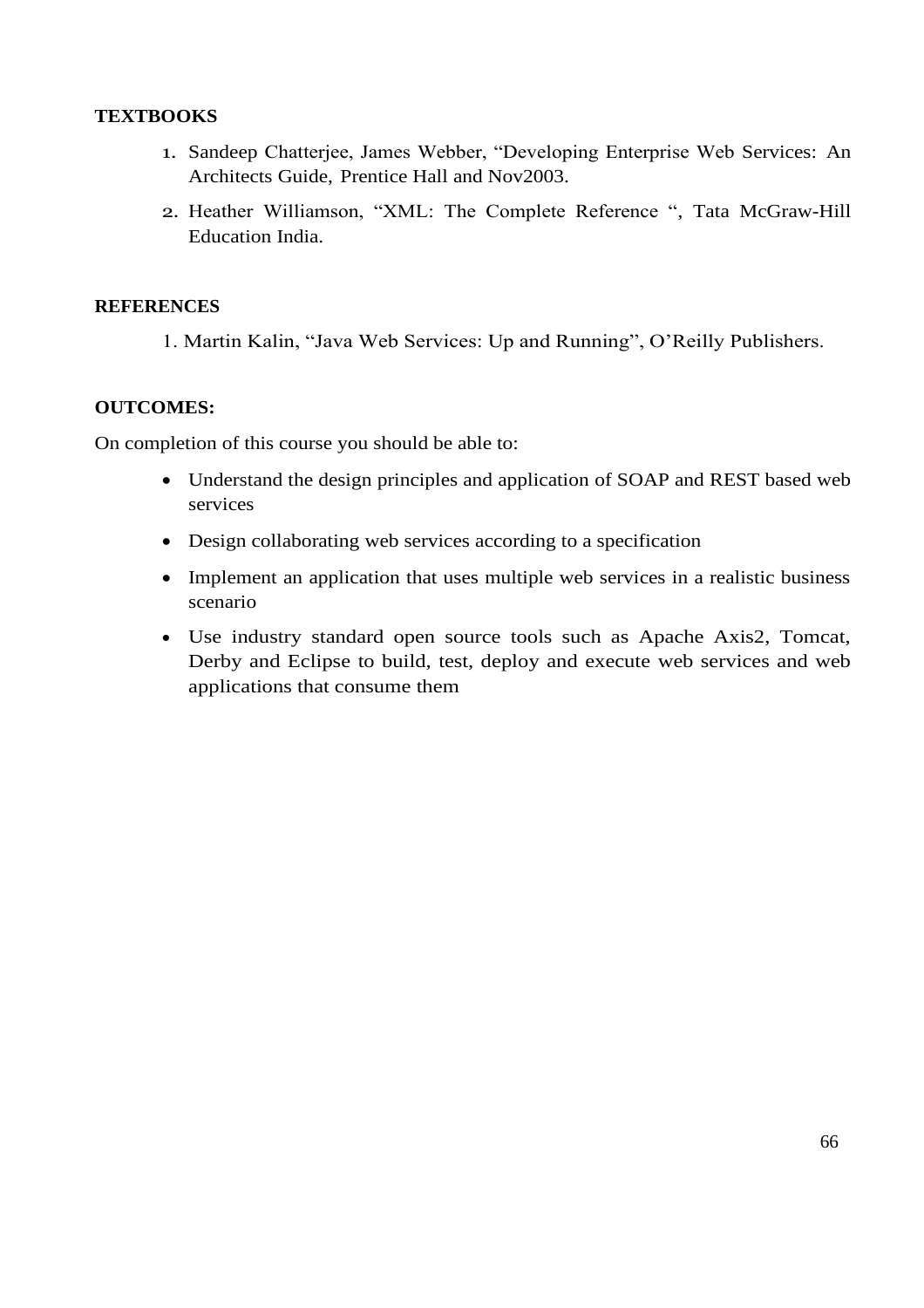#### **ELECTIVE V**

#### **WIRELESS NETWORKS**

#### **OBJECTIVES:**

- To Study about Wireless Networks, Protocol Stack and Standards
- To Study about Fundamentals of 3G Services, its Protocols and Applications
- To Study about Evolution of 4G Networks, its Architecture and Applications

### **UNIT - I**

**WIRELESS LAN -** Introduction-WLAN Technologies: Infrared, UHF Narrowband, Spread Spectrum -IEEE802.11: System Architecture, Protocol Architecture, Physical Layer, MAC Layer, 802.11b, 802.11a – Hiper LAN: WATM, BRAN, HiperLAN2 – Bluetooth: Architecture, Radio Layer, Baseband Layer, Link Manager Protocol, Security – IEEE802.16-WIMAX: Physical Layer, MAC, Spectrum Allocation For WIMAX

### **UNIT - II**

**MOBILE NETWORK LAYER -** Introduction – Mobile IP: IP Packet Delivery, Agent Discovery, Tunneling and Encapsulation, IPV6- Network Layer In The Internet- Mobile IP Session Initiation Protocol – Mobile Ad-Hoc Network: Routing, Destination Sequence Distance Vector, Dynamic Source Routing.

### **UNIT - III**

**MOBILE TRANSPORT LAYER -** TCP Enhancements For Wireless Protocols – Traditional TCP: Congestion Control, Fast Retransmit/Fast Recovery, Implications Of Mobility – Classical TCP Improvements: Indirect TCP, Snooping TCP, Mobile TCP, Time Out Freezing, Selective Retransmission, Transaction Oriented TCP – TCP Over 3G Wireless Networks.

### **UNIT - IV**

**WIRELESS WIDE AREA NETWORK -** Overview of UTMS Terrestrial Radio Access Network-UMTS Core Network Architecture: 3G-MSC, 3G-SGSN, 3G-GGSN, SMS-GMSC/SMS-IWMSC, Firewall, DNS/DHCP-High Speed Downlink Packet Access (HSDPA)- LTE Network Architecture and Protocol.

### **UNIT - V**

**4G NETWORKS -** Introduction – 4G Vision – 4G Features And Challenges – Applications Of 4G – 4G Technologies: Multicarrier Modulation, Smart Antenna Techniques, OFDM-MIMO Systems, Adaptive Modulation And Coding With Time Slot Scheduler, Cognitive Radio.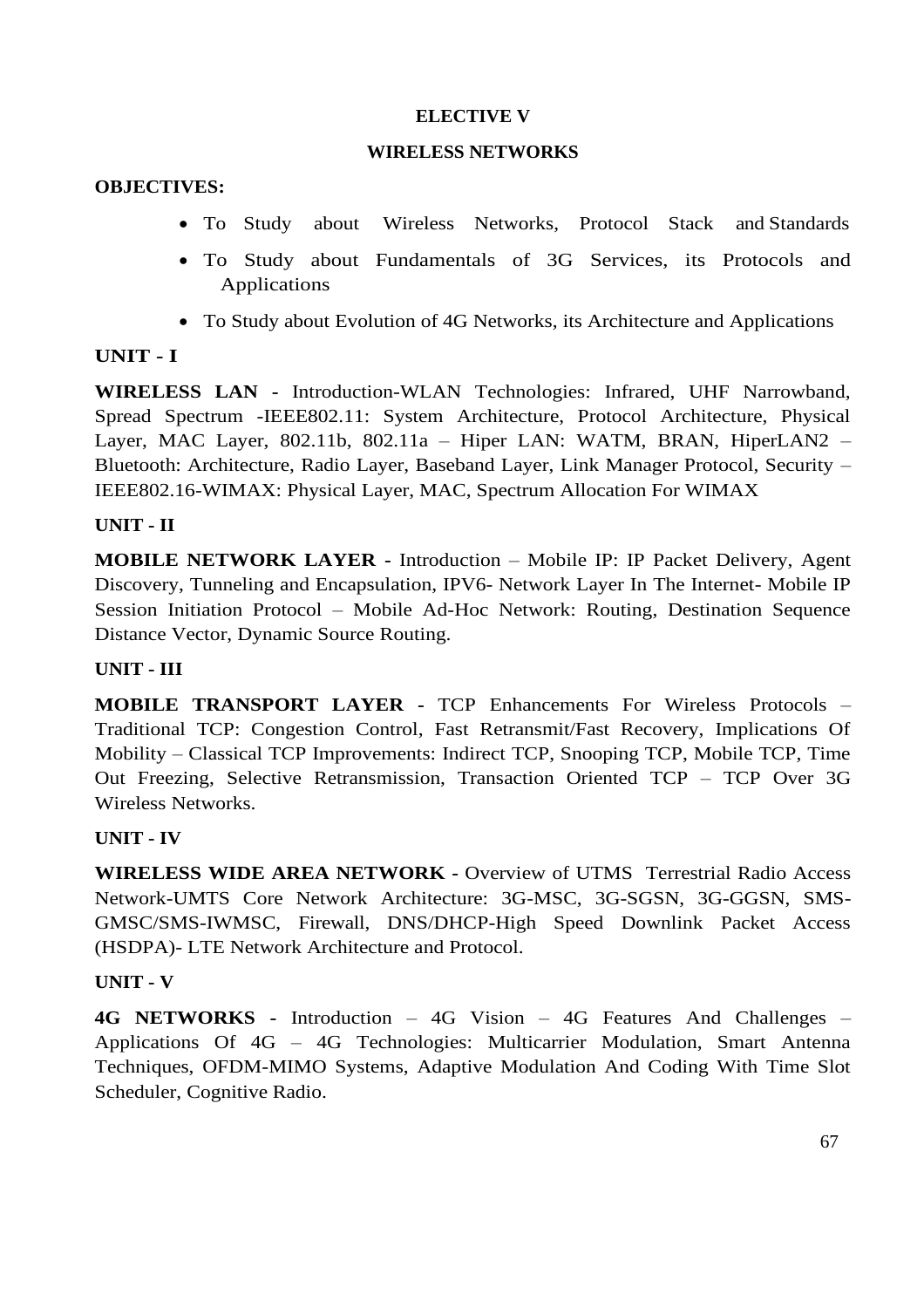### **TEXT BOOKS**

- 1. Jochen Schiller, "Mobile Communications", Second Edition, Pearson Education 2012.(Unit - I,II,III)
- 2. Vijay Garg , "Wireless Communications And Networking", First Edition, Elsevier 2014.(Unit - IV,V)

### **REFERENCES**

- 1. Erik Dahlman, Stefan Parkvall, Johan Skold and Per Beming,"3G Evolution HSPA and LTE for Mobile Broadband", Second Edition, Academic Press,2008.
- 2. Anurag Kumar, D.Manjunath, Joy Kuri, "Wireless Networking", First Edition, Elsevier2011.
- 3. Simon Haykin , Michael Moher, David Koilpillai,"Modern Wireless Communications", First Edition,Pearson Education 2013.
- 4. David G. Messerschmitt, "Understanding Networked Applications", Elsevier,2010.

### **OUTCOMES:**

Upon Completion of the course, the Students will be able to

- Conversant With the Latest 3G/4G and WiMAX Networks and its Architecture
- Design and Implement Wireless Network Environment for any application using Latest Wireless Protocols and Standards
- Implement different type of Applications for Smart Phones and Mobile Devices with Latest Network Strategies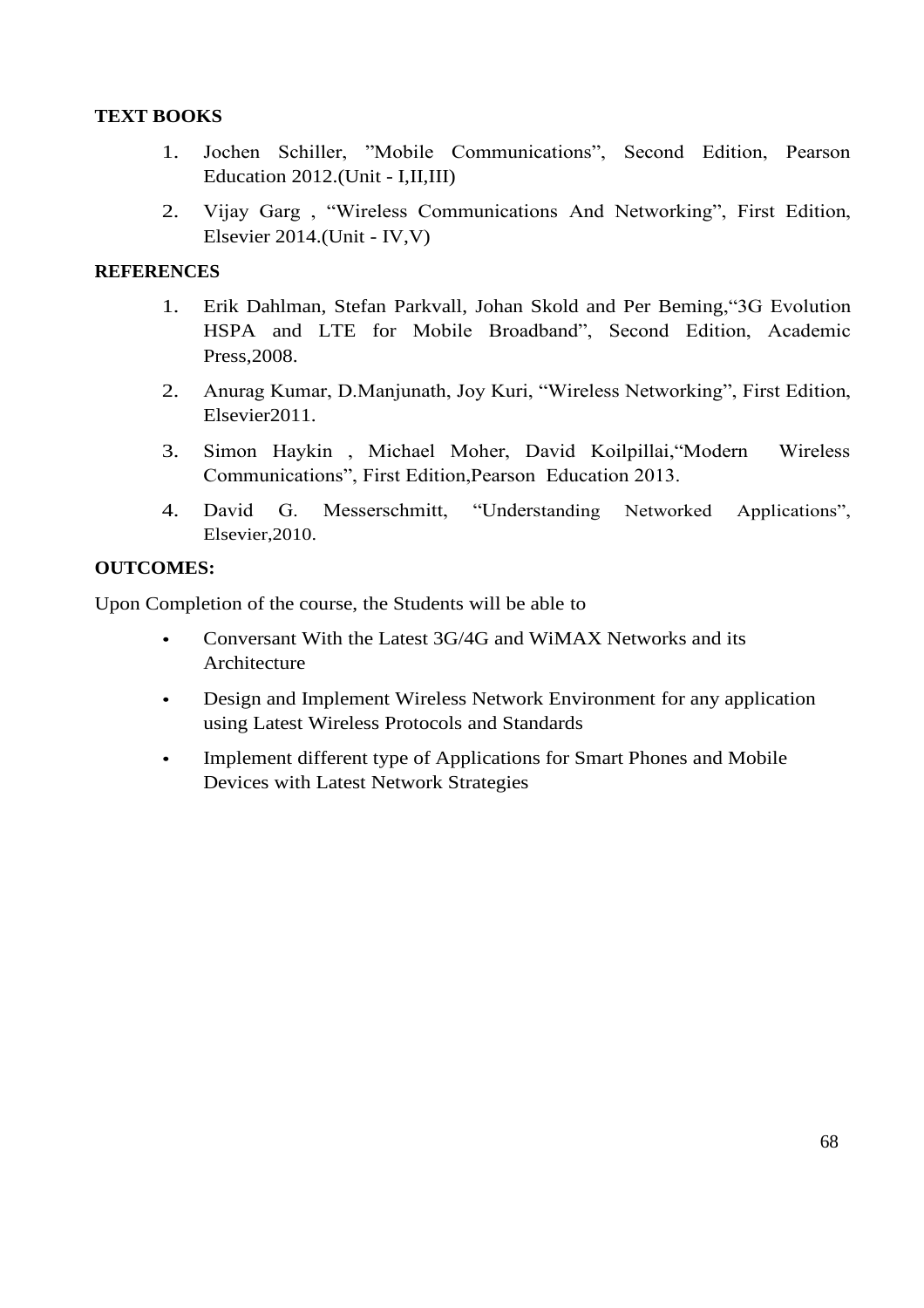## **ELECTIVE V**

### **CRYPTOGRAPHY AND NETWORK SECURITY**

### **OBJECTIVES:**

- To understand Cryptography Theories, Algorithms and Systems
- To understand necessary Approaches and Techniques to build protection mechanisms in order to secure computer networks
- To know about the malicious software & firewalls

### **UNIT - I**

**Introduction -** Security trends – Legal,Ethical and Professional Aspects of Security,Need for Security at Multiple levels, Security Policies – Model of network security – Security attacks, services and mechanisms – OSI security architecture– Classical encryption techniques: substitution techniques, transposition techniques, steganography- Foundations of modern cryptography: perfectsecurity– information theory – product cryptosystem – cryptanalysis.

### **UNIT - II**

**Symmetric Encryption and Message Confidentiality -** Symmetric Encryption Principles, Symmetric BlockEncryption Algorithms, Stream Ciphers and RC4, Chipher Block Modes of Operation, Location of Encryption Devices, Key Distribution. Public-key Cryptography and Message Authentication: Approaches to Message Authentication, Secure Hash Functions and HMAC, Public-Key Cryptography Principles, Public-Key Cryptography Algorithms, Digital Signatures, Key Management.

### **UNIT - III**

**Authentication Applications -** Kerberos, x.509 Authentication Service, Public-Key Infrastructure. Electronic MailSecurity: Pretty Good Privacy (PGP),S/MIME.

## **UNIT - IV**

**IP Security -** IP Security Over view, IP Security Architecture, Authentication Header, Encapsulating Security Payload, and Combining Security Associations. Web Security: Web Security Considerations, Secure Socket Layer (SSL) and Transport Layer Security (TLS), Secure Electronic Transaction (SET).Network Management Security: Basic Concepts of SNMP, SNMPv1 Community Facility, and SNMPv3.

### **UNIT - V**

**Intruders -** Intruders, Intrusion Detection, Password Management. **Malicious Software:** Virus and Related Threats, Virus Countermeasures, Distributed Denial of Service Attacks. **Firewalls:** Firewall Design Principles, Trusted Systems, Common Criteria for Information Technology Security Evaluation.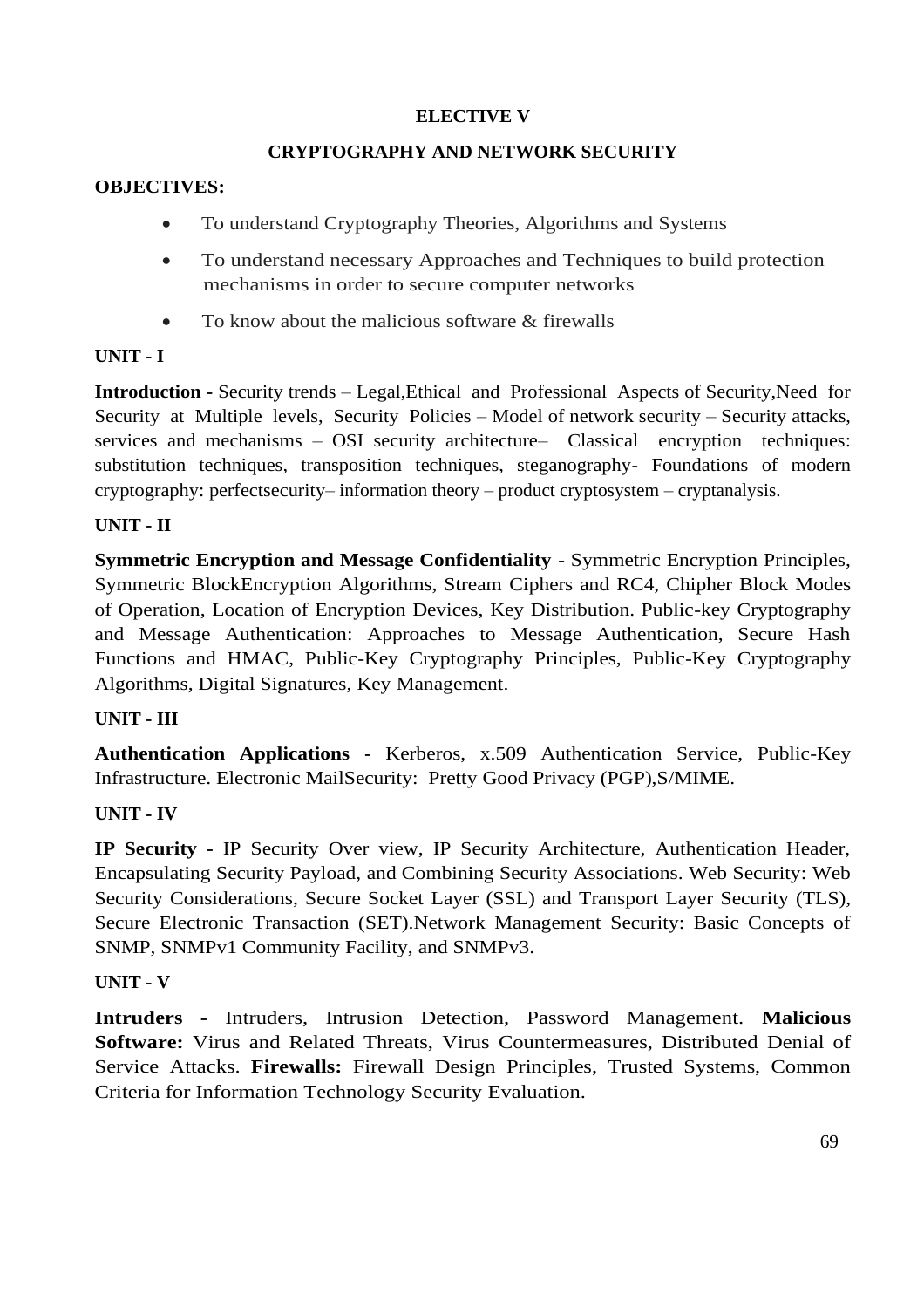## **TEXT BOOKS**

- 1. Behrouz A. Ferouzan, "Cryptography & Network Security", Tata McGraw Hill, 2007, Reprint2015.
- 2. Stallings William, "Cryptography and Network Security-Principles and Practice 2017.
- 3. William Stallings, "Network Security Essentials Applications and Standards" Third Edition, Pearson Education, 2008.

#### **REFERENCES**

- 1. Man Young Rhee, "Internet Security: Cryptographic Principles", "Algorithms and Protocols", Wiley Publications, 2003.
- 2. Charles Pfleeger, "Security in Computing", 4th Edition, Prentice Hall Of India,2006.
- 3. Ulysess Black, "Internet Security Protocols", Pearson Education Asia,2000.
- 4. Charlie Kaufman andRadia Perlman, Mike Speciner, "Network Security, Second Edition, Private Communication in Public World", PHI 2002.
- 5. Bruce Schneierand Neils Ferguson, "Practical Cryptography", First Edition, Wiley Dreamtech IndiaPvt Ltd, 2003.
- 6. Douglas R Simson "Cryptography Theory And Practice", First Edition, CRC Press, 1995.
- 7. [Http://Nptel.Ac.In/.](http://nptel.ac.in/)

### **OUTCOMES:**

At the end of the course, the student should be able to:

- Understand the fundamentals of networks security, security architecture, threats and vulnerabilities
- Apply the different cryptographic operations of symmetric cryptographic algorithms
- Apply the different cryptographic operations of public key cryptography
- Apply the various Authentication schemes to simulate different applications.
- 70 • Understand various Security practices and System security standards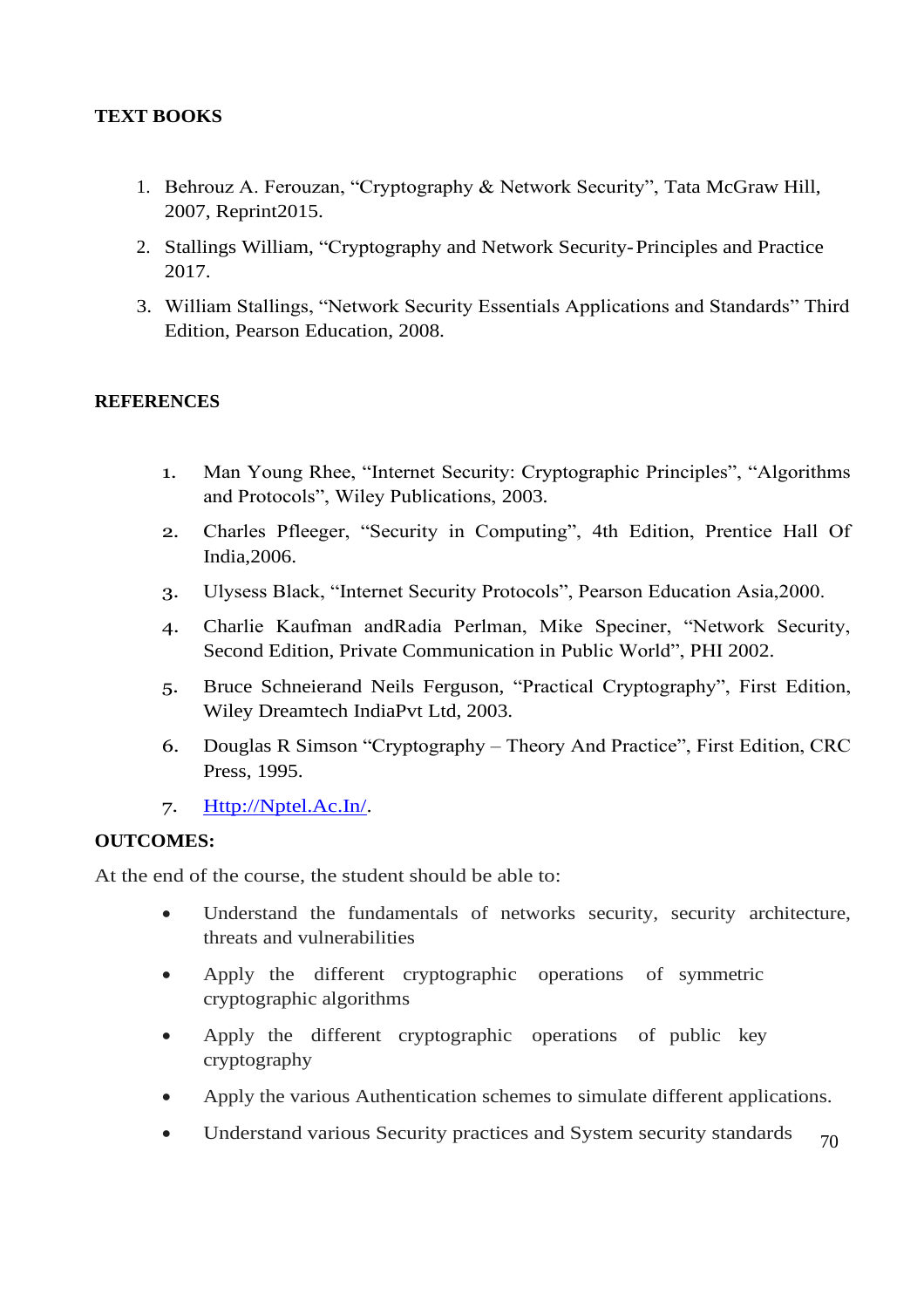# **EXTRA DISCIPLINARY PAPERSCOMPUTER SCIENCE**

List of **Extra Disciplinary Courses** (Non-Major Electives) offered by the Department ofComputer Science/Applications for other PG programmes

# **EDC – I - PRINCIPLES OF INFORMATION TECHNOLOGY**

### **OBJECTIVES:**

- To learn the basic concept and skills associated with information technology
- To know the Computer hardware and software technologies
- To gain the knowledge of organizing data
- To assess the current role of Information Science in an organization
- To understand how IT relates to organizational goals

### **UNIT-I**

Business Environment: Business and Information technology – business in the information age– about information technology–what is an information system– Information Technology in the Modern Organization.

## **UNIT-II**

Computer Hardware – Significance of Hardware – Central Processing Unit– Computer Memory – Computer Hierarchy – Input Technologies – Output Technologies. Computer Software: Software History and Significance–System Software–Application Software–Software issues–Programming languages–Enterprise Software.

### **UNIT-III**

Managing Organizational Data and Information: Basics of Data arrangement and Access – Traditional file environment – modern approach: database management systems – logical data models – data warehouses – Networks– Internet- Evolution of the Internet –Operation of the Internet– WWW-Intranets and Extranets.

### **UNIT-IV**

Functional, Enterprises, and Inter organizational Systems: Information system to support business functions – transaction processing information systems – accounting and finance system – marketing and sales system – production and operations management system –Integrated information system and enterprises resource planning–inter organizational/Global information system. –Electronic **Commerce**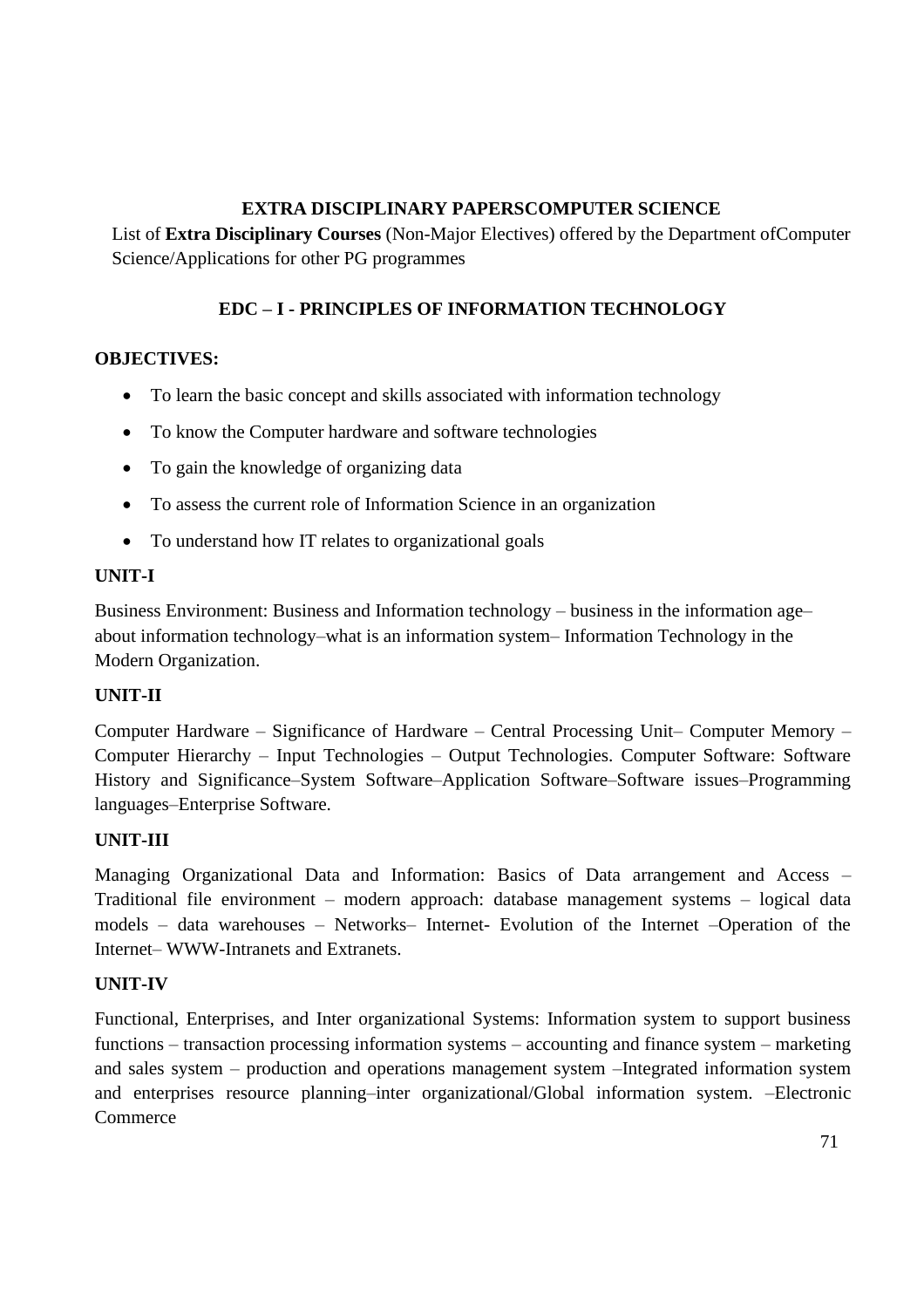## **UNIT-V**

Information Systems Development: Information system planning–Traditional systems development life cycle – alternative methods for system development –system development outside the IS department – building Internet and Intranet applications –Implementing: Ethics, Impacts and Security.

### **TEXTBOOK**

1. Turban, Rainer, Potter "Introduction to Information Technology," Second edition, Wiley India, 2007.

### **REFERENCE BOOK**

1. V. Rajaraman, "Introduction to Information Technology, "Prentice Hall of India,2007

### **OUTCOMES:**

- Able to understand the basics of information technology
- Gaining the knowledge of Hardware and Software technologies
- Learning the method of organizing data
- Assessing the role of Information Science to an organization.
- Understanding the role of IT in organizations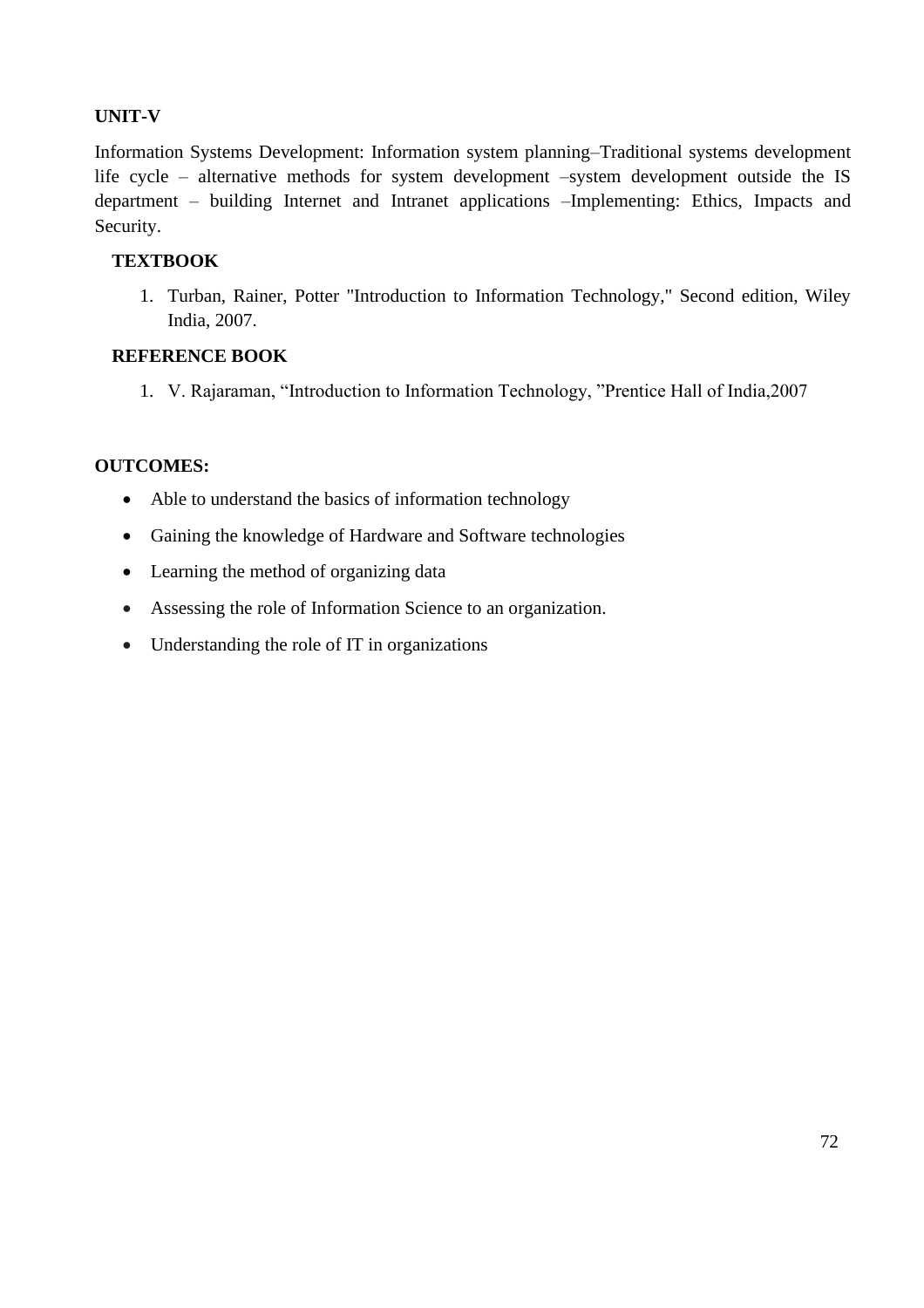# **EDC - II - FUNDAMENTALS OF COMPUTERS AND COMMUNICATIONS**

# **OBJECTIVES:**

- To know the basics of Computers
- To learn the internal Components of Computers
- To understand the OS and its types
- To study the basics of networks and Internet
- To get a clear idea on DBMS and its concepts

## **UNIT-I**

Introduction: What is computer – Components of Computers – Advantages and Disadvantages of using computers – Computer Software – Categories of Computers - Elements of information systems. The Components of the Systems Unit: Processor – Data representation – Memory – Mobile Computers and Devices.

## **UNIT–II**

Input and Output Device: What is input – what are input devices – keyboard – pointing device – mouse – other pointing devices – Voice input –Digital Cameras – Video input – Scanners and Reading devices Terminals – Biometric input - Input devices for physically challenged users-Output: What is output – display devices – Monitors – Printers – Speakers, Headphones and Ear phones – output device for physically challenged users – Storage devices.

#### **UNIT-III**

Operating Systems and Utility Programs: System software – Operating system – Operating system functions – types of operating systems – standalone operating systems–network operating systems – embedded operating system. Application Software: Application software – Business software – Graphics and Multimedia Software–Application software for Communication.

## **UNIT-IV**

Internet and World Wide Web: Internet – History of the Internet – How the Internet works –WWW– E-commerce–Communications and Networks: Communications – Uses of Computer Communications – Networks – Communication software – Communication devices – Communications Channel – Physical transmission media and Wireless transmission media.

## **UNIT-V**

Database Management: Databases, Data and Information, The Hierarchy of data–Maintaining data – File processing versus databases – database management systems–relational, object oriented and multi dimensional databases – web databases – database administration. Computer Security: Computer security risks – Internet and network attacks –Unauthorized access and use.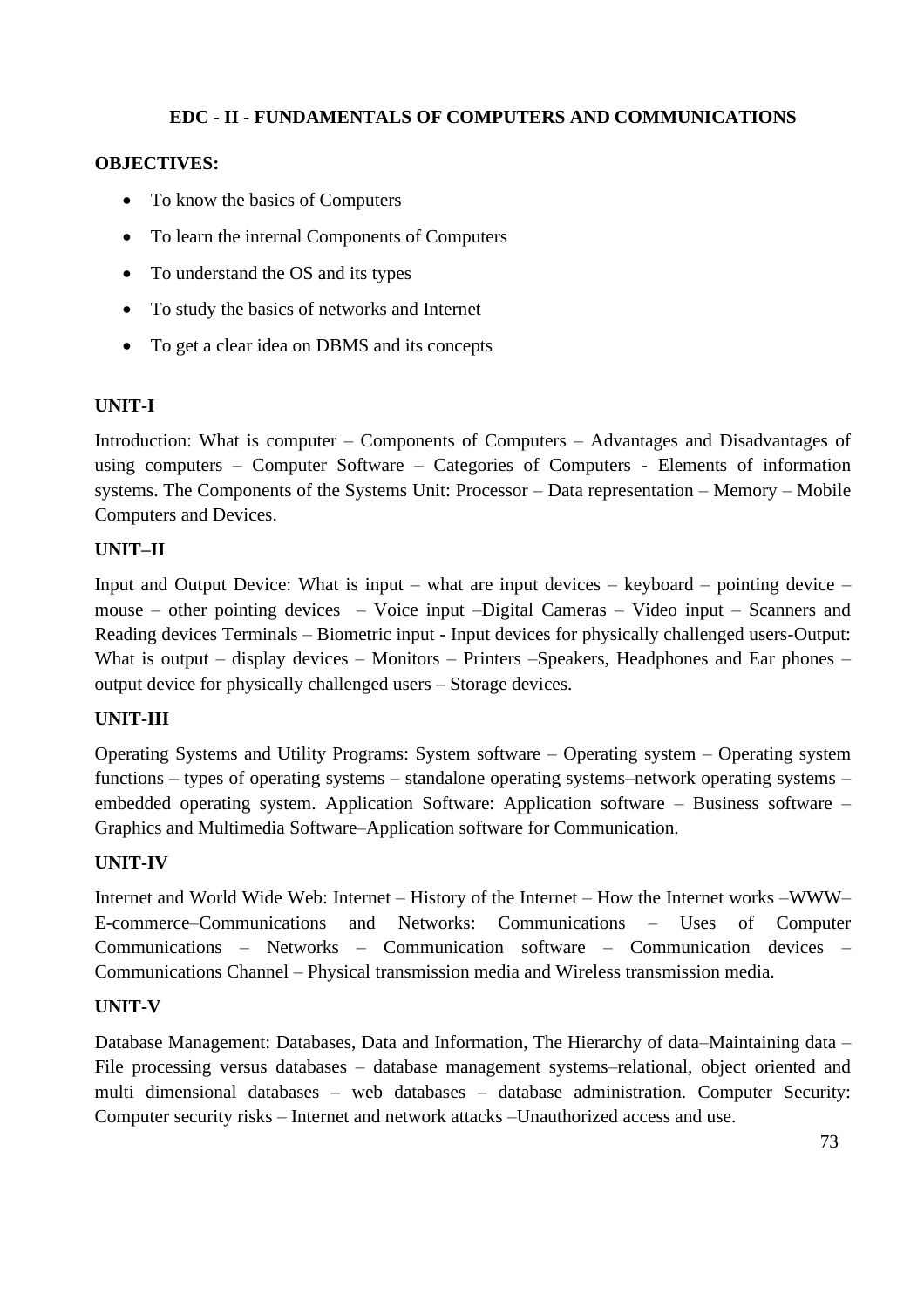## **TEXT BOOK**

1. Gary B. Shelly, Thomasj. Cashman, Misty E.Vermaat, "Introduction to Computers,"Cengage Learning, 2008

## **REFERENCE BOOKS**

- 1. Reema Thareja, "Fundamentals of Computers", Oxford Univ. Press,2015
- 2. Deborah Morley, Charles S.Parker, "Understanding Computers-Today and Tomorrow", 14th Edition, Thomson Course Technology, 2012
- 3. Alexis Leon, Mathew's Leon, "Fundamentals of Computer Science and Communication Engineering", Vikas Publishing House, New Delhi, 1998.

## **OUTCOMES:**

- Understanding the basics and internal parts of Computers
- Gaining the knowledge on OS and its types
- Studying the basics of networks and Internet
- Learning the databases and DBMS concepts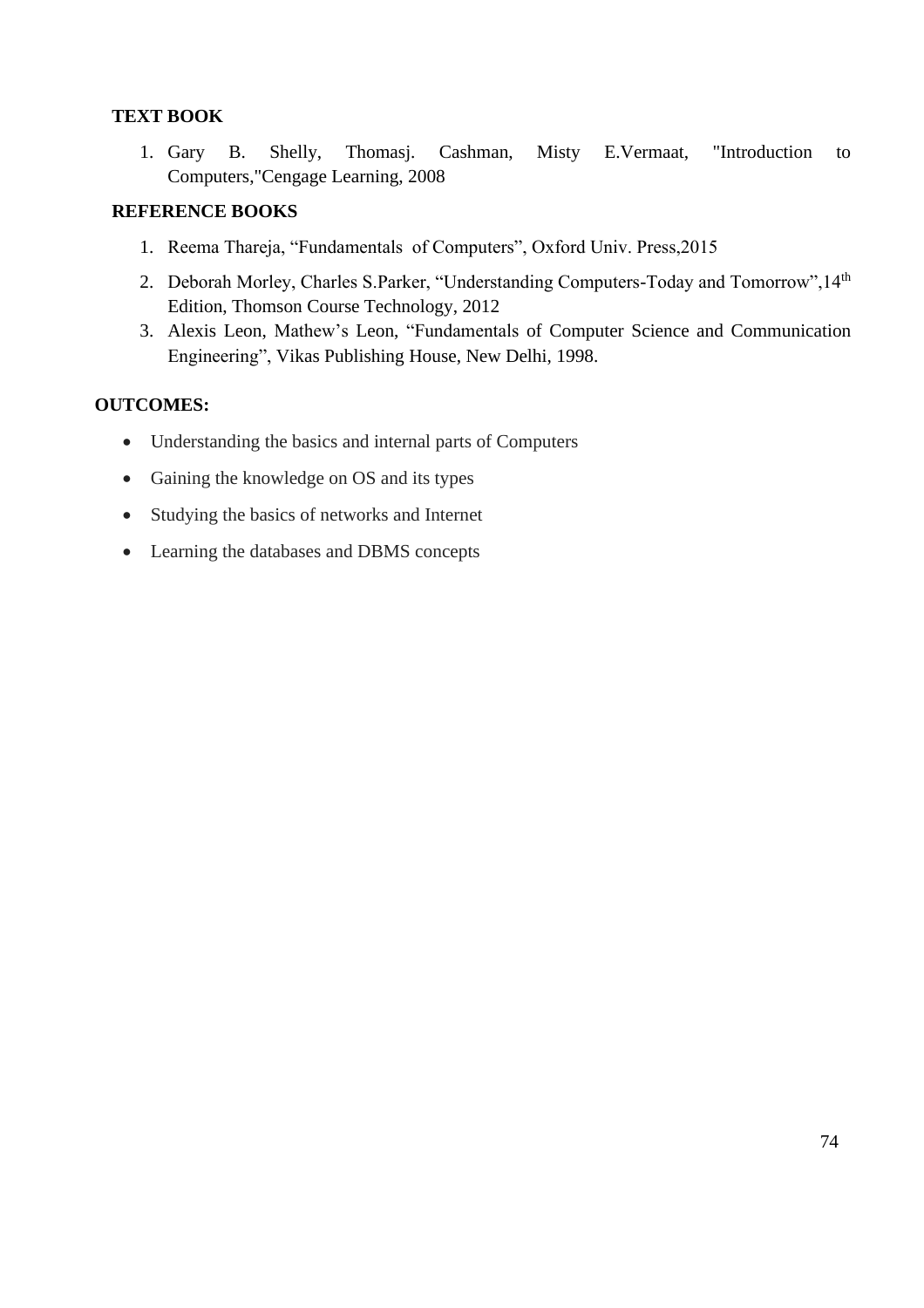# **EDC - III – E – COMMERCE**

### **OBJECTIVES:**

- To know the mercantile and consumer process model
- To understand the Consumer's and Merchant's perspective
- To get an in depth idea on electronic data interchange
- To gain the knowledge on Internet, growth of internet and its commercial uses

#### **UNIT-I**

Electronic Commerce – Electronic Commerce Frame work – The Anatomy of Electronic Commerce Applications - Electronic Equipment Consumer Applications - Electronic Commerce Organization Applications - Components of I-Way – Network Access Equipment.

## **UNIT-II**

Architecture Framework for Electronic Commerce- World Wide Web as the Architecture – Consumer Oriented Applications – Mercantile Process Models – Mercantile Models from the Consumer's Perspective and Merchant's Perspective.

### **UNIT-III**

Electronic Payment Systems: Types of Electronic Payment Systems – Digital Token based Electronic Payment Systems–Smart Card and Credit Card Based Electronic Payment Systems – Risk and Electronic Payment Systems – Designing Electronic Payment Systems.

## **UNIT-IV**

Electronic Data Interchange – EDI Applications in Business – EDI: Legal, Security and Privacy issues EDI and Electronic Commerce – Standardization and EDI – EDI Software Implementation.

#### **UNIT–V**

Internet and World Wide Web: origin of the Internet – New uses for the Internet – Commercial use of the Internet–Growth of the Internet – Advertising on the Internet.